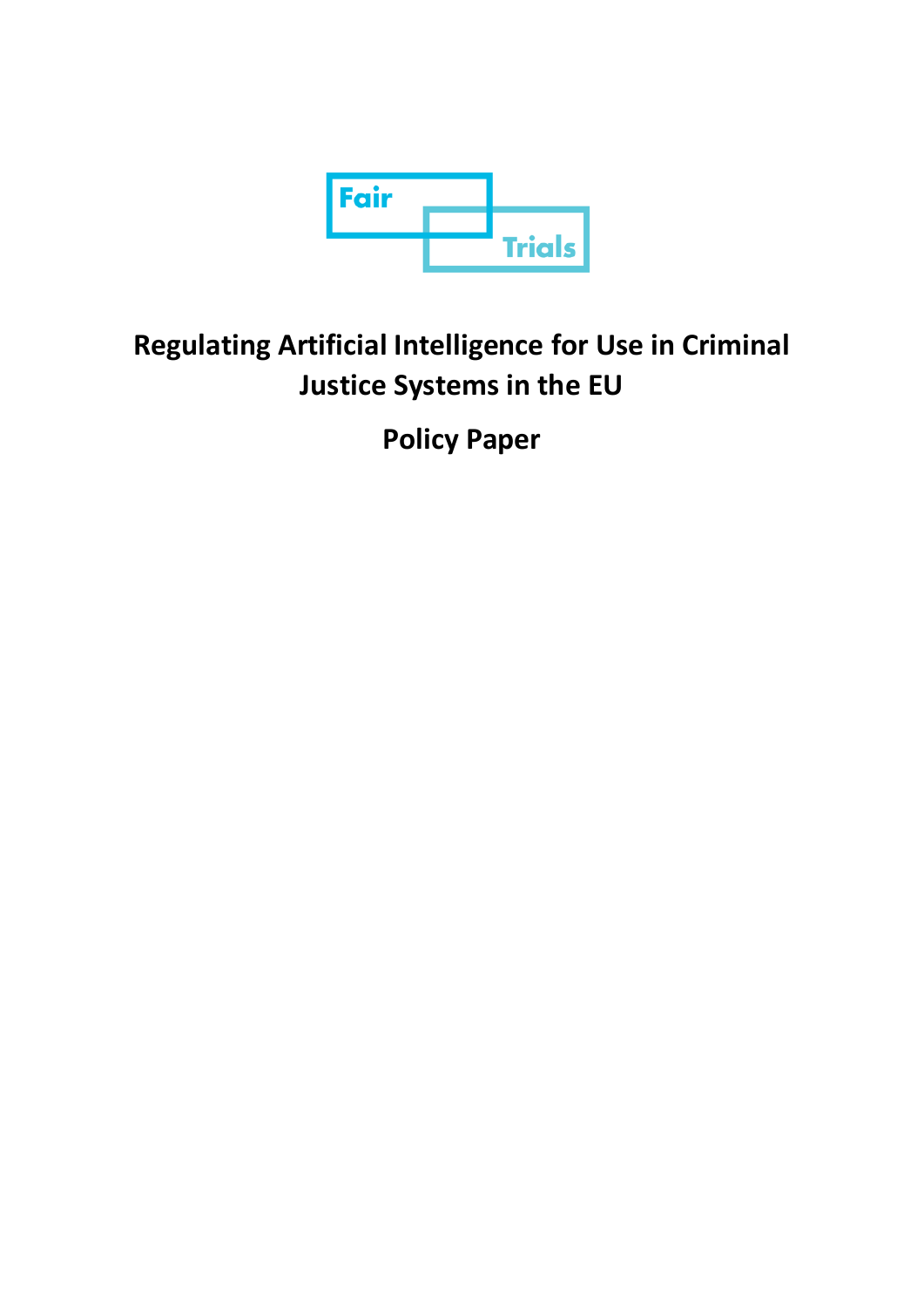# **About Fair Trials**

Fair Trials is a global criminal justice watchdog with offices in London, Brussels and Washington, D.C., focused on improving the right to a fair trial in accordance with international standards. Fair Trials' work is premised on the belief that fair trials are one of the cornerstones of a just society: they prevent lives from being ruined by miscarriages of justice and make societies safer by contributing to transparent and reliable justice systems that maintain public trust. Although universally recognised in principle, in practice the basic human right to a fair trial is being routinely abused. Its work combines: (a) helping suspects to understand and exercise their rights; (b) building an engaged and informed network of fair trial defenders (including NGOs, lawyers and academics); and (c) fighting the underlying causes of unfair trials through research, litigation, political advocacy and campaigns.

## **Contacts:**

**Bruno Min** Griff Ferris Legal Director (UK & International) Legal and Policy Officer [bruno.min@fairtrials.net](mailto:bruno.min@fairtrials.net) [griff.ferris@fairtrials.net](mailto:griff.ferris@fairtrials.net)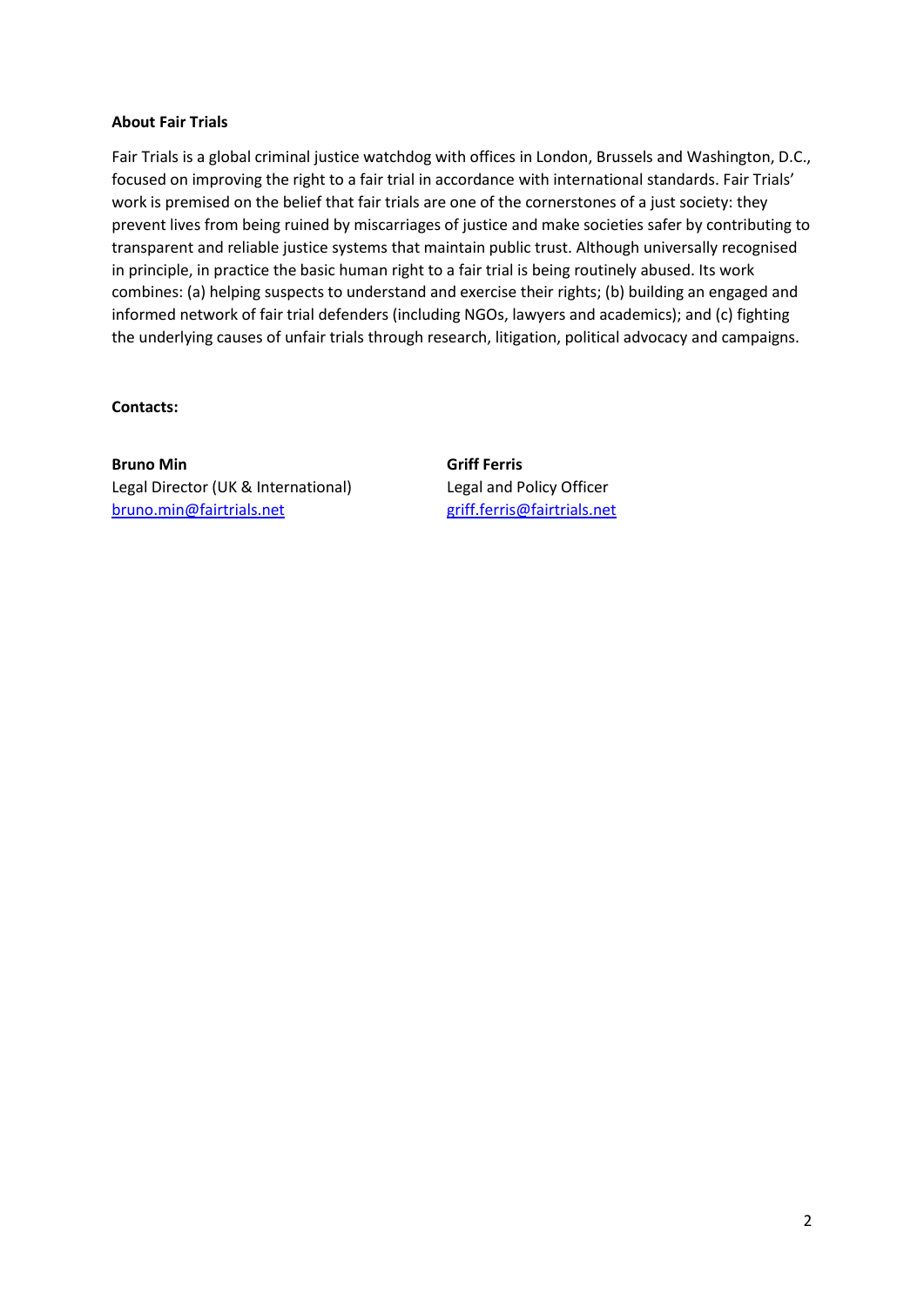## Executive Summary

'Artificial Intelligence' ('AI'), comprising machine-learning and other analytical algorithm-based automated systems, has become an important aspect of our lives. In recent years, this technology has been increasingly deployed in criminal justice systems across the world, playing an increasingly significant role in the administration of justice in criminal cases. This trend is often driven by perceptions about the reliability and impartiality of technological solutions, and pressures to make cost savings in policing and court services.

However, studies in various jurisdictions, including in Europe, provide substantial evidence that AI and machine-learning systems can have a significantly negative influence on criminal justice.

AI systems have been shown to directly generate and reinforce discriminatory and unjust outcomes; infringing fundamental rights, they have been found to have little to no positive influence on the quality of human decisions, and they have been criticised for poor design that does not comply with human rights standards.

Most AI systems used in criminal justice systems are statistical models, based on data which is representative of structural biases and inequalities in the societies which the data represents, and which is always comprehensively lacking in the kind of detail that is needed to make truly 'accurate' predictions or decisions. The data used to build and populate these systems is mostly or entirely from within criminal justice systems, such as law enforcement or crime records. This data does not represent an accurate record of criminality, but merely a record of law enforcement - the crimes, locations and groups that are policed within that society, rather than the actual occurrence of crime. The data reflects social inequalities and discriminatory policing patterns, and its use in these AI systems merely results in a reinforcement and re-entrenchment of those inequalities and discrimination in criminal justice outcomes.

Given these extremely serious risks, strong regulatory frameworks are needed to govern the use of AI in criminal justice decision-making and, in some circumstances, to restrict its use entirely.

Existing EU data protection laws restrict the use of automated decisions, but there are gaps and ambiguities that could result in the use of AI systems in ways that undermine human rights, if not accompanied by further guidance or legislation.

Firstly, EU laws currently only prohibit decisions that are solely based on automated processes, but they do not regulate decision-making processes that are largely dependent on automated systems. Given that most AI systems in use today are designed and deployed to assist, rather than replace, human decision-making in criminal justice systems, they largely fall outside the remit of EU data protection laws on automated decisions. Secondly, the prohibition on automated decisions is subject to broad exceptions. Individuals can be subject to decisions based solely on automated processes if authorised by EU or Member State law, and there are deemed to be appropriate human rights safeguards in place, including the right to obtain human intervention. However, there is not enough clarity on what safeguards are needed, and how 'human intervention' should be interpreted.

In order to regulate the use of AI in criminal justice proceedings, the EU must, at a minimum, set standards to address the following questions:

- 1) what standards are needed to govern the design and deployment of AI systems in criminal justice systems;
- 2) what safeguards are needed in criminal justice proceedings to make sure that AI systems are used in accordance with human rights standards and prevent discrimination; and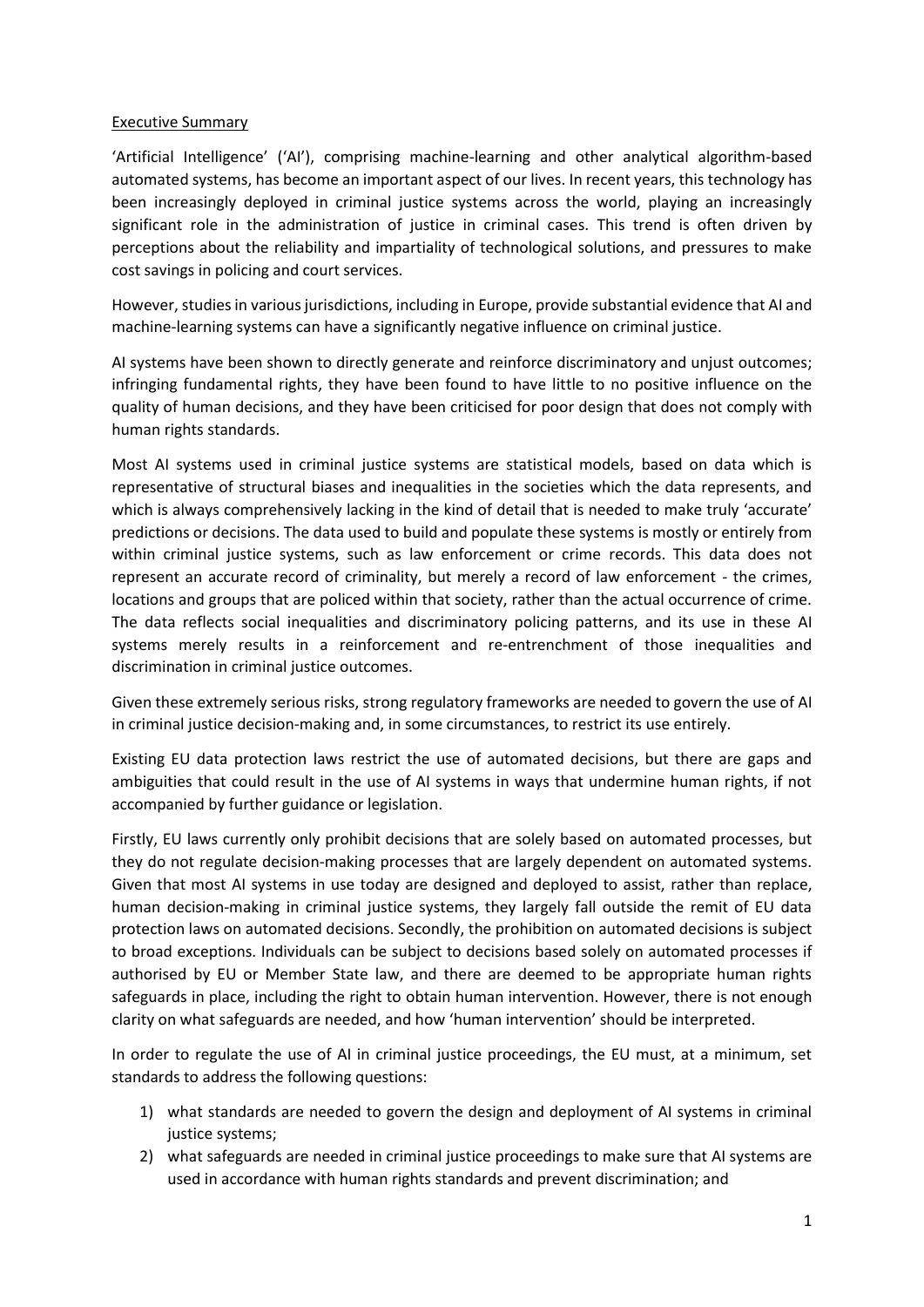3) how Member States should govern the deployment of AI systems and monitor their subsequent use.

The design of AI systems and their deployment in criminal justice proceedings should be regulated to generate human rights compliant, non-discriminatory outcomes. Minimum standards and safeguards should be set, which, if they cannot be adhered to, should preclude the use of the AI system in question. AI should also be regulated so that they are sufficiently transparent and explainable to enable effective independent scrutiny. AI systems should be designed and deployed to comply with and give effect to *inter alia* the right of access to court, the right to be presumed innocent, and the right to liberty. AI systems should not undermine the right to be tried by an impartial and independent tribunal and, in line with existing EU laws, no individual should be subject to an automated decision that results in a criminal record. AI systems should be designed so that they do not pre-designate an individual as a criminal before trial, nor should they allow the police to take unjustified, disproportionate measures against individuals without reasonable suspicion. AI systems that inform criminal justice outcomes should, as a general rule, favour outcomes that are favourable to the defendant. Where AI systems inform decisions on the deprivations of liberty, they should be calibrated to generate outcomes that favour release, and they should not facilitate detention other than as a measure of last resort. AI systems must be subject to rigorous testing to ensure that they have the desired effect of reducing pre-trial detention rates.

AI systems must be developed to guarantee that they do not generate discriminatory outcomes, ensuring that suspects and accused persons are not disadvantaged, either directly or indirectly, on account of their protected characteristics, including race, ethnicity, nationality or socioeconomic background. AI systems should be subject to mandatory testing before and after deployment so that any discriminatory impact can be identified and addressed. AI systems which cannot adhere to this minimum standard should have no place in the criminal justice system.

AI systems need to be transparent and explainable, so they can be understood and scrutinised by their primary users, suspects and accused persons, and the general public. Commercial or proprietary interests should never be a barrier to transparency. AI systems must be designed in a way that allows criminal defendants to understand and contest the decisions made against them. It should be possible to carry out an independent audit of each AI system, and its processes should be reproducible for that purpose.

Member States should have laws that govern how AI systems are relied upon in criminal proceedings, and there must be adequate safeguards to prevent over-reliance on AI by decision-makers, to prevent discrimination and to ensure scrutiny and effective challenge by the defence.

Procedural safeguards should actively tackle automation-bias amongst criminal justice decisionmakers. Examples include:

- a) making it a legal requirement for decision-makers to be adequately alerted and informed about the risks associated with AI systems;
- b) making AI systems' assessments intelligible to decision-makers;
- c) requiring decision-makers to provide full, individualised reasoning for all decisions influenced by an AI system; and
- d) making it easy for decision-makers to overrule AI assessments that produce unfavourable outcomes for defendants.

Criminal justice procedures should ensure that defendants are notified if an AI system has been used which has or may have influenced a decision taken about them at any point in the criminal justice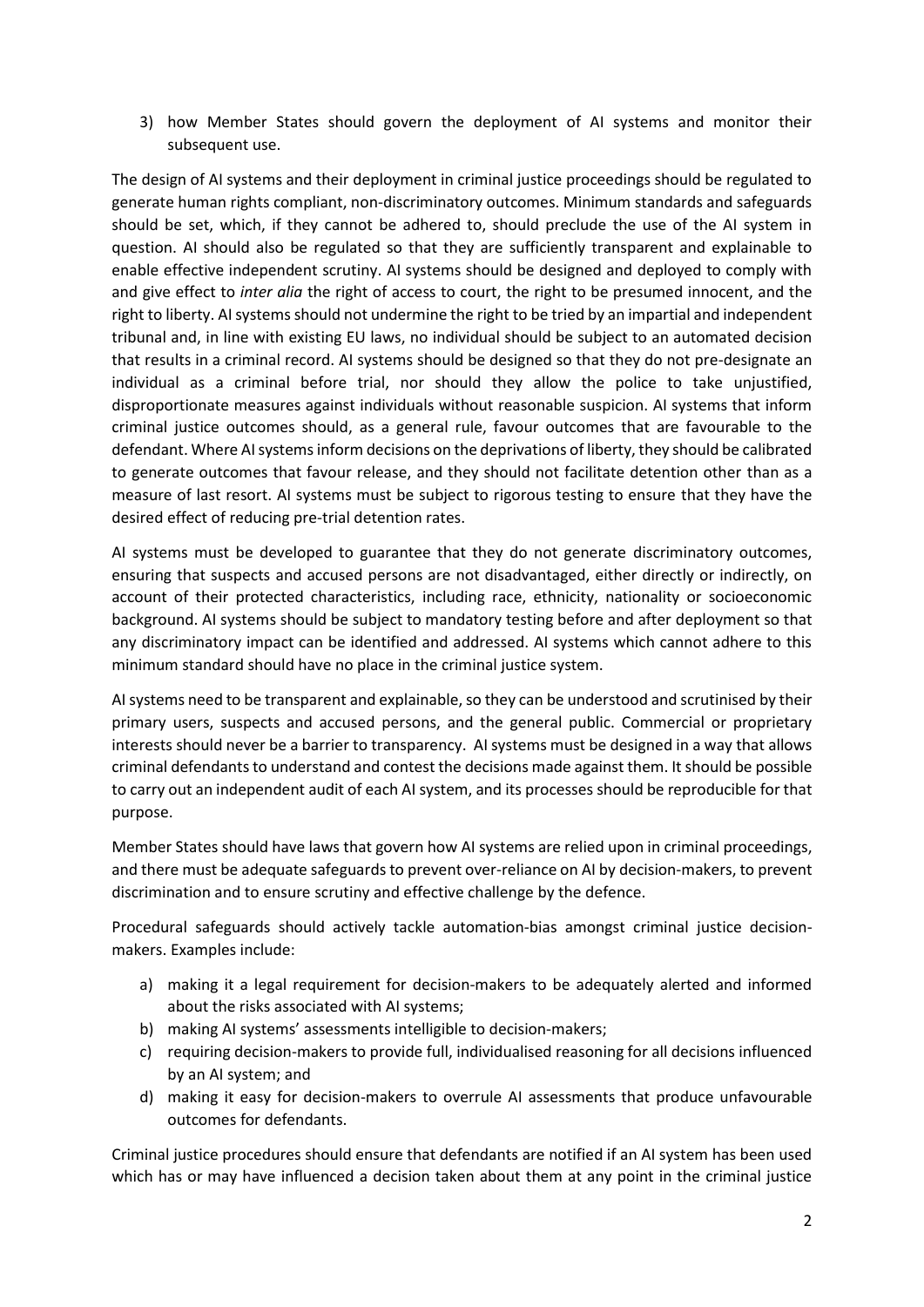system, from investigation to arrest, from charge to conviction, and sentence. Procedures should enable the full disclosure of all aspects of AI systems that are necessary for suspects and accused persons to contest their findings. Disclosure should be in a form which is clear and comprehensible to a layperson, without the need for technical or expert assistance, in order to ensure fairness, equality of arms, and to discharge the obligations to provide all relevant information and be given reasons for decisions under the right to a fair trial. Suspects and accused persons should also be given effective access to technical experts who can help to analyse and challenge otherwise incomprehensible aspects of AI systems. Training should be made available to all primary users of AI systems, and to criminal defence practitioners, so that there is greater awareness of AI technology, and of the risks of over-reliance on AI.

Effective regulation of AI systems should be facilitated by a governance and monitoring framework. AI systems should not be deployed unless they have undergone an independent public impact assessment with the involvement of appropriate experts, that is specific both to the purpose for which the AI system is deployed, and the locality where it is deployed. A requirement of the assessment should be a consideration of whether it is necessary to use AI in the particular use case, or whether an alternative solution could achieve the same aims.

As far as it is possible to do so, AI systems should also be tested for impact pre-deployment, a part of which should be the minimum requirement to prove that the AI system has no discriminatory impact, either directly or indirectly, before it can be deployed. AI systems should be kept under regular review post-deployment. Effective monitoring of AI systems is not possible unless there is sufficient data that makes it possible to discern their real impact. In particular, Member States need to collect data that allow them to identify discriminatory impacts of AI systems, including discrimination on the basis of race and ethnicity.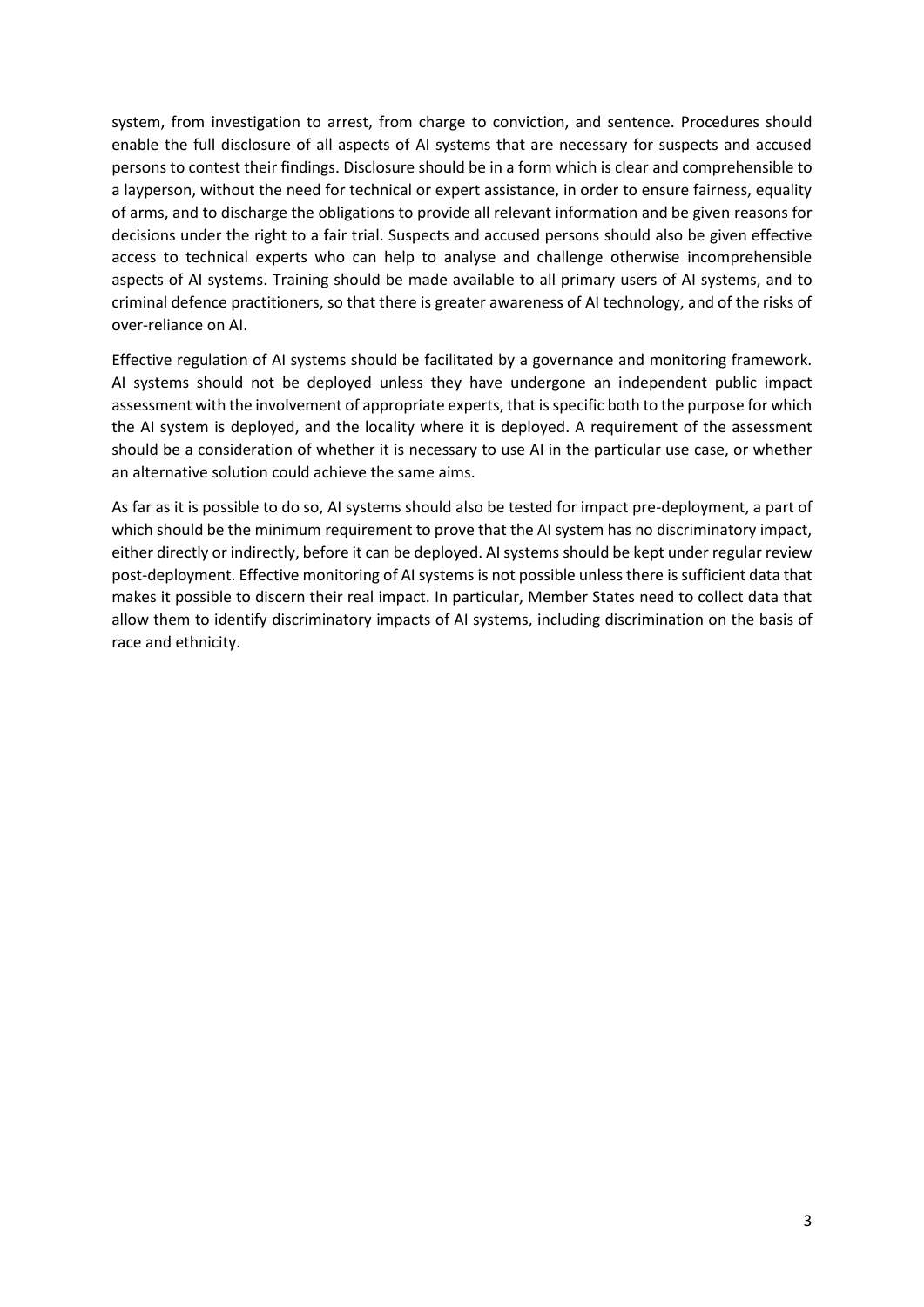## Background

Rapid technological advancements in recent years have made artificial intelligence ('AI') an increasingly prominent aspect of our lives.

There are differences of opinion as to the definition of AI and its true meaning, but for the purposes of this paper we are broadly referring to automated decision-making systems based on algorithms, including machine-learning, which are used in the criminal justice system.

There is little doubt that AI has great capacity to increase human potential and improve the lives of many, but the increasing role of AI in assisting important public functions has also highlighted serious risks and challenges. If not subject to proper regulation and oversight, AI can threaten fundamental human rights and, far from expanding human potential, it can amplify and worsen harmful aspects of our society, including inequality and injustice.

This challenge is particularly evident where AI has been used to assist the administration of justice in criminal cases. In recent years, more and more jurisdictions across the world have begun to use AI technology to inform and assist policing and judicial decisions, often driven by perceptions about the reliability and impartiality of technological solutions, and pressures to make cost-savings in policing and court services. In some countries, algorithmic processes can influence which geographic neighbourhoods should be subject to increased law enforcement and when, as well as which individuals should be specifically targeted by law enforcement. They can help to determine whether someone should be arrested, whether they should be charged with a criminal offence, whether they should be detained in prison before trial and, if convicted and sentenced, the length of their sentence. AI is being used more and more to influence highly sensitive, high impact decisions that have farreaching, long-term implications for individuals' rights.

Research emerging from the United States, where the use of AI in criminal justice is particularly widespread, and from the United Kingdom and some EU Member States, however, seriously questions whether AI has a positive influence on criminal justice systems. AI tools and systems have been found to actively generate discriminatory criminal justice outcomes, they have been found to have little to no positive influence on the quality of human decisions, and they have been criticised for poor design, that does not reflect or give effect to human rights standards. These criticisms might not be justified for all AI systems, but these studies highlight the need for much stronger regulatory frameworks to govern the use of AI.

We believe that unless it is subject to robust regulation, it is unlikely that AI can be used in criminal justice systems without undermining the right to a fair trial. In some cases, it should be restricted from use entirely.

EU Member States should be encouraged to take a much more cautious approach to AI and subject automated processes to more stringent rules that are designed to ensure human rights compliance.

There is the potential for AI systems, if properly and robustly regulated, to have a positive impact on criminal justice system, advancing human rights, for example, by analysing law enforcement or judicial decisions to identify patterns of erroneous or poor decision-making, or discrimination.

The EU is already a world leader on AI regulation, having adopted ground-breaking data protection laws in recent years to shield individuals from automated decisions that have an adverse effect on their rights. We welcome the EU's commitment to build further on existing legal standards, and we emphasise that addressing the impact of AI on criminal justice has to be a primary consideration for EU policy makers when deciding on appropriate legal standards. Discussions around the impact of AI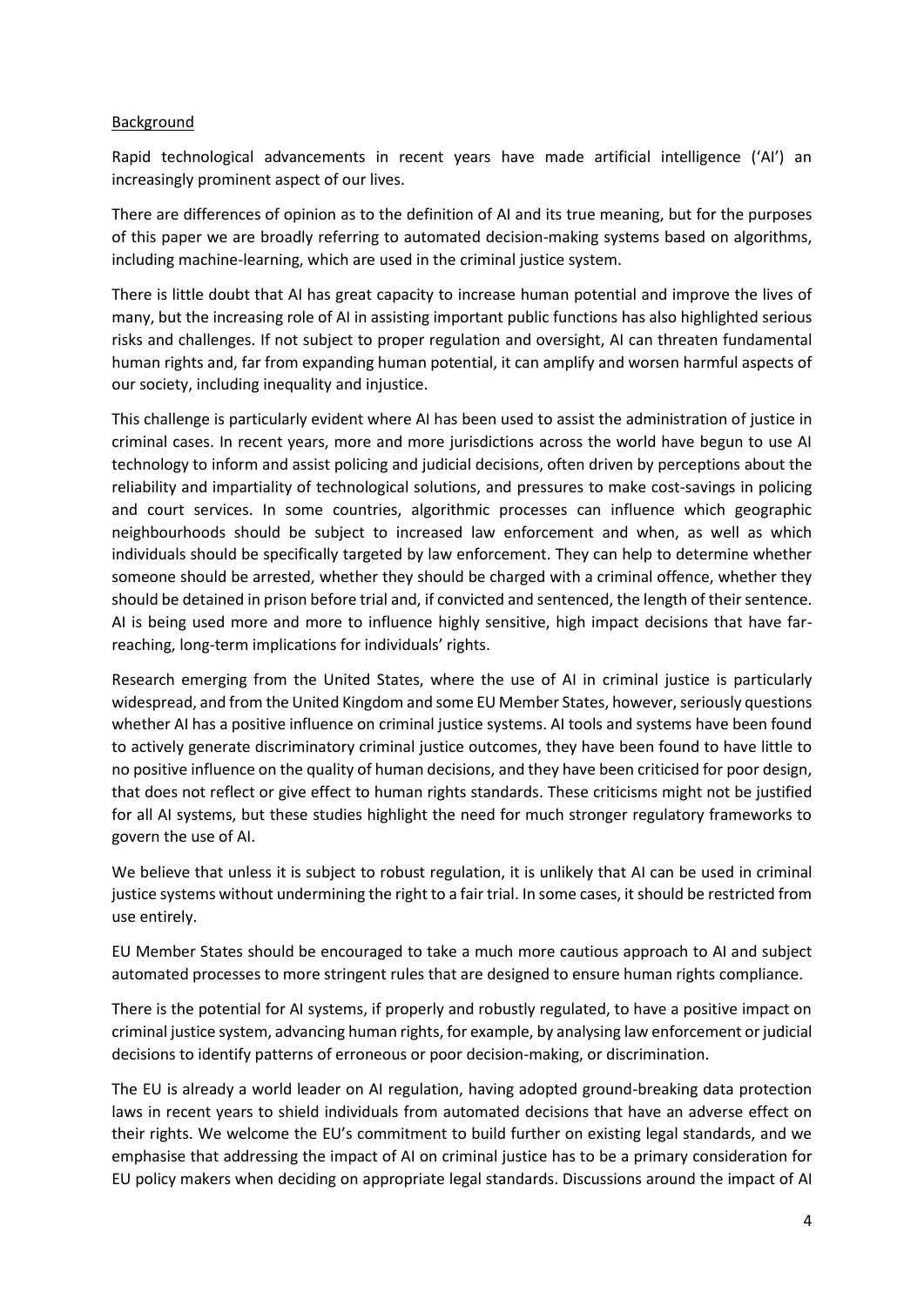on human rights have largely been centred on data protection, the right to privacy, and broader questions of ethics and human dignity. However, despite the increasing use of AI systems in criminal justice systems across the world, only limited discussions have so far focused on how these systems impact the right to a fair trial, and what regulations are needed to address that impact.

# About this paper

Fair Trials has produced this policy paper to highlight the need for EU-wide standards on the regulation of AI in criminal justice, and to inform EU policy makers about the standards and safeguards needed to ensure effective protection of fair trial rights where criminal justice decisions are assisted by AI.

The EU Commission recognised that AI represents risks for fundamental rights, including the right to a fair trial, in its 2020 White Paper, *'On Artificial Intelligence – A European approach to excellence and trust*'. It also recognised the need for improvements to the EU's legislative framework on AI, noting in particular the challenges in the 'effective application and enforcement of existing EU and national legislation' and the 'limitations of scope of existing EU legislation'.

In this paper, we identify the most common fair trial rights issues raised by existing AI systems, based on examples and experiences from the EU, the United Kingdom, and the United States. We also offer examples of practical legal and policy solutions that could help to address these challenges, and to assist in the effective implementation of the EU's fundamental rights standards in this area. We recognise that the use of AI has a broader impact on human rights beyond the right to a fair trial, and that there are important social and ethical issues that also need to be addressed. However, we have narrowed the focus of this paper given Fair Trials' mission and field of expertise.

This paper should not be treated as an exhaustive list of fair trial rights standards that need to be introduced. AI is used in many ways in criminal justice systems cross the world and, as the technology continues to develop, it is likely that we will eventually see the deployment of AI technology in ways never imagined before. This paper focuses primarily on AI systems that carry out individualised risk assessments, given that these types of systems have had the most significant impact on individuals' rights so far, and we envisage that similar systems will become increasingly common in the near future.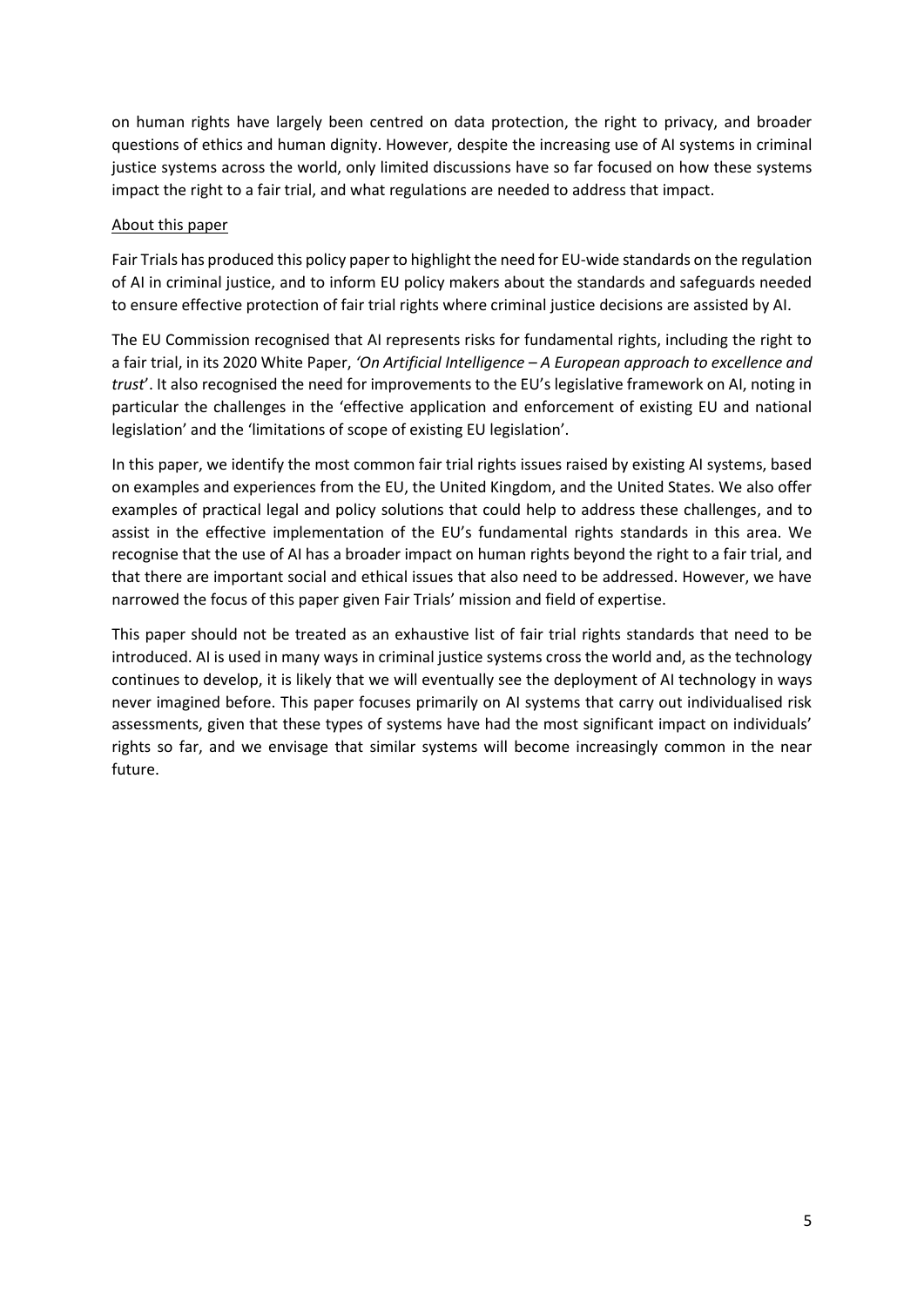## Existing EU Legal Framework

Existing EU laws restrict the use of automated decisions in a wide variety of contexts. Article 22 of the General Data Protection Regulation ('GDPR') provides that data subjects have the right not to be subject to decisions '*solely*' based on automated processes, where they produce '*legal effects*' concerning them, or where they '*similarly significantly affect*' them. The Law Enforcement Directive ('LED') – the EU data legislation that governs the processing of data for criminal justice purposes – has a very similar provision at Article 11, which requires Member States to prohibit decisions based solely on automated processing, where they produce '*adverse legal effects*' on the individual, or effects that are '*similarly significant*'.

However, there are two notable gaps in the existing legislative framework governing automated decision-making systems under both the GDPR and the LED. These ambiguities and potential loopholes could be exploited in ways that seriously undermine the general prohibition of automated decision-making processes, and adversely impact human rights. It is necessary, therefore, that the EU provides further guidance on how these provisions should be interpreted, including thorough legislation (if appropriate) to further clarify the circumstances in which Member States are allowed to deploy AI systems for criminal justice proceedings.

Firstly, the provisions in the GDPR and LED only prohibit decisions based '*solely*' on automated processes. In other words, the laws regulate the impact of decisions made through automated processing, but not the AI systems themselves. As discussed later in this paper, the main human rights challenges of AI systems can be attributed to how they are designed and trained, and the types of technology used, such as machine-learning, so it is crucial that decisions about the design and deployment of AI systems are also regulated.

Secondly, neither the GDPR or LED provide regulatory standards to govern situations where automated processing is not the '*sole'* basis of a decision, but a primary influencer. In reality, the difference between a fully automated decision and a decision made with a 'human-in-the-loop' is not always clear, but because of this strict classification, AI systems are able to be used and have significant legal effects without the corresponding safeguards. Stronger legal standards are needed to make sure that semi-automated decision-making processes do not become *de facto* automated processes.

Thirdly, the prohibition on automated decision-making is subject to two very broad exceptions. Automated decisions are prohibited under the GDPR and LED, '*unless authorised by Union or Member State law'* and there need to be '*appropriate safeguards for the rights and freedoms of the data subject, at least the right to obtain human intervention*'.<sup>1</sup> These provisions give extremely wide discretion to Member States to override the general prohibition. It is significant that EU laws emphasise the need for human rights safeguards, and the need to ensure the possibility of human interventions, but neither of these concepts have yet been adequately defined. Although influential actors like the EU and the Council of Europe have established principles on the ethical and responsible use of AI, there is currently no authoritative guidance on the practical safeguards that need to be in place.<sup>2</sup> Likewise, the meaning of '*human intervention*' is open to interpretation. LED provides some guidance on who should be carrying out the human intervention, $3$  but there needs to be greater clarity on what meaningful human intervention entails in different contexts.

 $1$  Article 11(1), LED; Article 22(2)(c) and (3), GDPR

<sup>&</sup>lt;sup>2</sup> On the other hand, civil society organisations, such as the 'Partnership for AI' and 'AI Now' in the United States have attempted to address this gap through various recommendations and guidelines

<sup>3</sup> Recital 38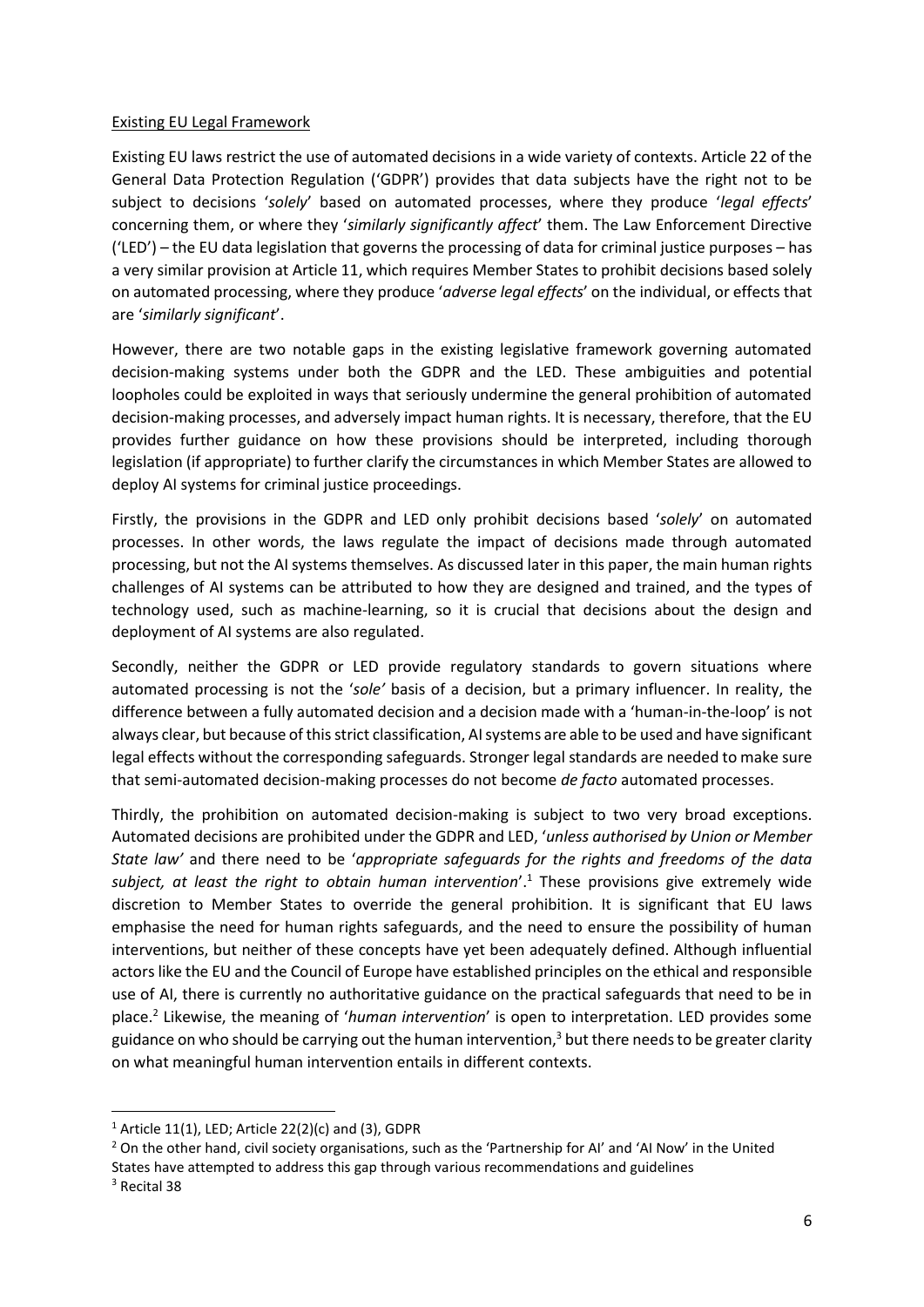In order to regulate the use of AI in criminal justice proceedings, and close the gaps in existing data protection laws, the EU must, at a minimum, set standards to address the following questions:

- 1) what standards are needed to govern the design and deployment of AI systems in criminal justice systems;
- 2) what safeguards are needed in criminal justice proceedings to make sure that AI systems are used in accordance with human rights standards and prevent discrimination; and
- 3) how Member States should govern the deployment of AI systems and monitor their subsequent use.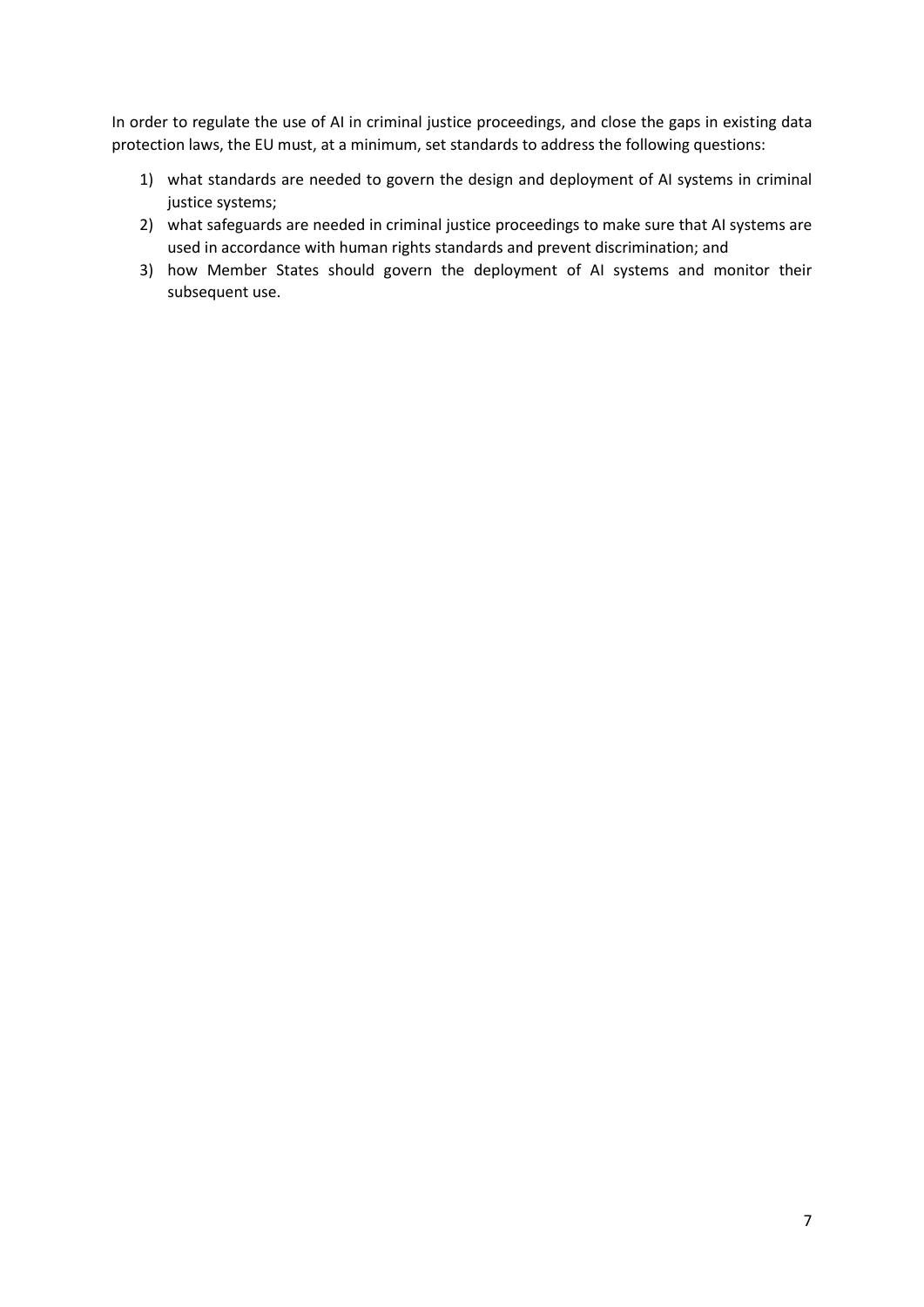## **Part 1: Regulating the Design and Deployment of AI Systems in Criminal Justice Systems**

AI systems deployed to assist criminal justice decision-making have to be fit-for-purpose. The purposes of AI systems differ depending on the context in which they are deployed, but there are a few common considerations that need to be taken into account to determine whether it is appropriate for the AI system to be used.

Firstly, AI systems have to be designed to produce outcomes that are desirable from a human rights and non-discrimination perspective. This means that rather than being exclusively focused on delivering 'accurate' outcomes in criminal cases, AI systems have to be designed to facilitate fair, impartial and non-discriminatory criminal processes. Developers of AI systems and public entities that commission them should, in particular, make sure that AI systems are consciously designed to give effect to, and promote the right to fair trial. The fundamental issues with the way AI systems are designed and built, resulting in discriminatory outcomes, must also be considered. Given the significant evidence of AI systems influencing discriminatory outcomes, special efforts must be made to ensure that AI systems do not produce discriminatory outcomes.

Secondly, AI systems need to be designed in a way that makes it possible for criminal defendants and the broader public to scrutinise them. This means that AI systems should not only be made open to scrutiny (rather than concealed to protect commercial interests), but their inner workings and processes should also be discernible and comprehensible.

# AI Systems should be designed to protect and promote the right to a fair trial

Where AI systems are used to assist or inform criminal justice decisions, they support an important act of public administration that has a significant impact on the rights of suspects and accused persons. AI systems do more than just provide outputs that decision-makers can take into consideration as evidence. By attempting to mimic human analytical processes and reasoning, they can provide influential advisory input into human decision-making, or even replace it altogether. As such, it is right that human rights standards that govern criminal justice decision-making also apply to AI systems.

The Council of Europe and the EU Commission's High Level Expert Group on Artificial Intelligence ('AI HLEG') have both recognised that fundamental rights should be a key guiding principle for the design and deployment of AI systems.<sup>4</sup> The Council of Europe recommends that AI systems are built according to '*human rights by design*' principles, and recognises that AI systems should not undermine the right to a fair trial under the European Convention on Human Rights ('ECHR'). The AI HLEG has similarly recognised that the respect for fundamental rights, as enshrined in the EU Charter of Fundamental Rights and international human rights instruments, should form the foundations of trustworthy AI. AI HLEG's Ethics Guidelines for Trustworthy AI ('the Ethics Guidelines') also recognise the need for AI systems to comply with other types of EU legislation. Although not mentioned explicitly in the Ethics Guidelines, Fair Trials would emphasise that the design of AI systems and the ways in which they are deployed in the EU should, in particular, be compatible with the standards set out in the procedural

<sup>4</sup> European Commission for the Efficiency of Justice, 'European ethical Charter on the use of Artificial Intelligence in judicial systems and their environment' (2018); Independent High-Level Expert Group on Artificial Intelligence, 'Ethics Guidelines for Trustworthy AI' (2019)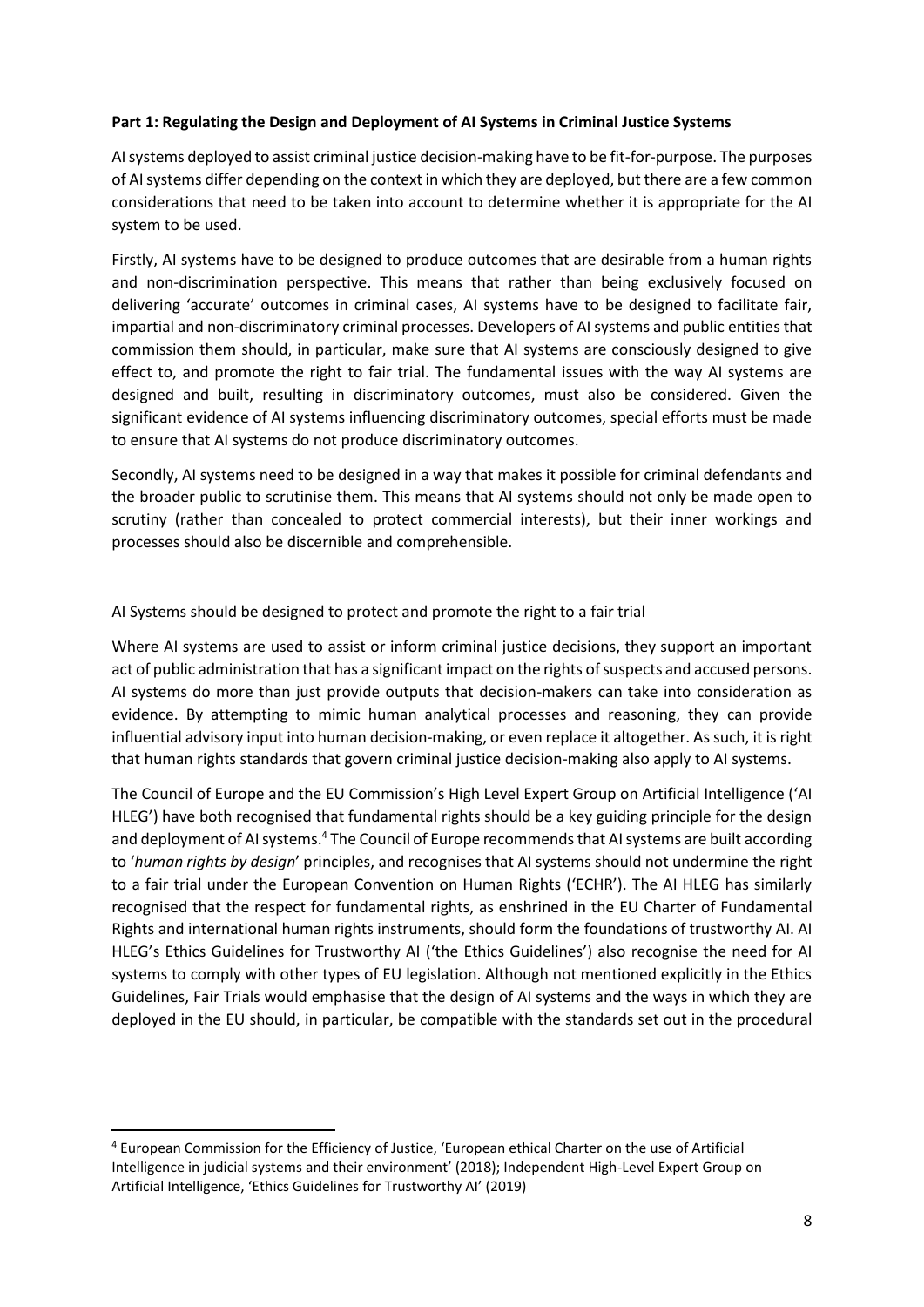rights directives under the 'Roadmap for strengthening procedural rights of suspected or accused persons in criminal proceedings'.<sup>5</sup>

We would also like to note the potential for AI systems to have a positive impact on criminal justice systems. Public debate about the relationship between AI and human rights have predominantly been centred on the idea that AI is a threat to human rights. It is equally important, as technology takes an increasingly prominent role in public life, to consider what positive potential they may have. Policymakers, developers, civil society activists, and other stakeholders should try to identify ways in which AI can also play an active role in advancing human rights, and improve the fairness of criminal justice systems. For example, AI systems could be used to analyse law enforcement or judicial decisions to identify patterns of erroneous or poor decision-making, or discrimination, for preventative purposes.

AI systems which are used as part of criminal justice decision-making should be designed not just to ensure that they do not undermine the right to a fair trial, but also to promote it. However, as explained below, given the embedded biases in the criminal data used to develop and train AI systems, there are serious doubts, based on recent studies, whether AI systems can promote fair criminal justice at all.

There are various aspects of the right to a fair trial and, without speculating on what kind of AI systems will be developed in the future to support criminal justice decision-making, it is difficult to articulate how fair trial rights standards should inform the design of AI systems. However, examples of AI systems currently deployed in the EU and elsewhere suggest that there are certain aspects of the right to a fair trial that require special attention. These are:

- a) the right of access to court
- b) the presumption of innocence;
- c) the principle of the equality of arms; and
- d) the right to liberty.

# *Access to Court*

The notion of AI systems replacing courts to determine the guilt or innocence of the accused may seem far-fetched at present, but there is a growing trend of automated administration of justice across the world that might threaten the right of access to court. For example, in several European countries, speeding and other minor traffic offences have been detected and enforced by means of automated processes for more than a decade.<sup>6</sup> Although nominally criminal processes, these types of proceedings are, in reality, normally administrative in nature, and they rarely have a 'significant' impact on the rights of individuals. However, as surveillance technology develops, thanks to AI, there is a real likelihood that the scope of crimes punishable by way of automation will increase.<sup>7</sup>

In the United Kingdom, the government announced plans in 2017 that would enable defendants to enter guilty pleas via an online portal after viewing the charges and evidence against them, for a small

<sup>&</sup>lt;sup>5</sup> Resolution of the Council of 30 November 2009 on a Roadmap for strengthening procedural rights of suspected or accused persons in criminal proceedings, 2009/C 295/01

<sup>6</sup> European Commission, 'Speed Enforcement'

[<sup>&</sup>lt;https://ec.europa.eu/transport/road\\_safety/specialist/knowledge/speed/speed\\_limits/speed\\_enforcement\\_](https://ec.europa.eu/transport/road_safety/specialist/knowledge/speed/speed_limits/speed_enforcement_en) [en>](https://ec.europa.eu/transport/road_safety/specialist/knowledge/speed/speed_limits/speed_enforcement_en); Adam Snow, 'Automated Road Traffic Enforcement: Regulation, Governance and Use – a Review', RAC Foundation (2017)

 $7$  E.g. In China, AI systems are being used to enforce penalties for using a mobile phone whilst driving. BBC, 'Chinese driver gets ticket for scratching his face' (2019) [https://www.bbc.co.uk/news/blogs-news-from](https://www.bbc.co.uk/news/blogs-news-from-elsewhere-48401901)[elsewhere-48401901](https://www.bbc.co.uk/news/blogs-news-from-elsewhere-48401901)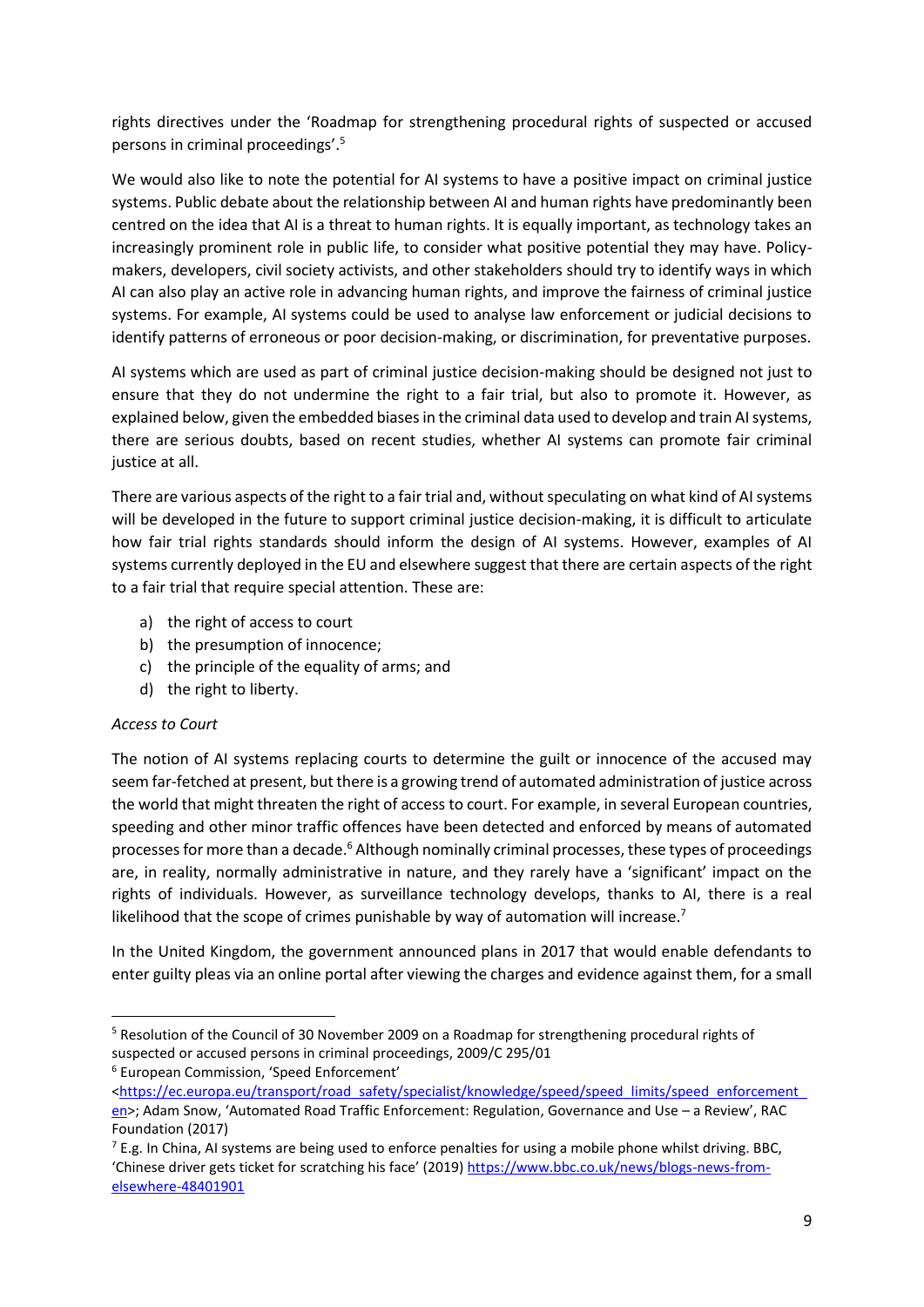number of minor offences.<sup>8</sup> Under this procedure, known as 'automatic online conviction', defendants would be automatically convicted and fined without any judicial oversight if they accept the charges against them. Although it is debatable whether this system can truly be characterised as an AI system, it is an example of the automated administration of criminal justice, that replaces a function usually played by courts.

It is worrying that the UK government has proposed expanding this scheme to other '*non*imprisonable' offences, if it is regarded as a success.<sup>9</sup> Fair Trials has outlined concerns about expanding the scope of cases where accused persons can be convicted without judicial oversight, even if such procedures are reserved solely for minor, non-imprisonable offences.<sup>10</sup> The impacts of a criminal conviction, even for a minor offence, can be numerous, long-term, and hard to predict, affecting *inter alia* job prospects, educational opportunities, and immigration status. It is crucial that what amounts to '*legal effects*' and '*similar significant effects*' concerning the data subject for the purposes of automated decision-making are interpreted very broadly.<sup>11</sup> In particular, given that a criminal record always has a '*legal*' or '*significant*' effect, any automated decision-making process that directly results in a criminal record should be prohibited.

**AI systems should not undermine the right to be tried by an impartial and independent tribunal, and in line with existing EU laws, no individual should be subject to an automated decision that resultsin their being held in custody or detention, gives them a criminal record, or which determines a criminal sentence or sanction. No individual should be subject to an automated decision which engages their human rights without meaningful human input.**

# *Presumption of Innocence*

The right to be presumed innocent in criminal proceedings is a basic human right, and one that is expressly recognised in, and safeguarded by EU law under Directive 2016/343 (the 'Presumption of Innocence Directive').<sup>12</sup> The increasing use of AI in the sphere of criminal justice, however, raises questions about the scope of this right, and how AI systems should be built and used to protect it. Concerns about how AI systems undermine the presumption of innocence have been voiced in the context of certain types of predictive policing software.<sup>13</sup>

A variety of predictive policing tools that aim to facilitate preventative policing measures and to deter crimes before they have taken place have been developed and deployed across Europe.<sup>14</sup> Tools which predict the time and place where certain crimes are likely to take place have been used in many

<sup>10</sup> Fair Trials, 'Written evidence from Fair Trials (CTS0079) (2019), [http://data.parliament.uk/writtenevidence/committeeevidence.svc/evidencedocument/justice](http://data.parliament.uk/writtenevidence/committeeevidence.svc/evidencedocument/justice-committee/hmcts-court-and-tribunal-reforms/written/97940.pdf)[committee/hmcts-court-and-tribunal-reforms/written/97940.pdf](http://data.parliament.uk/writtenevidence/committeeevidence.svc/evidencedocument/justice-committee/hmcts-court-and-tribunal-reforms/written/97940.pdf)

<sup>&</sup>lt;sup>8</sup> UK Ministry of Justice, 'Transforming our justice system: assisted digital strategy, automatic online conviction and statutory standard penalty, and panel composition in tribunals Government response' (2017) <sup>9</sup> UK Ministry of Justice, 'Online convictions/statutory fixed fine Impact Assessment' (2016)

<sup>11</sup> GDPR, Article 22(1)

<sup>&</sup>lt;sup>12</sup> Directive (EU) 2016/343 of the European Parliament and of the Council of 9 March 2016 on the strengthening of certain aspects of the presumption of innocence and of the right to be present at the trial in criminal proceedings; Article 6(2), ECHR

<sup>&</sup>lt;sup>13</sup> Alan Turing Institute, 'Using analytics in policing: Ethics Advisory Report for West Midlands police' (2018), <https://www.turing.ac.uk/news/using-analytics-policing-ethics-advisory-report-west-midlands-police> <sup>14</sup> Fieke Jansen, 'Data Driven Policing in the Context of Europe' (2018) [https://datajusticeproject.net/wp](https://datajusticeproject.net/wp-content/uploads/sites/30/2019/05/Report-Data-Driven-Policing-EU.pdf)[content/uploads/sites/30/2019/05/Report-Data-Driven-Policing-EU.pdf](https://datajusticeproject.net/wp-content/uploads/sites/30/2019/05/Report-Data-Driven-Policing-EU.pdf)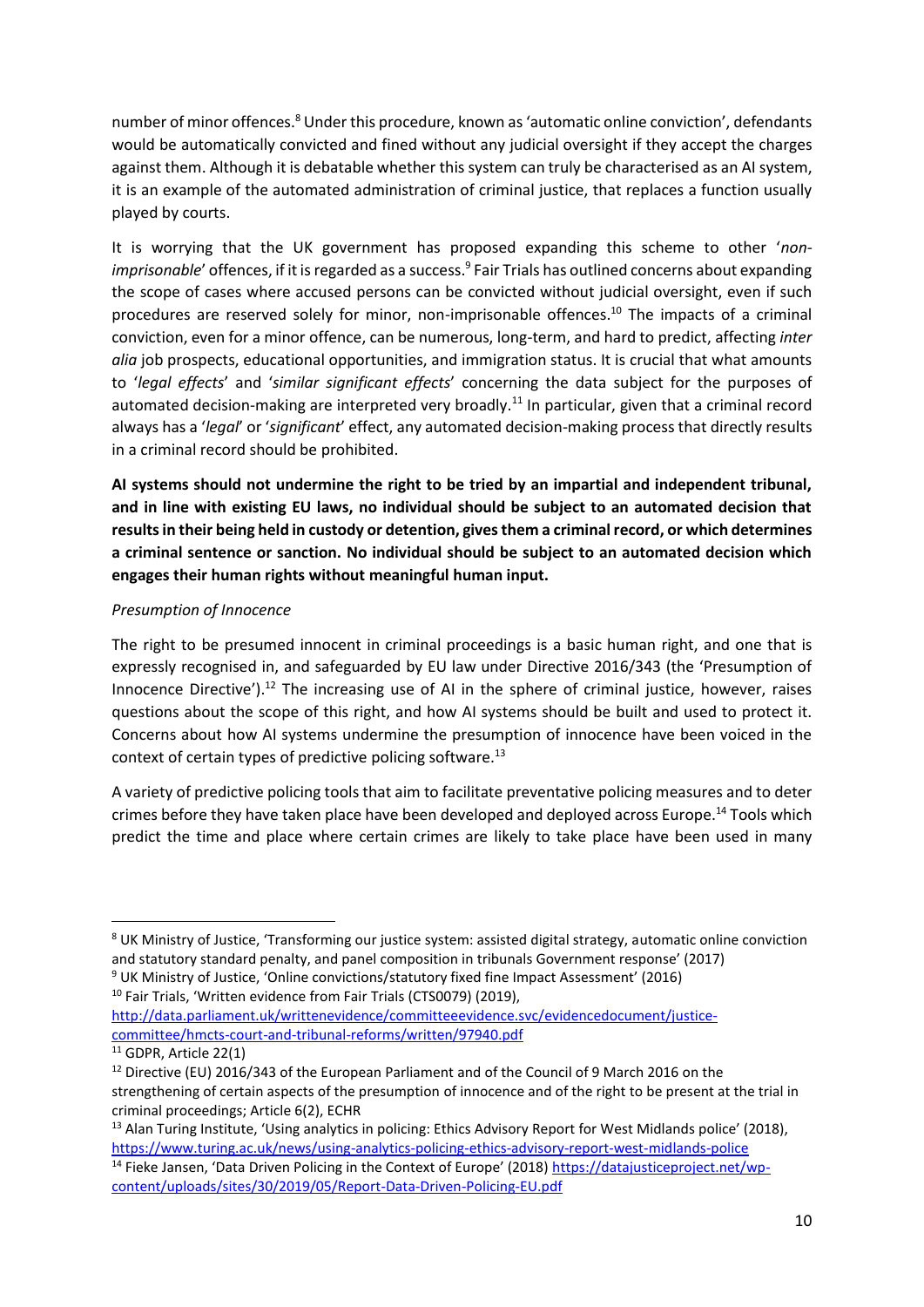European countries. Similar tools have also been developed to identify potential suspects, which are used widely in the US, and now increasingly in Europe.<sup>15</sup>

An example is the 'Strategic Subject List' in Chicago, a police database of around 400,000 local residents who were assigned threat scores that determine the likelihood that they will commit crimes.<sup>16</sup> The algorithms used to generate these scores were not open to the public, so the exact process by which individual risk levels were assessed were not known. Despite this lack of transparency, it is clear that threat scores generated by the software had significant impacts on individuals' rights – in particular, their right to privacy. Individuals with higher threat scores were, for example, more likely to be subject to targeted police surveillance, or home visits – as though they were officially recognised as predisposed to commit crimes, irrespective of any credible suspicion of wrongdoing.<sup>17</sup> The Strategic Subject List was decommissioned in January 2020 by the Chicago police who cited ineffectiveness as the primary reason for the decision.<sup>18</sup>

These types of predictive policing tools are now being used in Europe. In the United Kingdom, a coalition of police forces have been developing a system not dissimilar to the Strategic Subject List, that aims to identify individuals who are likely to commit crimes.<sup>19</sup> Known as the National Data Analytics Solution ('NDAS'), this risk assessment tool uses statistical analysis and machine-learning to inform policing decisions, and to facilitate 'early interventions' where appropriate.<sup>20</sup> The sources of data that the system uses to conduct its risk assessments raise concerns that the system will be built to profile individuals on the basis of very sensitive, personal information, including stop and search data, data from social services, and the National Health Service.<sup>21</sup> Where this data is used to indicate the likelihood of individuals' criminality, it will inevitably flag up people whose profiles fit those who are over-represented in that data as being higher risk. It is particularly worrying that an individual might be profiled for policing purposes on the basis of their health conditions or their access to essential services, such as welfare or benefits. These factors should not be regarded as relevant factors for determining whether someone may commit criminal offences.

Also in the UK, the Metropolitan Police in London operates a database called the Gangs Matrix, which contains information and risk-assessments on individuals who are alleged 'gang' members.<sup>22</sup> This database was created using criminal justice data, including police and crime records. The Gangs Matrix and the assessments it produces assists policing decisions, including the deployment of stop and search, and further enforcement action, such as imprisonment and deportation. A further tactic resulting from the risk assessments made by the Gangs Matrix is the threat of eviction or exclusion

<sup>18</sup> Sam Charles, 'CPD decommissions 'Strategic Subject List' (27 January 2020) [https://chicago.suntimes.com/city-hall/2020/1/27/21084030/chicago-police-strategic-subject-list-party-to](https://chicago.suntimes.com/city-hall/2020/1/27/21084030/chicago-police-strategic-subject-list-party-to-violence-inspector-general-joe-ferguson)[violence-inspector-general-joe-ferguson](https://chicago.suntimes.com/city-hall/2020/1/27/21084030/chicago-police-strategic-subject-list-party-to-violence-inspector-general-joe-ferguson)

[http://foi.westmidlands.police.uk/wp-content/uploads/2019/01/report1\\_.pdf](http://foi.westmidlands.police.uk/wp-content/uploads/2019/01/report1_.pdf)

<sup>15</sup> Don Casey et al. 'Decision Support Systems in Policing', *European Law Enforcement Research Bulletin*, (2019) <https://bulletin.cepol.europa.eu/index.php/bulletin/article/view/345>

<sup>&</sup>lt;sup>16</sup> Andrew Guthrie Ferguson, 'The Police Are Using Computer Algorithms to Tell If You're a Threat', Time (3 October 2017)[, https://time.com/4966125/police-departments-algorithms-chicago/](https://time.com/4966125/police-departments-algorithms-chicago/)

 $17$  Ibid.

<sup>19</sup> Hettie O'Brien, 'The police know what you'll do next summer', *New Statesman* (15 August 2019) <https://www.newstatesman.com/politics/uk/2019/08/police-know-what-you-ll-do-next-summer> <sup>20</sup> Police Transformation Fund, 'National Analytics Solution, Final Business Case v6.0'

<sup>21</sup> Sarah Marsh, 'Ethics committee raises alarm over 'predictive policing' tool', *The Guardian* (20 April 2019) <sup>22</sup> Metropolitan Police, 'Gangs violence matrix', [https://www.met.police.uk/police-forces/metropolitan](https://www.met.police.uk/police-forces/metropolitan-police/areas/about-us/about-the-met/gangs-violence-matrix/)[police/areas/about-us/about-the-met/gangs-violence-matrix/](https://www.met.police.uk/police-forces/metropolitan-police/areas/about-us/about-the-met/gangs-violence-matrix/)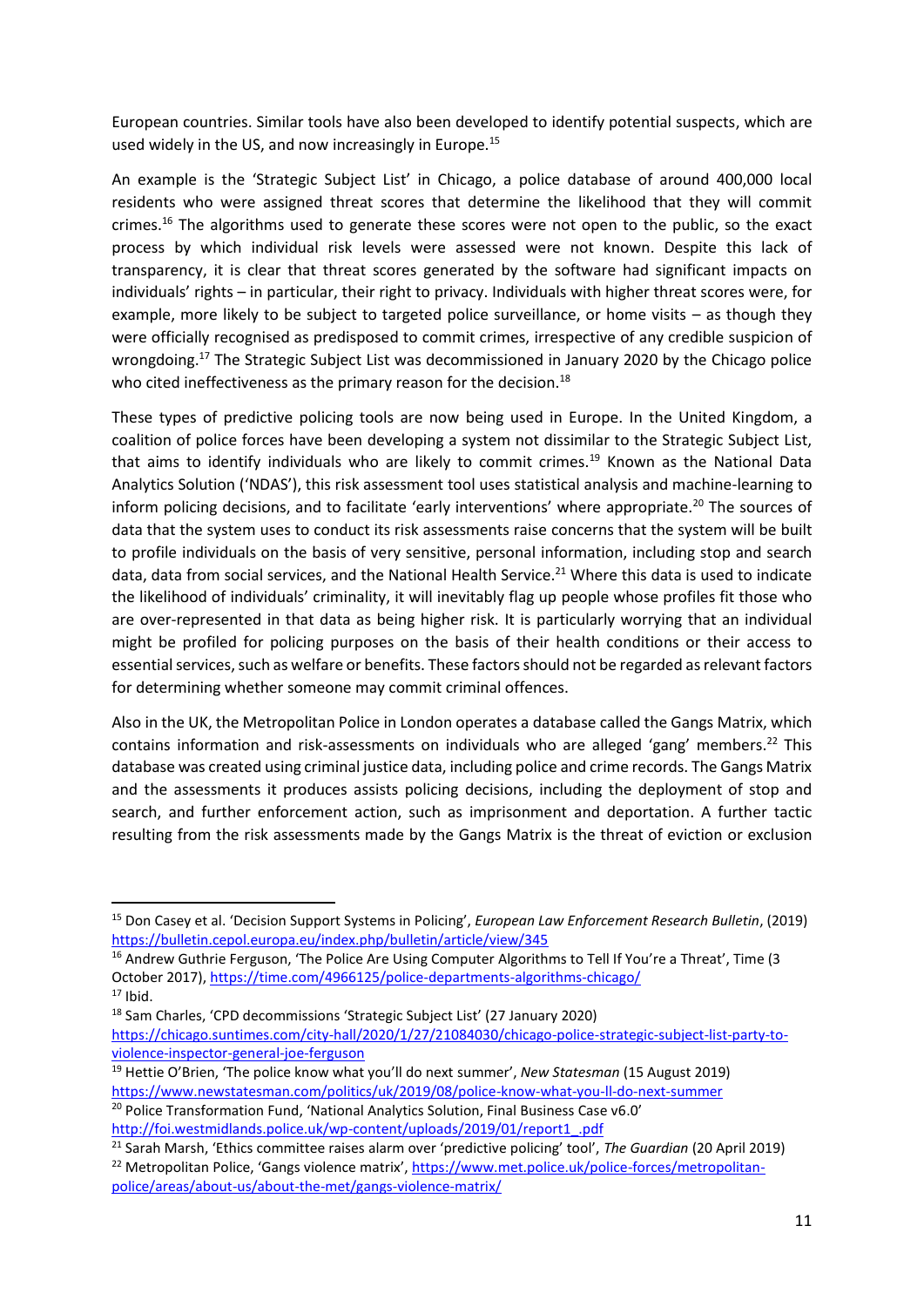from education, as names and details of these alleged gang members have been shared with education, healthcare and housing providers.<sup>23</sup>

In the Netherlands, the government has been running an algorithmic risk assessment tool, ProKid 12- SI, which purports to assess the risk of criminality of 12-year-old children since 2009.<sup>24</sup> ProKid uses existing police data on these children, such as reports of where children have come into contact with the police, their addresses, information about their 'living environment', even including whether they are victims of violence, to identify them as being in one of four categories of 'risk' of committing crimes in future.<sup>25</sup> The system assesses children based on their relationships with other people and their supposed risk levels, meaning that individuals can be deemed higher risk by being linked to another individual with a high risk assessment, such as a sibling or a friend.<sup>26</sup> Parents' assessed risk can also impact a child's risk level. ProKid's algorithms assess risks in relation to future actions that the children have not yet carried out, and judges them on the basis of the actions of others close to them.<sup>27</sup> These risk assessments result in police 'registering' these children on their systems and monitoring them, and then referring them to youth 'care' services.<sup>28</sup> ProKid frames children as potential perpetrators even when they are registered as victims of violence; which has serious implications on their presumption of innocence.<sup>29</sup>

Several similar tools are also used in the Netherlands, including the Reference Index for High Risk Youth, a large-scale risk assessment system that focuses on assessing under-23-year-olds.<sup>30</sup>

Predictive policing tools like NDAS, ProKid and the Gangs Matrix can be regarded as part of a broader trend in law enforcement that moves away from 'reactive' policing, and towards 'preventative' or 'proactive' policing.<sup>31</sup> NDAS and other similar predictive policing tools intend to pursue legitimate objectives of preventing, or reducing harm, $32$  but there are serious concerns that these systems singleout individuals as 'pre-criminals', who are subject to police interventions even though they are not formally suspected of any crime, and there is no evidence that they have done anything wrong.<sup>33</sup> It is of further concern that these types of predictive policing tools do not necessarily designate individuals' risk levels on the basis of their past actions, or behaviour that can be regarded as 'suspicious' in any

<https://www.tandfonline.com/doi/full/10.1080/13600834.2016.1183307>

[https://link.springer.com/chapter/10.1007/978-3-319-48342-9\\_7\)](https://link.springer.com/chapter/10.1007/978-3-319-48342-9_7))

https://english.wodc.nl/onderzoeksdatabase/evaluatie-signaleringsinstrumenten-prokid.aspx

<sup>&</sup>lt;sup>23</sup> Amnesty International, 'Trapped in the Matrix', (2018),

<https://www.amnesty.org.uk/files/reports/Trapped%20in%20the%20Matrix%20Amnesty%20report.pdf> <sup>24</sup> Abraham et al, "ProKid 2- identification tool evaluated", WODC DSP-groep (2011)

https://english.wodc.nl/onderzoeksdatabase/evaluatie-signaleringsinstrumenten-prokid.aspx <sup>25</sup> K La Fors-Owyczynik, 'Prevention strategies, vulnerable positions and risking the 'identity trap': digitalized risk assessments and their legal and socio-technical implications on children and migrants', (2016)

 $26$  Ibid.

<sup>&</sup>lt;sup>27</sup> K La Fors-Owyczynik, 'Profiling 'Anomalies' and the Anomalies of Profiling: Digitalized Risk Assessments of Dutch Youth and the New European Data Protection Regime' (2016),

<sup>&</sup>lt;sup>28</sup> Abraham et al, "ProKid 2- identification tool evaluated", WODC DSP-groep (2011)

 $29$  K La Fors, 'Minor protection or major injustice? – Children's rights and digital preventions directed at youth in the Dutch justice system', Computer Law and Security Review, (2015)

[https://research.tilburguniversity.edu/en/publications/minor-protection-or-major-injustice-childrens-rights](https://research.tilburguniversity.edu/en/publications/minor-protection-or-major-injustice-childrens-rights-and-digital-)[and-digital-](https://research.tilburguniversity.edu/en/publications/minor-protection-or-major-injustice-childrens-rights-and-digital-)

<sup>&</sup>lt;sup>30</sup> Netherlands Youth Institute, 'Reference Index for youth at risk: factsheet', https://www.nji.nl/nl/Download-NJi/Publicatie-NJi/Reference\_Index\_Youth\_at\_Risk.pdf

<sup>&</sup>lt;sup>31</sup> Alan Turing Institute (n 13)

 $32$  Ibid.

<sup>33</sup> Hettie O'Brien, 'The police know what you'll do next summer', *New Statesman* (15 August 2019) <https://www.newstatesman.com/politics/uk/2019/08/police-know-what-you-ll-do-next-summer>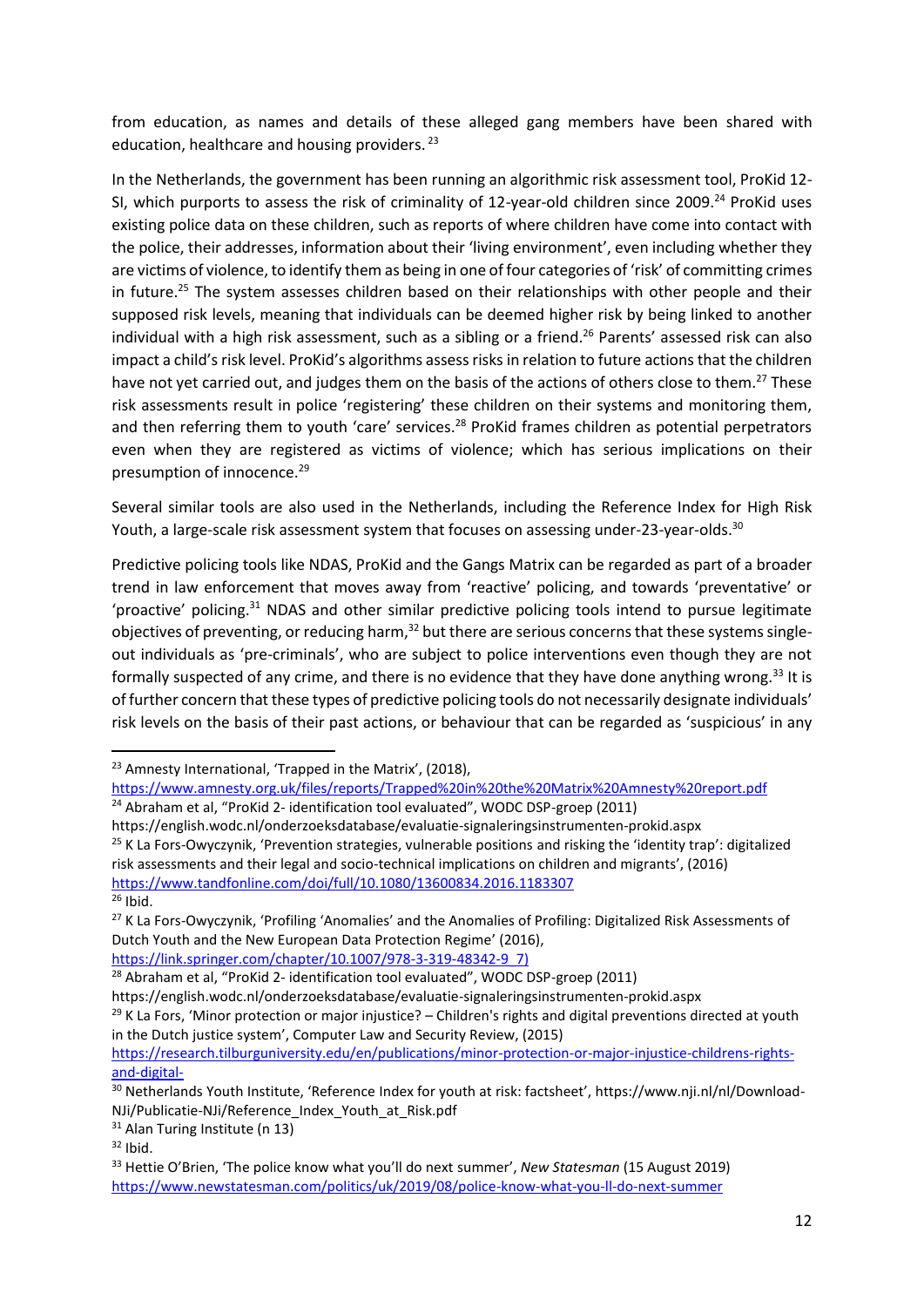way, but on account of factors far beyond their control, and immutable characteristics. In particular, there is strong evidence to suggest that AI systems have a tendency to overestimate the risks of criminality of certain ethnic and racial groups. For example, out of 3,800 people on the Gangs Matrix, 80% are 12-24 years old, and 78% of them are black – a clearly disproportionate and discriminatory proportion. The discriminatory impact of AI in criminal justice systems is discussed in further detail in the following section.

Although predictive policing tools do not directly 'convict' people, they not only allow the police to treat legally innocent individuals as pseudo-criminals, but they can also result individuals being deprived of their basic rights with regard to education, housing, and other public services – effectively 'punishing' them on account of their profiles. This seriously damages the fundamental human rights principle that the matter of guilt or innocence can only be determined by means of a fair and lawful criminal justice process.<sup>34</sup>

While it is clear that certain types of predictive policing can infringe the presumption of innocence from a moral and ethical viewpoint, it is debatable whether these systems also violate the *legal*  presumption of innocence under EU law and international human rights law. The Presumption of Innocence Directive applies to natural persons who are '*suspects*' and '*accused persons*', from the moment they are suspected or accused of a crime.<sup>35</sup> However, there is some ambiguity about the exact stage at which an individual attains the status of a '*suspect*' under the Presumption of Innocence Directive, $36$  and about whether the scope of the Presumption of Innocence Directive extends to decisions to designate an individual as a suspect (or a 'pre-criminal'). On the other hand, the ECHR appears to have taken a clearer position that measures undertaken pre-charge, as a general rule, fall outside the scope of the presumption of innocence.<sup>37</sup> It has also held that preventative measures, such as surveillance, do not amount to criminal sanctions for the purposes of Article 6 ECHR.<sup>38</sup>

Even if the current language on the presumption of innocence is such that it is not directly applicable to the predictive policing context, it must be recognised that these tools nevertheless interfere with human rights. In particular, the targeted surveillance that results from predictive policing has clear implications on the right to privacy. The acceptable degree to which criminal justice processes can interfere with this right is a matter that might require clearer articulation, as is the question of the impact of Article 8 ECHR violations on criminal proceedings.

AI systems that inform charging decisions have also been developed and deployed. An example of this is the Harm Assessment Risk Tool ('HART') currently being used by Durham Constabulary in the United Kingdom. HART uses a machine-learning algorithm to assess a suspect's risk of reoffending, using over thirty variables that characterise an individual's criminal history and socio-demographic background. The risk assessments conducted by HART are used by the local police to determine whether an individual should be charged, or diverted into a rehabilitation programme. HART does not determine whether an individual is guilty or innocent, but its assessment can trigger a chain of events that can result in the deprivation of liberty, and/or a criminal conviction. Charging decisions should surely be based on the merits of individual cases, and it is difficult to imagine how decisions on entry into diversion programmes can be made by means other than a careful consideration of individual

<sup>34</sup> ECHR, Article 6(2)

<sup>&</sup>lt;sup>35</sup> Article 2

<sup>36</sup> cf. ECtHR's definition of 'suspect' and 'charge' in *Mikolajova v. Slovakia*, App No. 4479/02 (Judgment of 18 January 2011), paras 40-41 and *Bandeltov v. Ukraine*, App No. 23180/06 (Judgment of 31 October 2013), para. 56

<sup>37</sup> ECtHR, *Gogitizde and Others v. Georgia*, App. No. 36862/05 (Judgment of 12 May 2015)

<sup>38</sup> ECtHR, *Raimondo v. Italy*, App. No. 12954/87 (Judgment of 22 February 1994)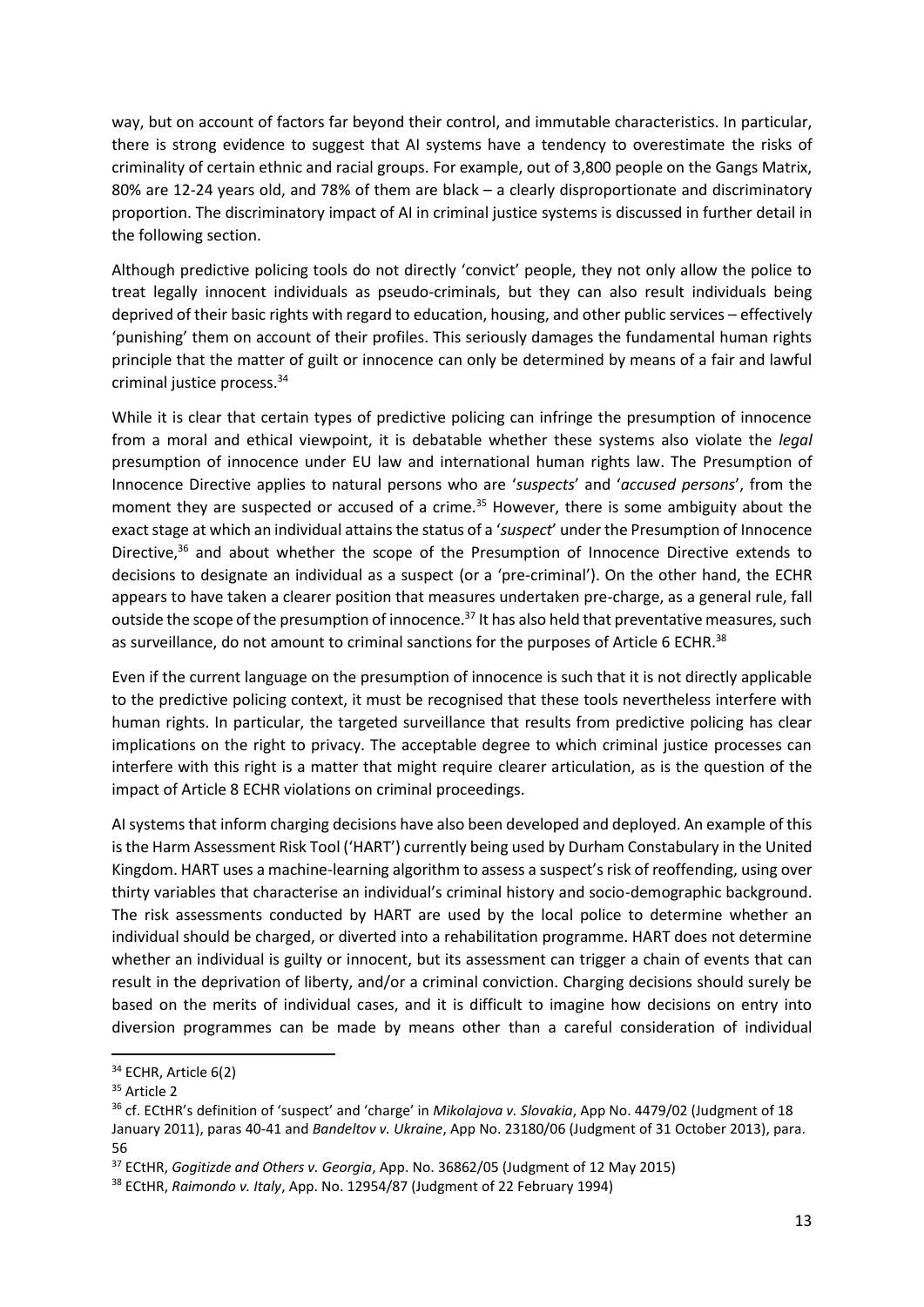circumstances. These types of high impact, fact-sensitive decisions should never be delegated to automated processes, particularly those which operate by identifying correlations rather than causal links between an individual's characteristics and their likely behaviour.

An examination of HART also reveals flaws in how the tool is designed. HART is calibrated to err on the side of caution,<sup>39</sup> because it regards under-estimations of risk levels as a more serious error than over-estimations, so that under-estimations occur less frequently. In other words, HART is deliberately designed to underestimate who is eligible for entry into the diversion programme, so it is predisposed to over-criminalise. This approach conflicts with the notion that any doubt in a criminal case should be interpreted in favour of the defendant (*'in dubio reo'*).<sup>40</sup> A human rights compliant approach to criminal justice decision-making would do the opposite of what HART does – it would need to err on the side of the defendant.

**AI systems should respect the presumption of innocence and they must be designed so that they do not pre-designate an individual as a criminal before trial, nor should they allow or assist the police to take unjustified, disproportionate measures against individuals without reasonable suspicion. AI systems that inform criminal justice outcomes should, as a general rule, favour outcomes that are favourable to the defendant.**

# *Equality of Arms*

A major concern raised in the studies of certain AI systems is that they are inaccessible for adequate scrutiny by defendants and their lawyers. This has serious implications for the principle of equality of arms and the right to an adversarial process, because without information about how a decision is made, it is difficult to envisage how defendants can question the accuracy and legality of the decision. The need for AI systems used in criminal justice to be transparent, explainable and understandable to all is addressed in more detail below.

## *The Right to Liberty*

In the United States, 'risk-assessment' tools that use AI technology have been used to assist pre-trial assessments that determine whether a defendant should be released on bail, or held on remand pending their trial. Examples of risk-assessment tools currently being used in the United States include COMPAS, the Public Safety Assessment ('PSA'), and the Federal Pre-Trial Risk Assessment Instrument ('PTRA'). Many of these tools are also used to inform decisions on parole and sentencing.

These tools have, however, been subject to intense criticism for several reasons. Studies have shown *inter alia* that risk assessments make inaccurate predictions that are no better than those made by non-expert humans. They do not result in a significant reduction in pre-trial detention rates, and that they produce disparate outcomes for different racial groups. The US-based NGO Partnership on AI has found that AI risk assessment tools currently being used in the United States are unfit for use in pretrial assessments, and it has recommended that policymakers cease the deployment of risk assessment tools until such time that the challenges affecting such tools have been adequately addressed.<sup>41</sup>

The adoption of pre-trial risk-assessments tools in the United States has largely been driven by the desire to address high imprisonment rates in the country by making pre-trial decision-making fairer.

<sup>&</sup>lt;sup>39</sup> Marion Oswald et al., 'Algorithmic risk assessment models: lessons from the Durham HART model and 'Experimental proportionality' Information & Communications Technology Law, Vol 27, Issue 2 (2018)

<sup>40</sup> ECtHR, *Barbera, Messegue, and Jabardo v Spain*, App. No. 10590/83 (Judgment of 6 December 1988)

<sup>41</sup> Partnership on AI, 'Report on Algorithmic Risk Assessment Tools in the US Criminal Justice System' (2018)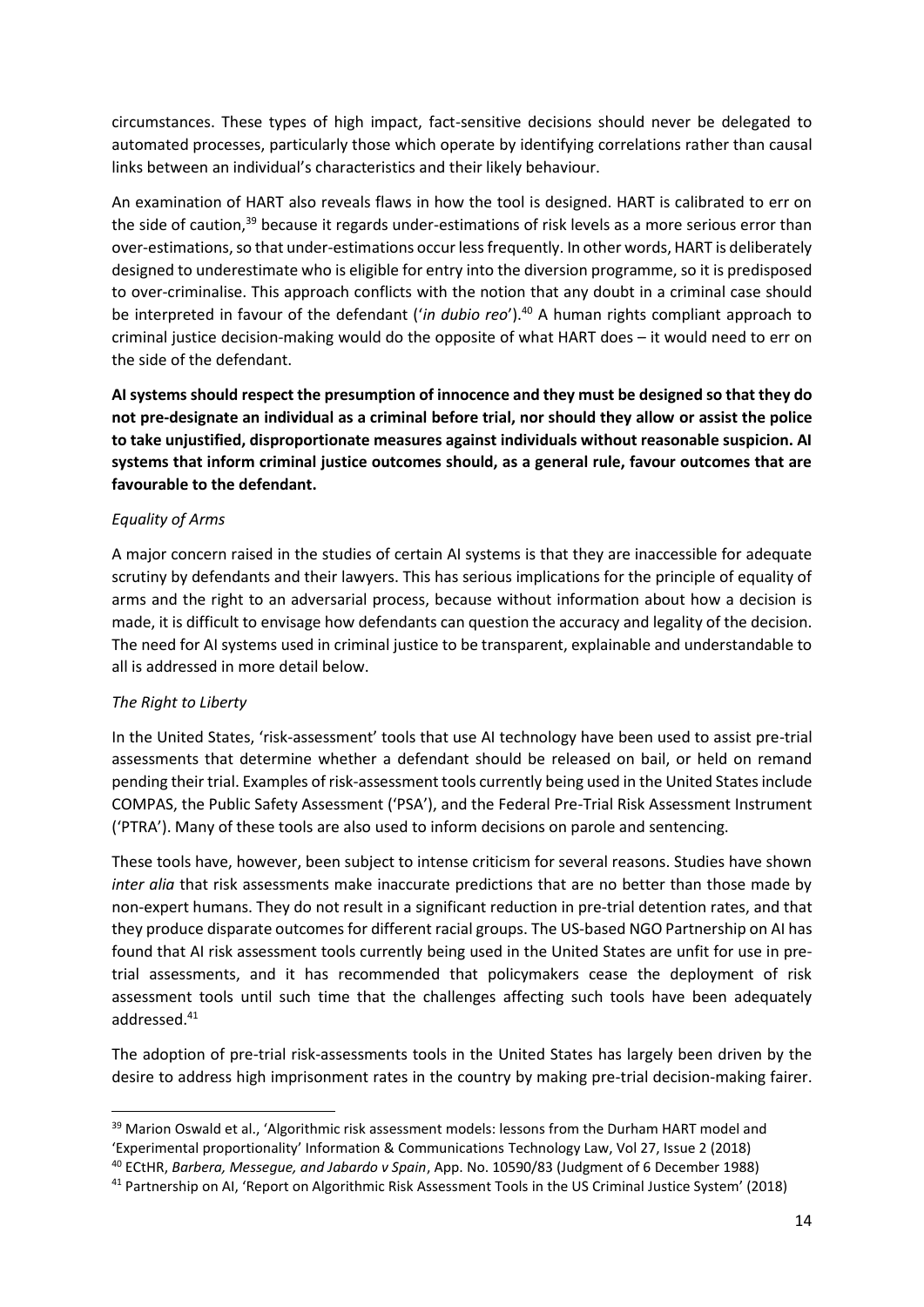In particular, these tools have been promoted as an alternative to cash bail – a system often criticised for disadvantaging poorer defendants and worsening social injustices.<sup>42</sup> Cash bail is a relatively rare concept in the EU, but there are concerns about the quality of pre-trial detention decisions in many Member States, which have been criticised for failing to carry out case-specific reviews and fully consider alternatives to detention.<sup>43</sup>

We are currently unaware of any attempts in EU Member States to introduce algorithmic risk assessments to supplement or replace existing pre-trial decision-making processes. However, it is possible that risk-assessment tools will also be recommended as a solution to address the pre-trial detention challenge in Europe, especially given that many of these tools are developed by private companies that actively market their products to governments and local police forces.

Risk-assessment tools are usually designed to assess the likelihood of re-arrest, and/or of failure to turn up to court after being released based on the profiles of the defendant. Based on these assessments, risk assessment tools either assign risk levels to defendants, or they provide direct advice to decision-makers on whether or not the defendant should be released. There is only limited research about the extent to which pre-trial risk-assessment tools influence judges' decisions in practice,<sup>44</sup> but concerns have been raised about the ability of AI systems to recommend detention at all.<sup>45</sup> There is a risk that recommendations made by AI systems to detain individuals compromise the presumption of release. This is a particularly valid concern in light of research suggesting that decision-makers have a tendency to err on the side of caution when they are 'advised' by AI systems, and that they have a greater propensity to override risk assessment tools to detain, rather than release defendants.<sup>46</sup> Pretrial detention should always be a measure of last resort, and no risk-assessment can be regarded as human rights compliant, unless it recommends its users to consider detention as a measure of last resort, after all other alternatives have been fully considered.

Pre-trial risk assessment tools in the United States and elsewhere have also been criticised for (unintentionally) over-estimating risks, because of the nature of the data used to train its algorithms.

Pre-trial risk assessment tools typically rely only on data regarding individuals who have been released, and they ignore those who were detained, but would have otherwise 'succeeded' by not being arrested, and by appearing in court.<sup>47</sup> In other words, algorithms are based on the assumption that individuals who have been detained by courts in the past have been rightfully deprived of their liberty. Any AI system developed to assist pre-trial detention decision-making must be designed to give effect to the presumption in favour of release. This means that risk-assessment tools need to be deliberately calibrated to generate outcomes that favourable to the defendant. Data used to train the AI system should be carefully scrutinised so that it reflects the inevitable fact that a significant proportion of individuals in pre-trial detention have been deprived of their liberty in violation of their human rights.

[Assessment-Full.pdf](http://civilrightsdocs.info/pdf/criminal-justice/Pretrial-Risk-Assessment-Full.pdf)

<sup>42</sup> National Association of Criminal Defence Lawyers (NACDL), 'Making Sense of Pretrial Risk Assessments' (2018[\) https://www.nacdl.org/Article/June2018-MakingSenseofPretrialRiskAsses](https://www.nacdl.org/Article/June2018-MakingSenseofPretrialRiskAsses)

<sup>;</sup> Pretrial Justice Institute, 'Pretrial risk assessments can produce race-neutral results. Report' (2017) 43 Fair Trials, 'Measure of Last Resort' (2016) [https://www.fairtrials.org/sites/default/files/publication\\_pdf/A-](https://www.fairtrials.org/sites/default/files/publication_pdf/A-Measure-of-Last-Resort-Full-Version.pdf)[Measure-of-Last-Resort-Full-Version.pdf](https://www.fairtrials.org/sites/default/files/publication_pdf/A-Measure-of-Last-Resort-Full-Version.pdf)

<sup>44</sup> E.g. Alex Albright. 'If You Give a Judge a Risk Score: Evidence from Kentucky Bail Decisions' (2019)

<sup>45</sup> The Leadership Conference on Civil and Human Rights, 'The Use of Pretrial "Risk Assessment" Instruments – A Shared Statement of Civil Rights Concerns' [http://civilrightsdocs.info/pdf/criminal-justice/Pretrial-Risk-](http://civilrightsdocs.info/pdf/criminal-justice/Pretrial-Risk-Assessment-Full.pdf)

<sup>46</sup> NACDL (n 32) <sup>47</sup> NACDL (n 32)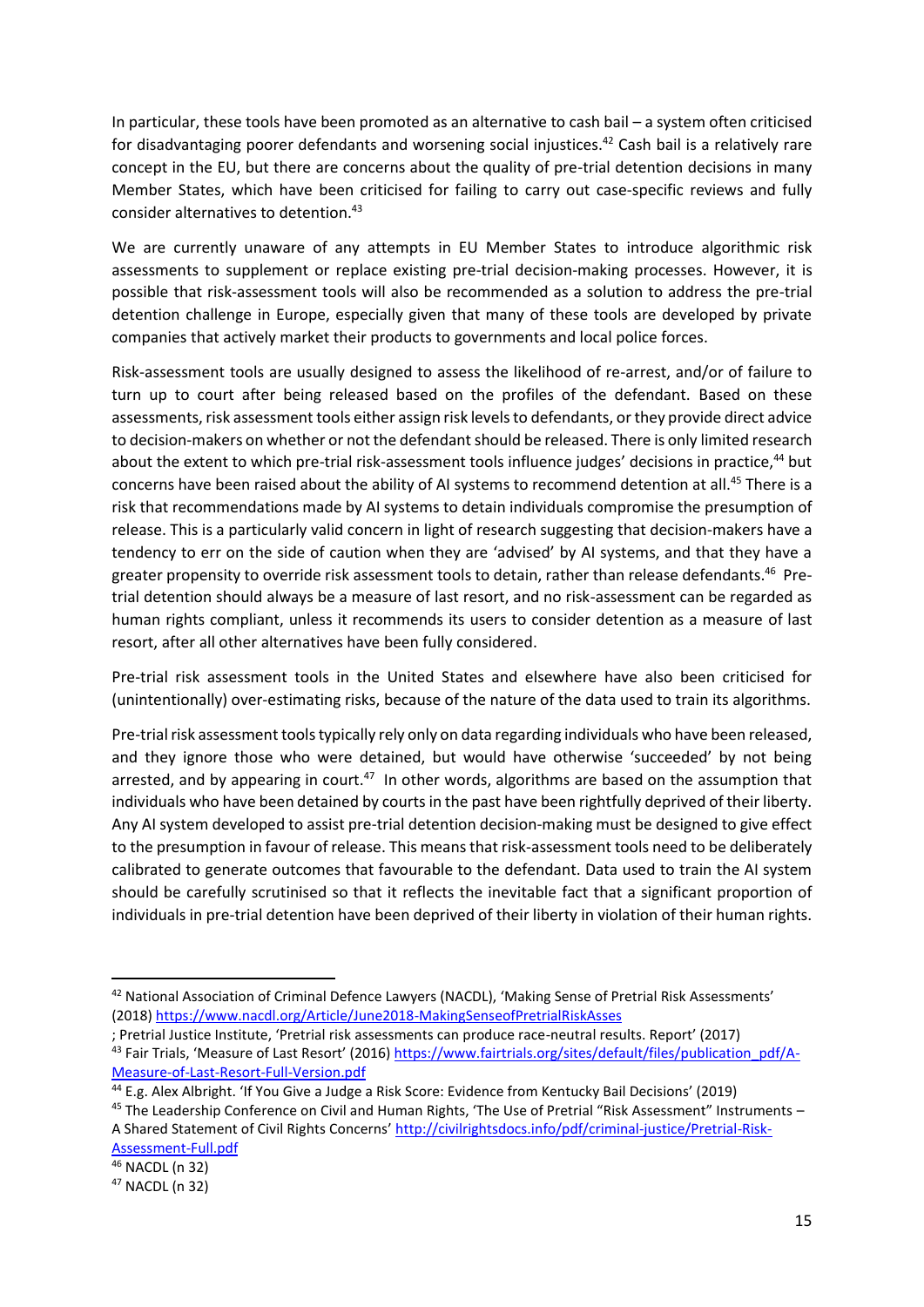Studies of pre-trial risk-assessment tools used in the United States cast doubt on their effectiveness at reducing pre-trial detention rates, and their ability to make accurate predictions of risks. A study in Kentucky, for example, found that the likelihood of defendants being released within the first three days of their arrest went down after the risk-assessment tool was deployed, and that there were no significant changes in the number of re-arrests and failure-to-appear rates amongst defendants released on bail during the same period.<sup>48</sup> This was the case even after the risk-assessment tool was modified post-deployment to improve the accuracy of predictions. Another study has found that the COMPAS risk-assessment tool is no better at predicting the likelihood of defendants reoffending than non-expert human volunteers.<sup>49</sup> These studies do not necessarily prove that AI systems are incapable of reducing pre-trial detention rates at all, but they do raise questions about their usefulness, and they strongly challenge claims that algorithmic risk-assessment tools help to improve the quality of pretrial detention decisions. They also highlight the need for post-deployment testing and monitoring of AI systems, to ensure that they have the desired effect of ensuring that individuals are detained only as a measure of last resort.

Post-trial assessment systems are also being increasingly used, for purposes such as assisting with sentencing decisions or prisoner release.

In England and Wales, the Prison and Probation Service has developed and operates the Offender Assessment System (OASys), an automated risk-assessment tool.<sup>50</sup> It assesses the risk of harm offenders pose to others and how likely an offender is to reoffend, as well as assessing offender needs. These risk assessments are used to decide 'interventions' and to influence the sentence plans given to offenders.<sup>51</sup> Millions of these assessments have been carried out.<sup>52</sup> The system collates information on offenders' previous offences, education, training, employment, alcohol and drug misuse; as well as their 'attitudes', 'thinking and behaviour', 'relationships', and 'lifestyle'. <sup>53</sup> This data is used alongside the individual's offending record and 'offender demographic information' to inform two predictive algorithms: OASys General Reoffending Predictor (OGP1) and OASys Violence Predictor (OVP1).<sup>54</sup> A 2014 National Offender Management Service analysis found that the OGP1 and OVP1 generated different predictions based on race and gender. They found that relative predictive validity was better for white offenders than for Asian, black, or mixed ethnicity offenders. The Offender Group Reconviction Scale (OGRS) is another algorithmic risk assessment tool, which is used in England and Wales to assess and predict an offender's likelihood of reoffending.<sup>55</sup> The OGRS algorithm uses data

50 Prison Service Order, Offender Assessment and Sentence Management – OASys (2005),

<sup>48</sup> Megan Stevenson, 'Assessing Risk Assessment in Action', 103 Minnesota Law Review 303 (2018)

<sup>49</sup> Julia Dressel and Hany Farid, 'The accuracy, fairness, and limits of predicting recidivism', Science Advances Vol 4, no. 1 (2018)

[https://www.justice.gov.uk/downloads/offenders/psipso/pso/PSO\\_2205\\_offender\\_assessment\\_and\\_sentence](https://www.justice.gov.uk/downloads/offenders/psipso/pso/PSO_2205_offender_assessment_and_sentence_management.doc) [\\_management.doc;](https://www.justice.gov.uk/downloads/offenders/psipso/pso/PSO_2205_offender_assessment_and_sentence_management.doc) National Offender Management Service, 'A compendium of research and analysis on the Offender Assessment System (OASys) 2009–2013' (2014),

[https://assets.publishing.service.gov.uk/government/uploads/system/uploads/attachment\\_data/file/449357/](https://assets.publishing.service.gov.uk/government/uploads/system/uploads/attachment_data/file/449357/research-analysis-offender-assessment-system.pdf) [research-analysis-offender-assessment-system.pdf](https://assets.publishing.service.gov.uk/government/uploads/system/uploads/attachment_data/file/449357/research-analysis-offender-assessment-system.pdf)

<sup>51</sup> Ibid

<sup>52</sup> National Offender Management Service, 'A compendium of research and analysis on the Offender Assessment System (OASys) 2009–2013' (2014),

[https://assets.publishing.service.gov.uk/government/uploads/system/uploads/attachment\\_data/file/449357/](https://assets.publishing.service.gov.uk/government/uploads/system/uploads/attachment_data/file/449357/research-analysis-offender-assessment-system.pdf) [research-analysis-offender-assessment-system.pdf](https://assets.publishing.service.gov.uk/government/uploads/system/uploads/attachment_data/file/449357/research-analysis-offender-assessment-system.pdf)

<sup>53</sup> Non-scored categories: Health and other, emotional wellbeing, financial management 54 Ibid (n 48)

<sup>55</sup> [Howard et al, 'Offender Group Reconviction Scale' \(2017\),](file:///C:/Users/bruno.min/AppData/Roaming/Microsoft/Word/Howard%20et%20al,%20)  [https://onlinelibrary.wiley.com/doi/abs/10.1002/9781119184256.ch11](file:///C:/Users/bruno.min/AppData/Roaming/Microsoft/Word/Howard%20et%20al,%20)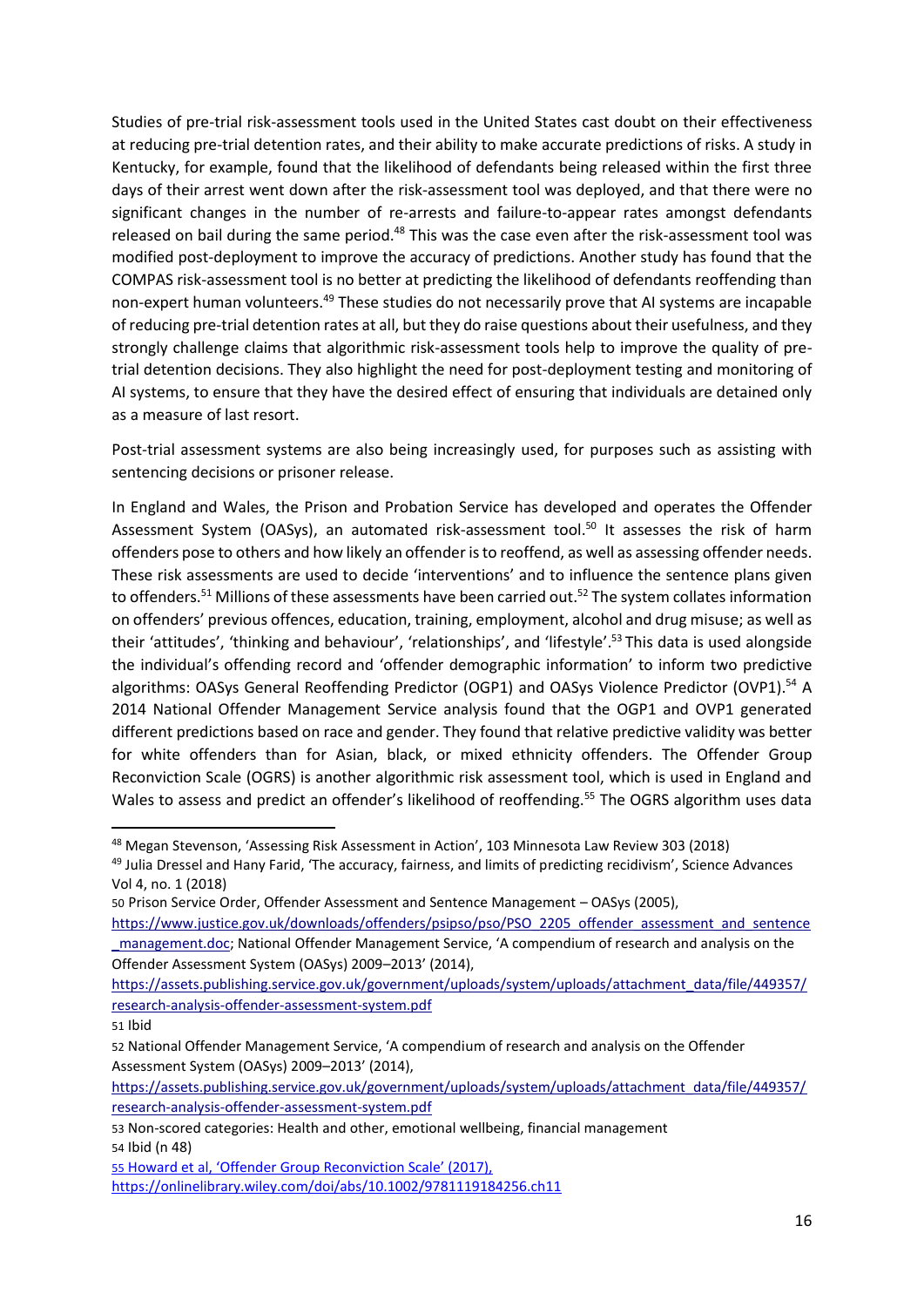on the individual's official criminal history, as well as their age and gender, to produce a risk score between 0 and 1 of how likely an offender is to reoffend within one or two years.

The use of these AI systems in a post-trial setting, and the documented differences in predictive outcomes based on, among other factors, race, highlight the clear need for strict testing and monitoring of such systems. These systems used in a post-trial setting could very easily be transferred to a pre-trial risk assessment setting; the principles and aims of these systems and the data used are very similar. For example, the COMPAS system, mentioned above and considered in more detail below, was originally designed as a recidivism risk assessment tool, and is also used as a pre-trial risk assessment tool. <sup>56</sup>

**Where AI systems inform decisions on the deprivations of liberty, they should be calibrated to generate outcomes that favour release, and they should not facilitate detention other than as a measure of last resort. AI systems must be subject to rigorous testing to ensure they have the desired effect of reducing rates of pre-trial detention rates.**

# AI systems should be designed to be non-discriminatory

One of the most frequent criticisms of AI systems and their use in criminal justice systems is that they can lead to discriminatory outcomes, especially along racial and ethnic lines.

The best-known example of this is a study by the US media outlet ProPublica into COMPAS, a riskassessment tool designed to predict the likelihood of reoffending in Broward County in Florida. ProPublica found that COMPAS was 77% more likely to rate black defendants as 'high-risk' than white defendants, and it was almost twice as likely to mislabel white defendants as lower risk than black defendants.<sup>57</sup>

The dangers of the failure to adequately regulate the use of AI to prevent discrimination have also been witnessed in Europe. The 'Crime Anticipation System' ('CAS'), a predictive policing software being used across the Netherlands, was initially designed to consider ethnicity as a relevant factor for determining the likelihood of a crime being committed. Amongst the indicators used by CAS to predict crimes in a particular area was the number of '*non-Western allochtones*' in the area – in other words, 'non-Western' individuals with at least one foreign-born parent.<sup>58</sup> The software not only presupposed the existence of a correlation between ethnicity and crime, but also singled out a category of ethnicities to be of particular concern, given that the presence of '*Western*', '*autochtone*' individuals were not used as indicators. Furthermore, given that '*Western*' was defined somewhat subjectively (for example, including individuals of Japanese or Indonesian origin, and including all European nationalities, apart from Turkish), CAS incorporated highly questionable societal categorisations and biases.

In the United Kingdom, a major criticism of HART has been that it included data collated and classified by a private company for marketing purposes that could very easily to biased outcomes. HART relied on the 'Mosaic' code developed by a consumer credit reporting company, that categorised individuals into various groups according to *inter alia* their ethnic origin, income, and education levels. It was of

<sup>56</sup> Northpointe, 'PractitionersGuide to COMPAS Core', (2015)

<https://assets.documentcloud.org/documents/2840784/Practitioner-s-Guide-to-COMPAS-Core.pdf> <sup>57</sup> Julia Angwin et al., 'Machine Bias', ProPublica (2016)

<sup>&</sup>lt;sup>58</sup> Serena Oosterloo and Gerwin van Shie, 'The Politics and Biases of the "Crime Anticipation System" of the Dutch Police' (2018)[, http://ceur-ws.org/Vol-2103/paper\\_6.pdf](http://ceur-ws.org/Vol-2103/paper_6.pdf)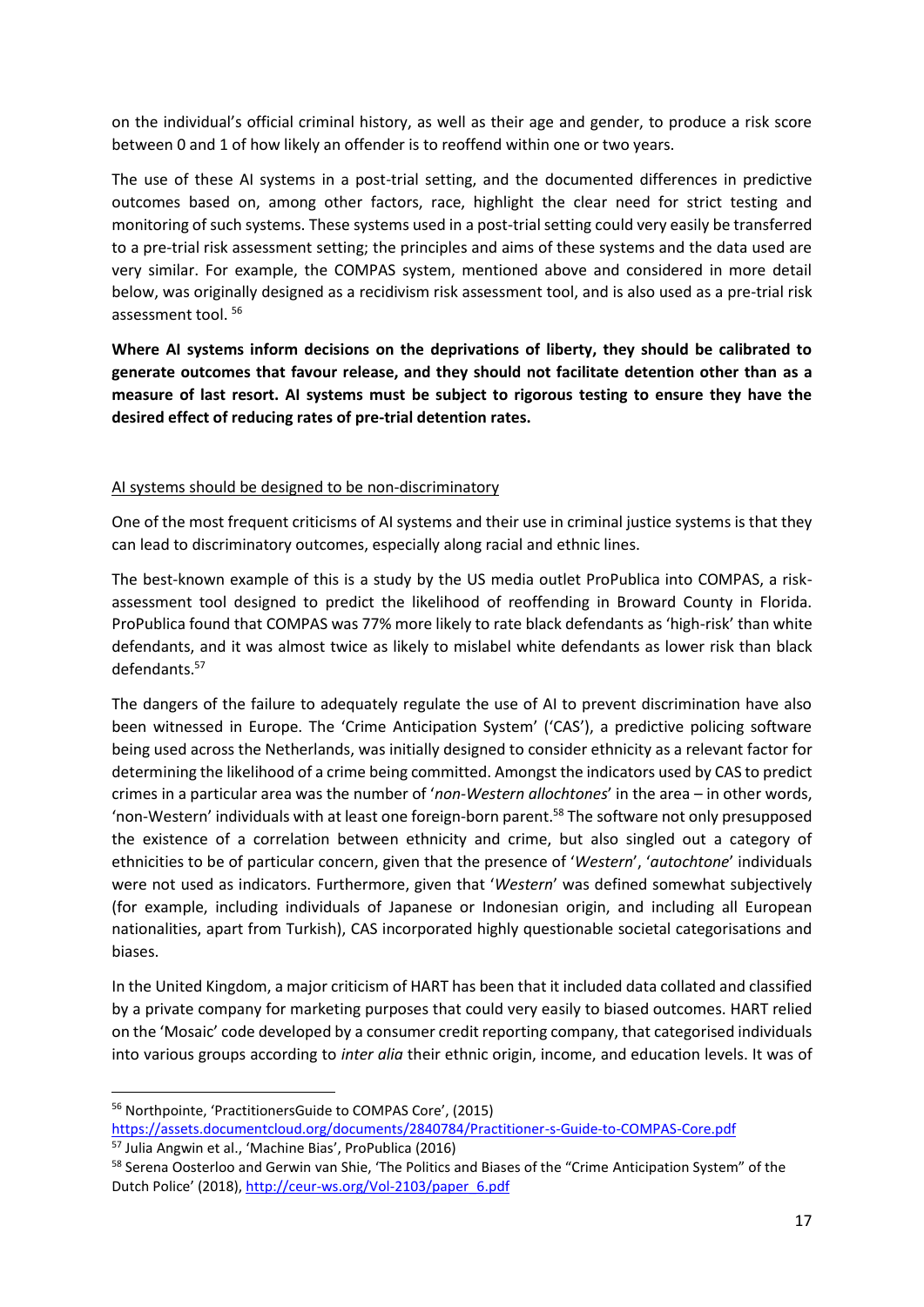particular concern that some socio-demographic categories used by Mosaic were blatantly racialised, including, for example, '*Asian Heritage*', which stereotyped individuals of '*Asian*' origin as being unemployed or having low-paid jobs, and living with extended families.<sup>59</sup>

In Denmark, an automated algorithmic assessment has been used to classify different neighbourhoods, based on criteria such as unemployment, crime rates, educational attainment, and other 'risk indicators', as well as whether the levels of first and second-generation migrants in the population is more than 50%. Neighbourhoods which meet these criteria are classified as '*ghettos*'. These neighbourhoods are then subject to special measures, including higher punishments for crimes.<sup>60</sup> It is clearly discriminatory, as well as entirely unfair, for people living in certain areas to be punished more severely than others in different areas for the same crimes.

Further examples of criminal justice AI which have been identified as producing discriminatory outcomes include the previously mentioned OASys, NDAS and the Gangs Matrix in the UK, and the Netherland's ProKid 12.

These examples illustrate the need for regulations to ensure that AI systems are designed to be nondiscriminatory, and to exclude categorisations and classifications that deepen and legitimise social biases and stereotypes. However, policy makers should not assume that making AI systems blind to all protected characteristics will always help to produce non-discriminatory outcomes. In certain scenarios, the removal of protected characteristics from the data could worsen discrimination. For example, it has been suggested on the basis of research into COMPAS in the United States, that excluding gender as a variable for risk assessments would fail to reflect a well-established statistical fact that in most countries, women are less likely to reoffend than men.<sup>61</sup> Making COMPAS genderblind would unfairly and inaccurately assume women to be as equally likely to reoffend as men, and discriminate against them by overestimating their risk scores.

Removing visible biases from AI systems cannot be the sole or primary solution to their discriminatory impact, because AI systems can be biased even if they have not been deliberately designed in that way. Bias is often unintentional, and even if the AI system appears on the surface to be neutral, their algorithms can lead to discriminatory assessments and outcomes. COMPAS, for example, does not include race or ethnicity as a variable, yet research has found that it consistently gives black defendants higher risk scores than their white counterparts, making them less likely to be released from detention.<sup>62</sup>

Hidden biases can arise in AI systems in numerous ways. Although a comprehensive analysis of how they can cause unintentional biases are beyond the scope of this paper,<sup>63</sup> the way in which AI systems

<sup>&</sup>lt;sup>59</sup> Big Brother Watch, 'Written evidence on algorithms in the justice system for the Law Society's Technology and the Law Policy Commission' (2019), [https://bigbrotherwatch.org.uk/wp-content/uploads/2019/02/Big-](https://bigbrotherwatch.org.uk/wp-content/uploads/2019/02/Big-Brother-Watch-written-evidence-on-algorithms-in-the-justice-system-for-the-Law-Societys-Technology-and-the-Law-Policy-Commission-Feb-2019.pdf)[Brother-Watch-written-evidence-on-algorithms-in-the-justice-system-for-the-Law-Societys-Technology-and](https://bigbrotherwatch.org.uk/wp-content/uploads/2019/02/Big-Brother-Watch-written-evidence-on-algorithms-in-the-justice-system-for-the-Law-Societys-Technology-and-the-Law-Policy-Commission-Feb-2019.pdf)[the-Law-Policy-Commission-Feb-2019.pdf](https://bigbrotherwatch.org.uk/wp-content/uploads/2019/02/Big-Brother-Watch-written-evidence-on-algorithms-in-the-justice-system-for-the-Law-Societys-Technology-and-the-Law-Policy-Commission-Feb-2019.pdf)

<sup>&</sup>lt;sup>60</sup> Algorithm Watch, 'Automating Society' (2019), [https://algorithmwatch.org/en/automating-society](https://algorithmwatch.org/en/automating-society-denmark/)[denmark/](https://algorithmwatch.org/en/automating-society-denmark/)

<sup>&</sup>lt;sup>61</sup> Nicol Turner Lee, Paul Resnick, and Genie Barton, (2019) 'Algorithmic bias and mitigation: Best practices and policies to reduce consumer harms' ([https://www.brookings.edu/research/algorithmic-bias-detection-and](https://www.brookings.edu/research/algorithmic-bias-detection-and-mitigation-best-practices-and-policies-to-reduce-consumer-harms/))[mitigation-best-practices-and-policies-to-reduce-consumer-harms\)](https://www.brookings.edu/research/algorithmic-bias-detection-and-mitigation-best-practices-and-policies-to-reduce-consumer-harms/))

<sup>62</sup> Sam Corbett-Davies et al. 'Algorithmic decision making and the cost of fairness' (2017), arXiv:1701.08230 <sup>63</sup> A full analysis can be found in Frederik Zuiderveen Borgerius, 'Discrimination, artificial intelligence, and algorithmic decision-making', Council of Europe (2018)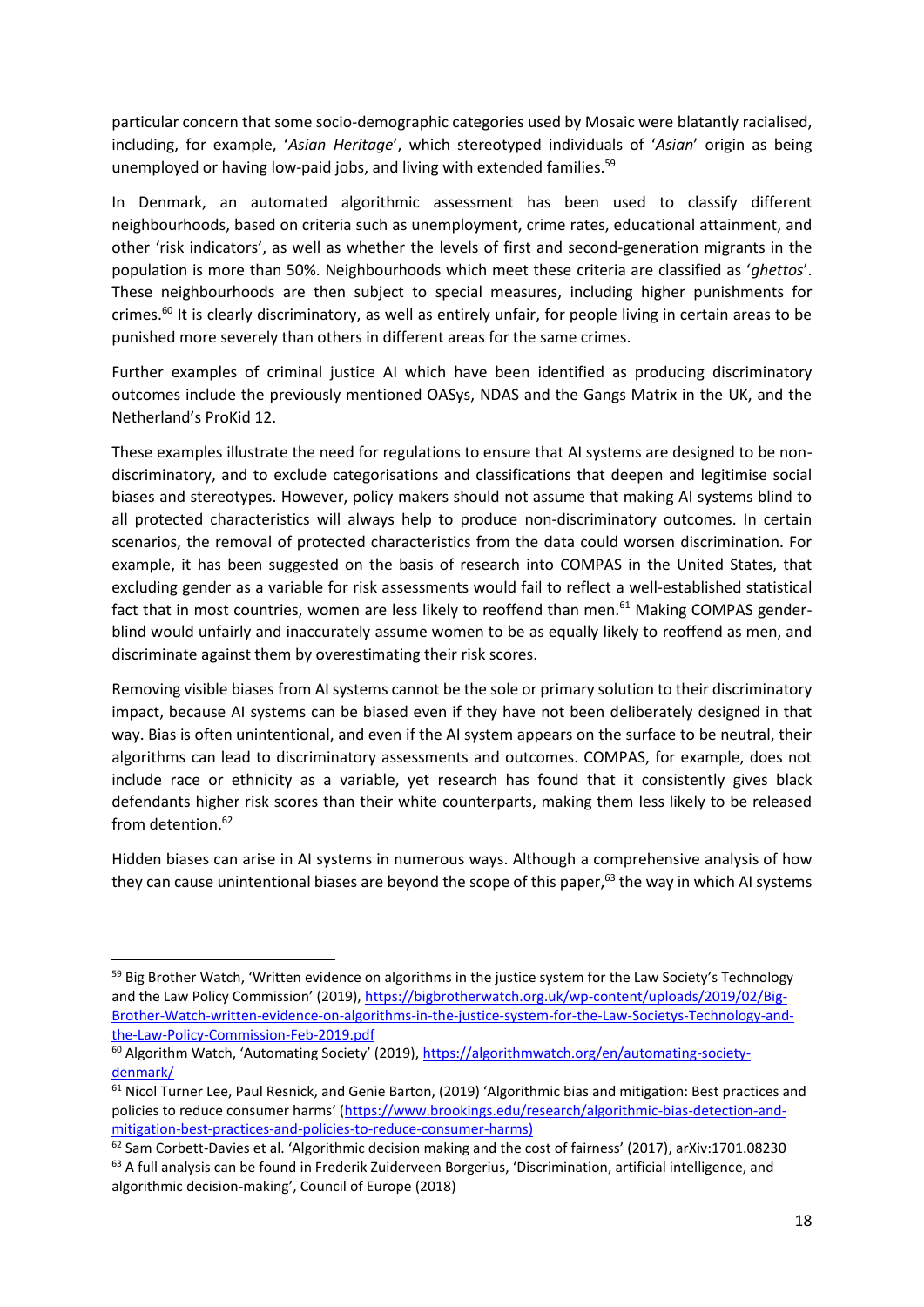are themselves created and built illustrate the difficulty, complexity, and sometimes impossibility, in preventing discriminatory outputs and effects of AI systems.

There are fundamental issues with the way AI systems are designed and created which can lead to bias. Where the AI system is based on machine-learning, biases can result from faults in the data that is used to train its algorithms. Machine learning systems 'learn' how to make assessments or decisions on the basis of their analysis of data to which they have previously been exposed. However, the data used to train a machine learning system might be incomplete, inaccurate, or selected for improper reasons, and this could lead to AI systems producing unwanted outcomes. What amounts to appropriate, good quality data for the purpose of training algorithms depends on what the machine learning system is being designed to do,<sup>64</sup> so it might not always be obvious which dataset is needed to train algorithms to be non-discriminatory.

AI designed or created for use in the criminal justice system will almost inevitably use data which is heavily reliant on, or entirely from within, the criminal justice system itself, such as policing or crime records. This data does not represent an accurate record of criminality, but is merely a record of policing – the crimes, locations and groups that are policed within that society, rather than the actual occurrence of crime. The data might not be categorised or deliberately manipulated to yield discriminatory results, but it may reflect the structural biases and inequalities in the society which the data represents.

Where there are discriminatory policing patterns targeting certain demographics, or the systematic under-reporting and systematic over-reporting of certain types of crime and in certain locations,<sup>65</sup> the use of such data merely results in a reinforcing and re-entrenching of those inequalities and discriminationin criminal justice outcomes. For example, according to UK crime data, black people are over 9 times more likely to be stopped and searched than white people,<sup>66</sup> and black men are more than 3 times more likely to be arrested than white men.<sup>67</sup> Despite these statistics, NDAS (mentioned above) in the United Kingdom explicitly relies on stop and search data to determine an individual's propensity to commit a criminal offence. The fact that stop and search is disproportionately used against black people means that there will inevitably be an overrepresentation of black people in NDAS and that their risk levels will be inflated in comparison to white people.

Comparable statistics on stop and search are not available in most EU Member States, where the official collection of racially disaggregated criminal justice data is either forbidden by law, or not standard practice. However, recent studies show that racially biased policing practices are prevalent throughout the EU. Data collected from a survey by the Fundamental Rights Agency, for example, has

[https://papers.ssrn.com/sol3/papers.cfm?abstract\\_id=2477899](https://papers.ssrn.com/sol3/papers.cfm?abstract_id=2477899)

<sup>&</sup>lt;sup>64</sup> Fundamental Rights Agency, 'Data quality and artificial intelligence – mitigating bias and error to protect fundamental rights' (2019)

<sup>65</sup> Lum, Kristian, and William Isaac. 2016. 'To Predict and Serve?', Significance 13 (5): 14–19,

[https://rss.onlinelibrary.wiley.com/doi/full/10.1111/j.1740-9713.2016.00960.x;](https://rss.onlinelibrary.wiley.com/doi/full/10.1111/j.1740-9713.2016.00960.x) Bennett Moses, L., & Chan, J. (2016). 'Algorithmic prediction in policing: Assumptions, evaluation, and accountability'. *Policing and Society*. <https://www.tandfonline.com/doi/10.1080/10439463.2016.1253695>; Barocas, S. and Selbst, A.D., 2016. 'Big Data's disparate impact'. *California Law Review*, 104, 671.

<sup>66</sup> UK Government Stop & Search facts and figures, February 2019[: https://www.ethnicity-facts](https://www.ethnicity-facts-figures.service.gov.uk/crime-justice-and-the-law/policing/stop-and-search/latest)[figures.service.gov.uk/crime-justice-and-the-law/policing/stop-and-search/latest](https://www.ethnicity-facts-figures.service.gov.uk/crime-justice-and-the-law/policing/stop-and-search/latest)

<sup>67</sup> Ministry of Justice, 'Black, Asian and Minority Ethnic disproportionality in the Criminal Justice System in England and Wales', 2016,

[https://assets.publishing.service.gov.uk/government/uploads/system/uploads/attachment\\_data/file/639261/](https://assets.publishing.service.gov.uk/government/uploads/system/uploads/attachment_data/file/639261/bame-disproportionality-in-the-cjs.pdf) [bame-disproportionality-in-the-cjs.pdf](https://assets.publishing.service.gov.uk/government/uploads/system/uploads/attachment_data/file/639261/bame-disproportionality-in-the-cjs.pdf)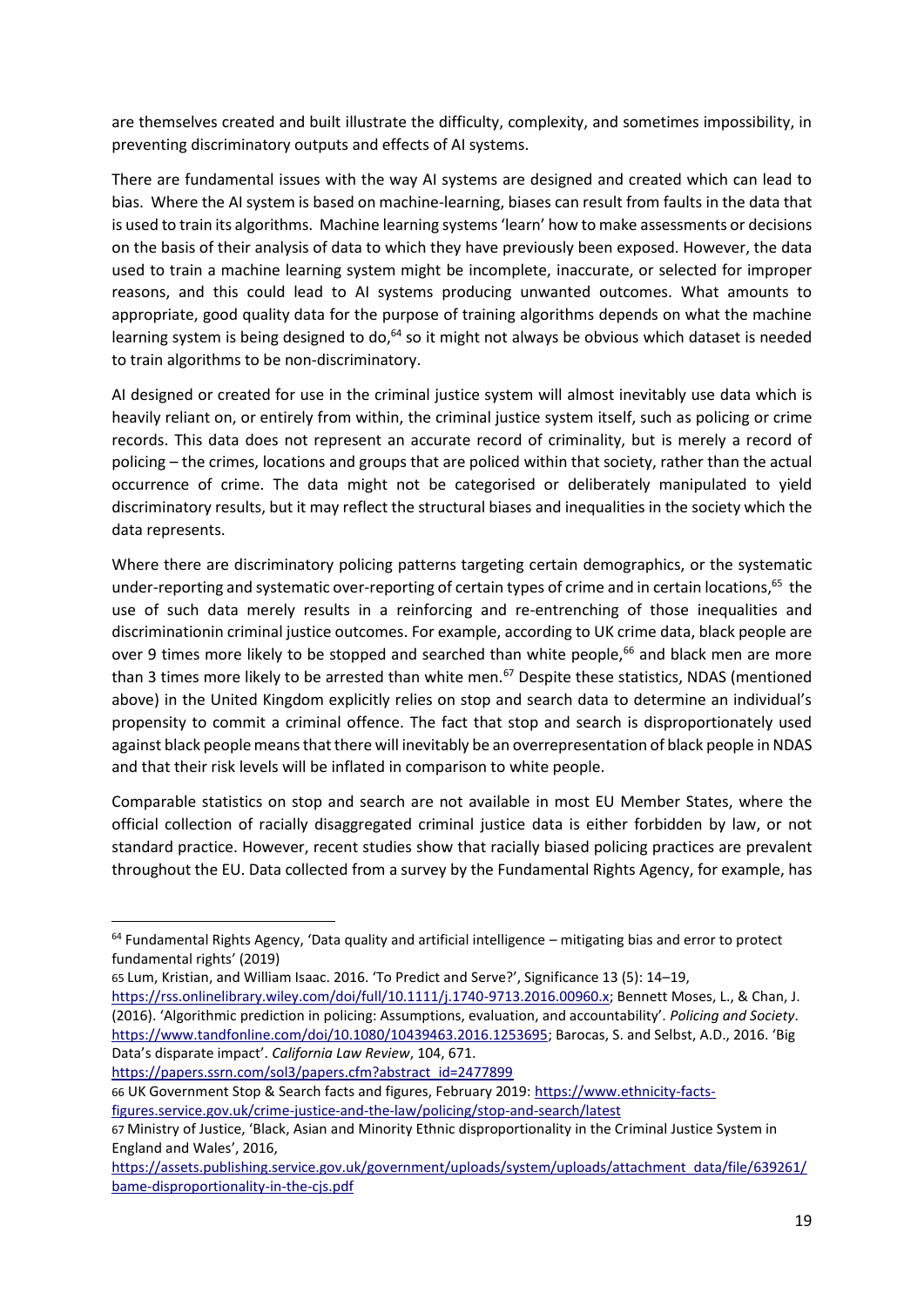shown that during a 5-year period, 66% of individuals of Sub-Saharan African origin in Austria, and over half of respondents of South Asian origin in Greece were stopped and searched.<sup>68</sup>

AI built on data embedded with such biases and used to assist, inform, or make decisions in the criminal justice system, can expand and entrench the biases represented in the data. $69$  When AI systems result in criminal justice outcomes which repeat the discrimination inherent in the historic data, such as targeting individuals from a particular demographic, that decision will itself be preserved in the data. This leads to self-perpetuating 'feedback loops' which reinforce patterns of inequality.<sup>70</sup>

Another way in which AI systems can produce unintentional biases is by way of proxies. Data used by AI systems might be classified in seemingly legitimate ways, but those classifications can sometimes act as proxies for protected characteristics. A common example used to illustrate this point is how home addresses or postcodes can be proxies for race or ethnicity.<sup>71</sup> Certain AI systems, such as HART, were initially trained to find correlations between home addresses and the risk of reoffending – in other words, to identify which postcode areas have 'higher-risk' residents than others.<sup>72</sup> This approach overlooks the fact that there is very pronounced ethnic residential segregation in many countries,<sup>73</sup> making it highly probable in practice, for AI systems to inadvertently establish a link between ethnic origin and risk.

Roma are especially vulnerable to this form of proxy discrimination, given that in many EU Member States, Roma are reported to live primarily in segregated areas inhabited mostly or exclusively by Roma.<sup>74</sup>

There are several ways in which AI systems can be designed to mitigate the risks of discrimination, including by identifying and excluding data classifications that act as proxies for protected characteristics.<sup>75</sup> However, it can be difficult in practice to identify which variables are proxies for protected characteristics (and how they do so), and removing too many 'offending' variables might result in the AI system losing much of its functional utility.<sup>76</sup> There is no one-size-fits-all method of ensuring that AI systems do not produce discriminatory outcomes. Different approaches to de-biasing AI systems can conflict with one another, and the suitability of a particular de-biasing method might depend on the AI tool itself, and the legal and policy context in which it is designed to operate.<sup>77</sup> Biases

<sup>&</sup>lt;sup>68</sup> Fundamental Rights Agency, 'EU-MIDIS II Second European Union Minorities and Discrimination Survey' (2018), https://ec.europa.eu/knowledge4policy/dataset/ds00141\_en

<sup>69</sup> Lum, Kristian, and William Isaac. 2016. 'To Predict and Serve?' Significance 13 (5): 14–19, <https://rss.onlinelibrary.wiley.com/doi/full/10.1111/j.1740-9713.2016.00960.x>

<sup>70</sup> Ibid; Ensign et al, (2017) 'Runaway Feedback Loops in Predictive Policing', Cornell University Library, 29 June 2019 [\(https://arxiv.org/abs/1706.0984\)](https://arxiv.org/abs/1706.0984); Lyria Bennett Moses & Janet Chan (2018) Algorithmic prediction in policing: assumptions, evaluation, and accountability, Policing and Society, 28:7, 806-822,

<https://www.tandfonline.com/doi/10.1080/10439463.2016.1253695>

<sup>71</sup> Fredreik Zuiderveen Borgesius, 'Discrimination, artificial intelligence, and algorithmic decision-making' (2018), Directorate General of Democracy, Council of Europe

 $72$  Marion Oswald et al., (2018) 'Algorithmic risk assessment policing models: lessons from the Durham HART model and 'Experimental' proportionality', Information & Communications Technology Law. 27:2, 223-250 <sup>73</sup> E.g. Sweden. See Bo Malberg (2018) 'Residential Segregation of European and Non-European Migrants in Sweden', Eur J Popul 34(2): 169-193

 $74$  FRA, 'Summary Report – The State of Roma and Traveller Housing in the European Union – Steps towards Equality' (2010)

<sup>&</sup>lt;sup>75</sup> Information Commissioner's Office ('ICO'), (2019) 'Human bias and discrimination in AI systems', <https://ico.org.uk/about-the-ico/news-and-events/ai-blog-human-bias-and-discrimination-in-ai-systems/> <sup>76</sup> Ibid.

<sup>77</sup> Partnership on AI (n 32), ICO (n 52)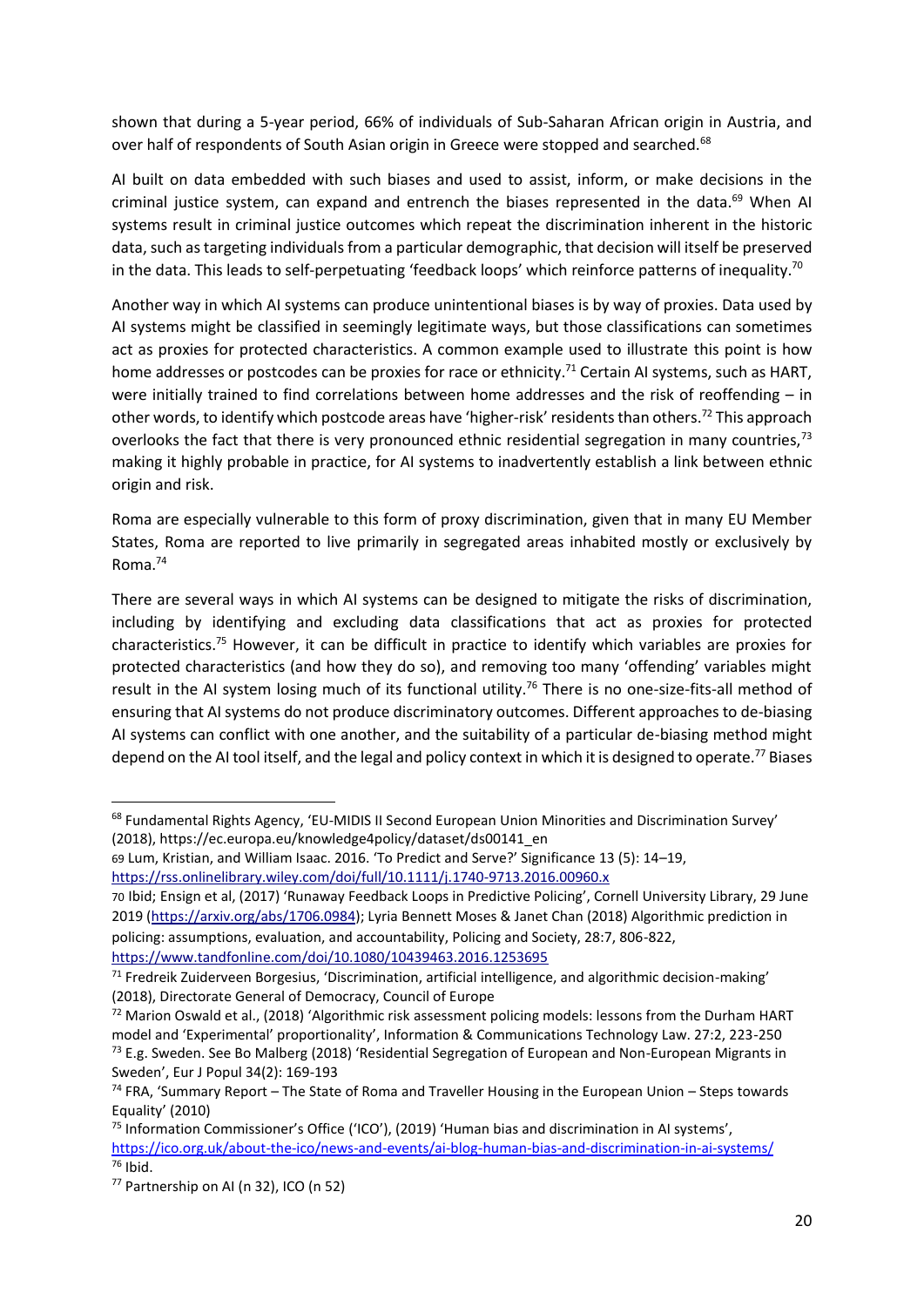in AI systems are often not easy to detect and, in many cases, it might also be difficult to pinpoint flaws either in the system itself, or in the training data that has been caused the bias. The structural bias within the data that AI systems are built and operated on, a bias which is particularly deep-rooted in criminal justice data, is a fundamental issue, and one which is likely to result in AI systems being fundamentally inoperable – both because the bias makes them morally and ethically inoperable, if not yet legally, and because any attempts to remove the bias will make the data to operate these systems unusable.

Fair Trials' view is that the only effective way in which AI systems can be regarded as nondiscriminatory is if they have been subject to rigorous independent testing for biases. These tests must be mandated by law, must be independently run, have clearly stated aims or objectives, and be carried out pre-deployment to reduce the likelihood of individuals being affected by discriminatory profiling and decisions. AI can be tested in advance of deployment by using test data – datasets which are either synthetic datasets,<sup>78</sup> or by using historic data with permissions - running it through an AI system, and analysing the outputs.<sup>79</sup> For example, a trial of retrospective facial recognition video analysis is being run by a police oversight Ethics Committee in the UK. The trial is using historic data – CCTV footage – as the basis for simulated investigations in a controlled environment, monitored by researchers. The trial has clearly stated aims and signifiers of success, and all outcomes will be examined. There are significant human rights, data protection and ethical concerns involved with this particular technology, including the right to privacy, and the testing is not being conducted independently as it should be but, as above, there are positive aspects of the testing methodology.<sup>80</sup>

An alternative could be to 'test' a system in a strictly academic sense by running it alongside actual criminal justice processes, but with the system not having any effect on decision-making, and analysing the system's proposed decisions or outcomes for bias.

AI should never be used or even 'tested' in real-world situations where they have actual effects on individuals or criminal justice outcomes, before they have been tested. These types of tests also need to be carried out in the broader context of an AI governance framework that not only analyses the potential impact of the AI system pre-deployment, but also continues to monitor its impact afterwards.

If these tests are not carried out, and/or if an AI system cannot be proven to be non-discriminatory, it should be legally precluded from deployment. However, as explained in the final section of this paper, it is questionable whether such tests are feasible in many Member States, where local laws prohibit the collection of racially-disaggregated data.

**AI systems should be developed to generate non-discriminatory outcomes, ensuring that suspects and accused persons are not disadvantaged, either directly or indirectly, on account of their protected characteristics, including race or ethnicity. AI systems should be subject to mandatory testing before and after deployment so that any discriminatory impact can be identified and** 

<sup>78</sup> https://towardsdatascience.com/reducing-ai-bias-with-synthetic-data-7bddc39f290d

<sup>79</sup> [https://www.theguardian.com/technology/2016/dec/19/discrimination-by-algorithm-scientists-devise-test](https://www.theguardian.com/technology/2016/dec/19/discrimination-by-algorithm-scientists-devise-test-to-detect-ai-bias)[to-detect-ai-bias;](https://www.theguardian.com/technology/2016/dec/19/discrimination-by-algorithm-scientists-devise-test-to-detect-ai-bias) https://arxiv.org/abs/1610.02413

<sup>80</sup> West Midlands Police Office of the Police and Crime Commissioner, 'Research Protocol: Using CCTV in Police Investigations: A comparison of facial recognition technology-assisted reviews and manual reviews' (2020), https://www.westmidlands-pcc.gov.uk/wp-content/uploads/2020/05/26032020-EC-Item-3-Trial-Protocol.pdf?x56534; and West Midlands Police Office of the Police and Crime Commissioner, 'Retrospective Assisted Facial Recognition Trial on Historic Criminal Case Data', (2020) https://www.westmidlandspcc.gov.uk/wp-content/uploads/2020/05/26032020-EC-Item-3-AFR-Summary.pdf?x56534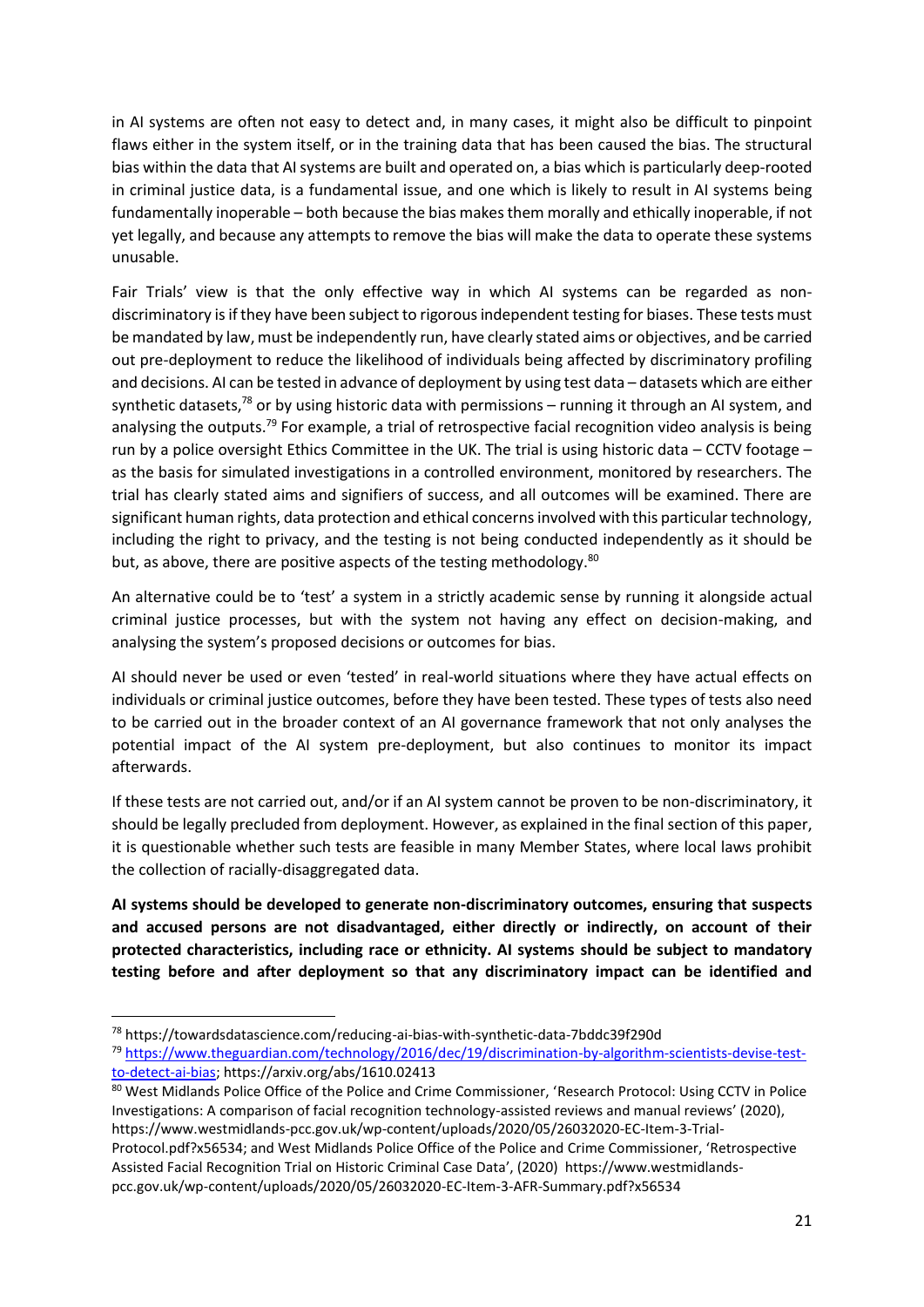**addressed. If an AI system cannot be proven not to generate discriminatory outcomes, it should not be used.**

# AI Systems need to be transparent and explainable

AI systems can have a significant influence over criminal justice decisions, and they should be open to public scrutiny in the same way that all decision-making processes by public entities should be. However, a common criticism of many AI systems is that they lack transparency, which often makes it difficult, if not outright impossible, to subject them to meaningful impartial analysis and criticism. This lack of transparency is both as a result of deliberate efforts to conceal the inner workings of AI systems for legal or profit-driven reasons, and of the nature of the technology used to build AI systems that is uninterpretable for most, if not all humans.

There are several reasons why it is necessary for AI systems to be transparent. Firstly, transparency is essential for strengthening confidence of both primary users of the system, as well as the general public, in AI systems. Democratic values demand that the public needs to be aware of how powerful public institutions, such as the police and the judiciary, operate so that they can be held accountable for their actions. It is also crucial for primary users of AI systems to understand how they work, so that they can make informed decisions about how much influence they should have on criminal justice decisions.

Secondly, decisions made by AI systems need to be contestable at an individual level. Standards on the right to a fair trial and the right to liberty demand that defendants should have access to materials that inform decisions regarding them, so that they can challenge the accuracy and lawfulness of those decisions.

Transparency also acts as a safeguard against bias and inaccuracies. It is difficult to imagine how issues that undermine the fairness and accuracies of AI systems (such as racial biases) can be detected, and ultimately fixed, if they cannot be properly accessed and analysed. As explained above, certain AI systems, such as CAS, have been found to have serious, but very obvious, flaws. In CAS's case, however, the fault in the software could be detected easily, which meant that the discriminatory impact of the tool could be mitigated. The indicator for '*non-Western allochtones*' in CAS was removed in 2017. $81$  ostensibly because it served no useful purpose, but presumably also because of the very obvious bias. This mitigation was possible because CAS is a transparent software, that was developed in-house by the Dutch police. The types of indicators used to predict crime were made openly available, and information about the method by which the software made predictions could easily be accessed and understood.<sup>82</sup>

This, however, is not the case for all AI systems, because AI systems are often developed by for-profit companies with little to no meaningful input from the public. As such, details of how they are designed, and how they make decisions and assessments are, in many cases, closely guarded as trade secrets that are protected by law.<sup>83</sup> Often, AI systems are 'black boxes' because they are deliberately kept that way. While it is accepted that strong, enforceable intellectual property laws are needed to promote advancements in what is a very dynamic field of scientific research and innovation, it is not

 $81$  Ibid.

 $82$  Ibid.

<sup>83</sup> Taylor R Moore, 'Trade Secrets and Algorithms as Barriers to Social Justice', Center for Democracy & Technology (2017), [https://cdt.org/files/2017/08/2017-07-31-Trade-Secret-Algorithms-as-Barriers-to-Social-](https://cdt.org/files/2017/08/2017-07-31-Trade-Secret-Algorithms-as-Barriers-to-Social-Justice.pdf)[Justice.pdf](https://cdt.org/files/2017/08/2017-07-31-Trade-Secret-Algorithms-as-Barriers-to-Social-Justice.pdf)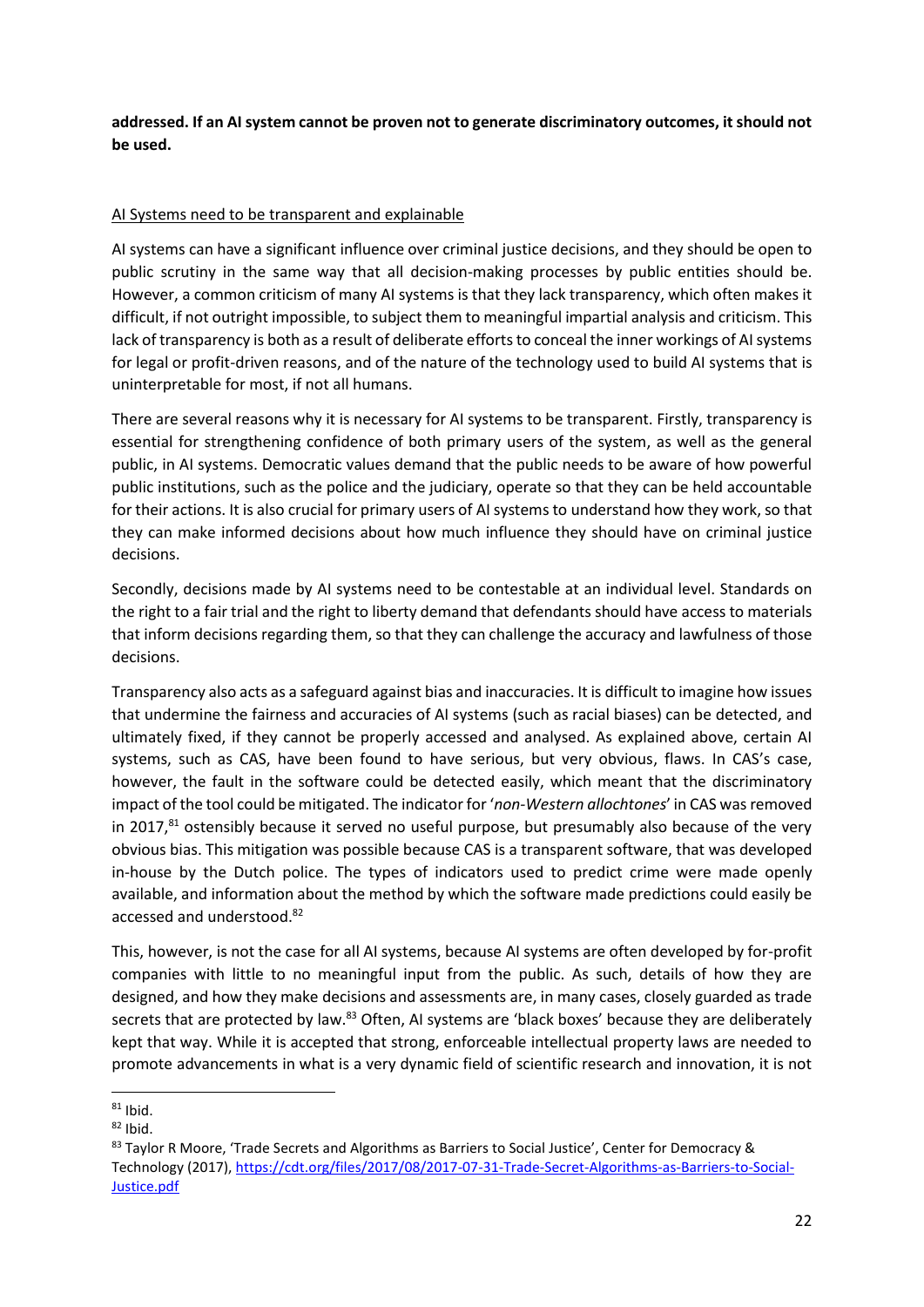acceptable that these concerns trump the rights of individuals suspected or accused of crimes. In light of this, it is concerning that the Commission's White Paper focuses on, and strongly promotes, the concept of a '*partnership between the private and the public sector*' in relation to AI.<sup>84</sup> Fair Trials appreciates that effective public-private collaboration could help to fill in gaps in public sector expertise and capacity for the development of AI systems, but given the transparency challenges, it is essential that such partnerships are accompanied by robust regulations and rules that ensure effective and open scrutiny.

However, even if AI systems are completely exposed to public scrutiny, and their source code<sup>85</sup> and input data, for example, are openly disclosed, there is still no guarantee that they will be sufficiently transparent to enable adequate independent scrutiny. AI systems can be black boxes by nature of the technology that makes their decision-making processes complicated beyond comprehension for most (in some cases, too complicated even for computer scientists to understand).<sup>86</sup> This is especially the case where AI systems are based on machine-learning algorithms.

One possible reason for the unintelligibility of AI systems is that they sometimes use machine-learning algorithms that are simply too complex to be understood to a reasonable degree of precision.<sup>87</sup> This is especially the case where AI systems incorporate 'Deep Neural Networks' – a machine-learning algorithmic architecture inspired by the structure and mechanics of human brains. Rather than relying on a set of man-made instructions, these types of AI systems make decisions based on experience and learning. Decision-making processes of this kind have been described to be 'intuitive', because they do not follow a defined logical method, making it impossible to analyse the exact process by which a particular decision is reached.<sup>88</sup> It has also been suggested that some AI systems are uninterpretable to humans because the machine-learning algorithms that support them are able to identify and rely on geometric relationships that humans cannot visualise. Certain machine-learning algorithms are able to make decisions by analysing many variables at once, and by finding correlations and geometric patterns between them in ways that are beyond the capabilities of human brains.<sup>89</sup>

Given these challenges, there is widespread recognition that states should require AI systems to not only be 'transparent', but also explainable and intelligible.<sup>90</sup> GDPR already recognises that individuals should have the right to an explanation of how a decision was reached, if they have been subject to an automated decision. $91$  In principle, this is an essential and very useful requirement, but it is also one that seems difficult to implement in practice, given that both 'explainability' and intelligibility are highly subjective concepts. Arguably, AI systems' computing processes are inherently difficult to explain and understand for most people, including for most criminal justice decision-makers, but this surely should not be the sole basis for oversimplifying the technology, or for banning the use of AI outright.

<sup>84</sup> European Commission, 'On Artificial Intelligence - A European approach to excellence and trust', Brussels, 19.2.2020 COM(2020) 65 final

<sup>&</sup>lt;sup>85</sup> Computer programming codes that are readable to humans

<sup>86</sup> Royal Society, 'Explainable AI: the basics', [https://royalsociety.org/-/media/policy/projects/explainable](https://royalsociety.org/-/media/policy/projects/explainable-ai/AI-and-interpretability-policy-briefing.pdf)[ai/AI-and-interpretability-policy-briefing.pdf](https://royalsociety.org/-/media/policy/projects/explainable-ai/AI-and-interpretability-policy-briefing.pdf)

<sup>87</sup> Yavar Bathaee, 'The Artificial Intelligence Black Box and the Failure of Intent and Causation', Harvard Journal of Law & Technology, vol 31, no. 2, 890 (2018)

 $88$  Ibid.

 $89$  Ibid.

<sup>90</sup> Toronto Declaration, Art 32

<sup>&</sup>lt;sup>91</sup> GDPR, Recital 71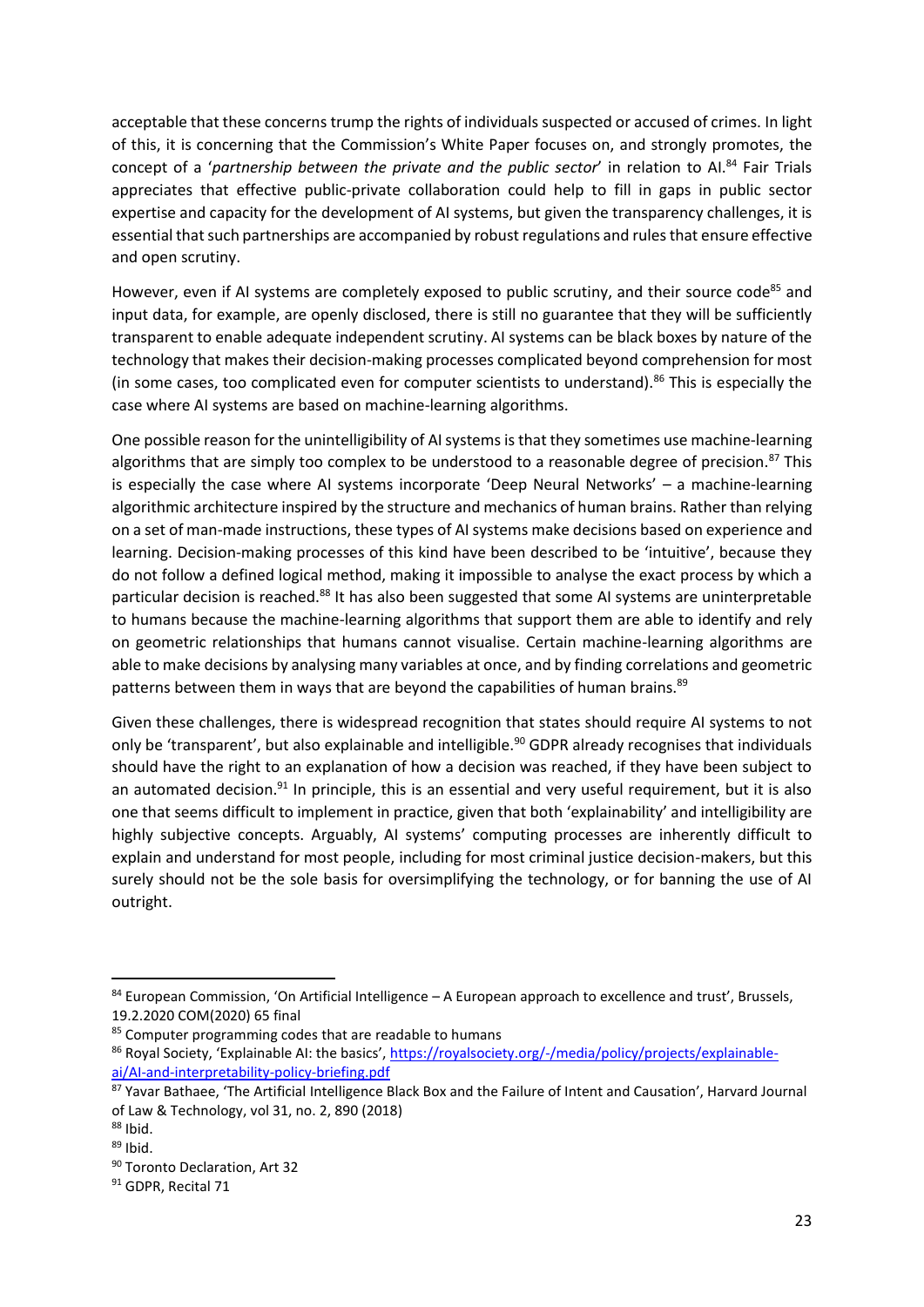Computer scientists have been theorising different ways of ensuring that decisions made through complex algorithms can be explained and understood. An example is the 'explainable AI' movement ('xAI') that aims to build AI systems that can show more discernible links between inputted data and decisions. xAI systems measure how each input influences the final decision, so it is possible figure out how much weight is given to each input.<sup>92</sup> This seems to be an innovative response to the 'black box' challenge, establishing clearer, more helpful relationships between inputs and final decisions. However, it appears to fall short of explaining what happens between data being inputted into the system and the final decision, and it does not enable users to impute any logic to the decision-making process.<sup>93</sup>

As explained above, there are various reasons why AI systems need to be transparent and intelligible, but the effective of exercise of the rights of the defence must be recognised as a crucial test for determining whether an AI system is sufficiently explainable and intelligible. AI systems have to be designed in a way that allows criminal defendants to understand and contest the decision made against them. Partnership for AI has suggested that a central factor that determines the contestability of AI systems is the possibility of carrying out an audit trail of the AI decision.<sup>94</sup> In particular, it has to be possible for an auditor to follow and reproduce the process and come to the same conclusion reached by the AI system at the end.

Furthermore, as explained in further detail below, criminal justice procedures should require the full disclosure of all aspects of AI systems that are necessary for suspects and accused persons to contest their findings, and this disclosure should be in a form which is understandable to a layperson, without the need for technical or expert assistance.

**AI systems need to be transparent and explainable, so they can be understood and scrutinised by their primary users, suspects and accused persons, as well as the general public. Commercial or proprietary interests, or technical concerns, should never be a barrier to transparency. AI systems must be designed in a way that allows criminal defendants to understand and contest the decision made against them. It should be possible to carry out an independent audit, and processes should be reproducible.** 

<sup>92</sup> Kartik Hosanagar and Vivian Jair, 'We Need Transparency in Algorithms, But Too Much Can Back Fire', Harvard Business Review, (2018[\) https://hbr.org/2018/07/we-need-transparency-in-algorithms-but-too-much](https://hbr.org/2018/07/we-need-transparency-in-algorithms-but-too-much-can-backfire)[can-backfire](https://hbr.org/2018/07/we-need-transparency-in-algorithms-but-too-much-can-backfire)

<sup>93</sup> Brent Mittelstadt et al, 'Explaining the Explanations of AI' (2018), arXiv:1811.01439v1 [cs.Al]

<sup>94</sup> Partnership on AI (n 32)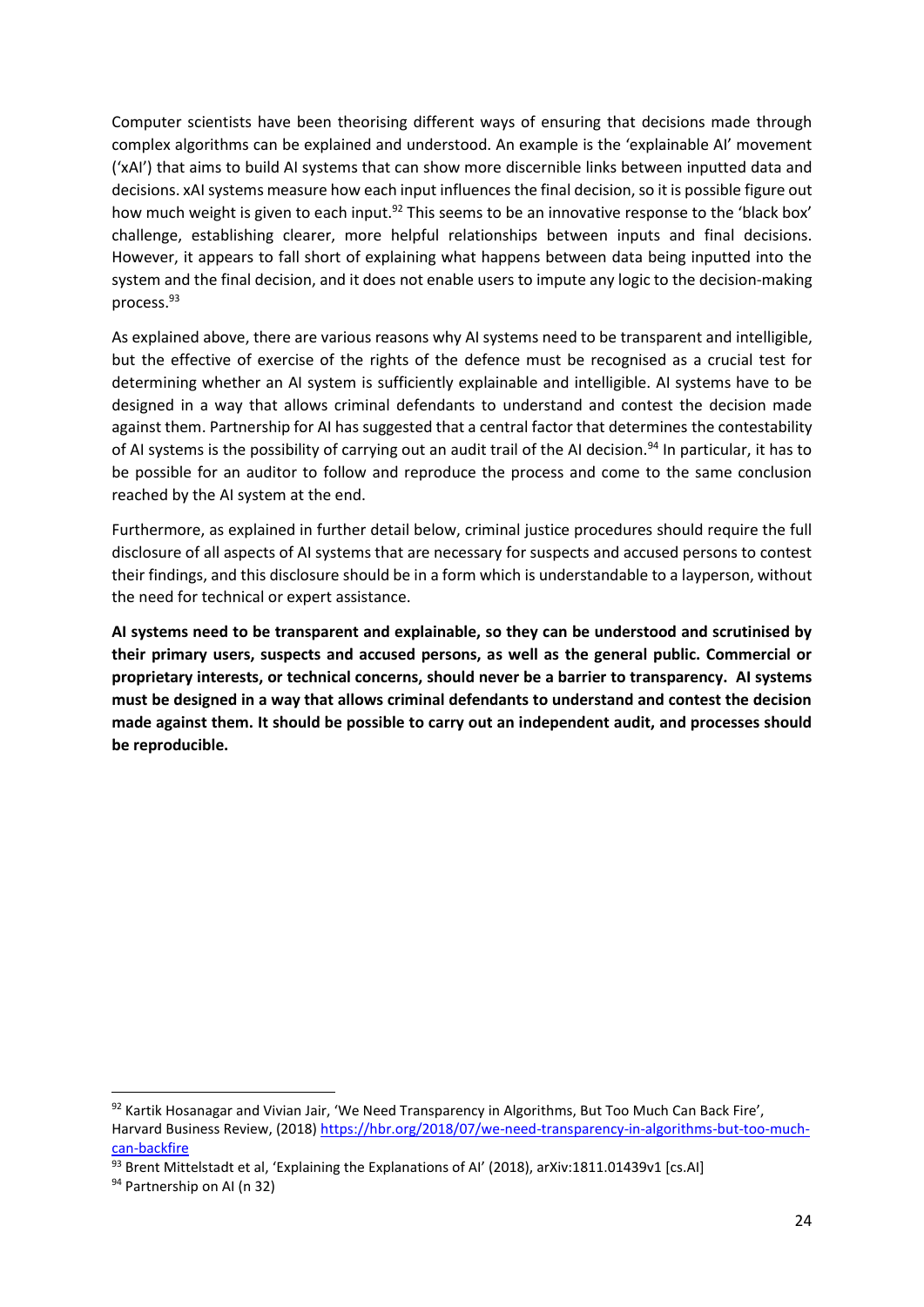# **Part 2: Safeguards for the use of AI Systems in Criminal Proceedings**

AI systems have to be built in accordance with human rights principles, and to give effect to human rights in practice, but it is unlikely that their design alone will guarantee that they are used in ways that comply with human rights. Regulatory frameworks for the design and deployment of AI systems have to be accompanied by appropriate legal safeguards that ensure they are used responsibly and lawfully. There are two primary questions that need to be addressed:

- 1) how procedural rules ensure that decision-makers do not over-rely on AI systems; and
- 2) how decisions and assessments made by AI systems can be analysed independently and challenged.

# Combatting 'Automation Bias' and Reinforcing Meaningful Human Input

One of the main challenges of automated, or semi-automated decision-making systems is that of 'automation bias' – the tendency to over-rely on automation in ways that can cause errors in decisionmaking. Automation bias occurs primarily due to the perception that automated decision-making processes are generally trustworthy and reliable. Automated cues have been found to be particularly salient to decision-makers, and research has shown that users of automated decision-making systems have a tendency to place greater weight on automated assessments over other sources of advice.<sup>95</sup> The disproportionate influence of automated systems can undermine the quality of decision-making, by discouraging its users from consulting a wider range of factors that could inform more accurate decisions.

Most AI systems currently being used to assist criminal justice decision-making do not completely replace human decision-making. They are instead designed and deployed to be used as decision aids, whose outputs are factored into consideration for the purposes of human decision-making. The phenomenon of automation bias however, raises questions about whether AI systems are being used in reality in accordance with their intended purpose as decision aids, and not as *de facto* replacements for human decision-making processes.

There is strong evidentiary basis for automation bias amongst pilots who, like judges and other decision-makers in criminal justice proceedings, have typically been through a high level of training to make appropriate decisions in highly complex settings.<sup>96</sup> However, limited research into automation bias amongst judges suggests that AI systems might have a more complex impact on judges' behaviour. For example, a study conducted in 2019 in Kentucky seems to suggest that the degree to which judges rely on predictive tools for pre-trial detention decision-making could be influenced by the ethnicity of the defendant.<sup>97</sup> The research indicates that judges had a greater tendency to rely on algorithmic risk assessments where the defendant was white, whereas in cases where the defendant was black, judges were more likely to overrule the risk-assessment in favour of detaining them. This study appears to show that AI systems can influence judges' behaviour in unpredictable ways, especially where there are interactions or conflicts between automation and human biases, and that AI systems might be an ineffective tool for challenging human prejudices.

<sup>95</sup> Raja Parasuraman and Dietrich Manzey, 'Complacency and Bias in Human Use of Automation: An Attentional Integration', Human Factors, The Journal of Human Factors and Ergonomics Society (2010) <sup>96</sup> Ibid.

<sup>97</sup> Alex Albright, 'If You Give a Judge a Risk Score: Evidence from Kentucky Bail Decisions', Harvard University (2019[\) https://thelittledataset.com/about\\_files/albright\\_judge\\_score.pdf](https://thelittledataset.com/about_files/albright_judge_score.pdf)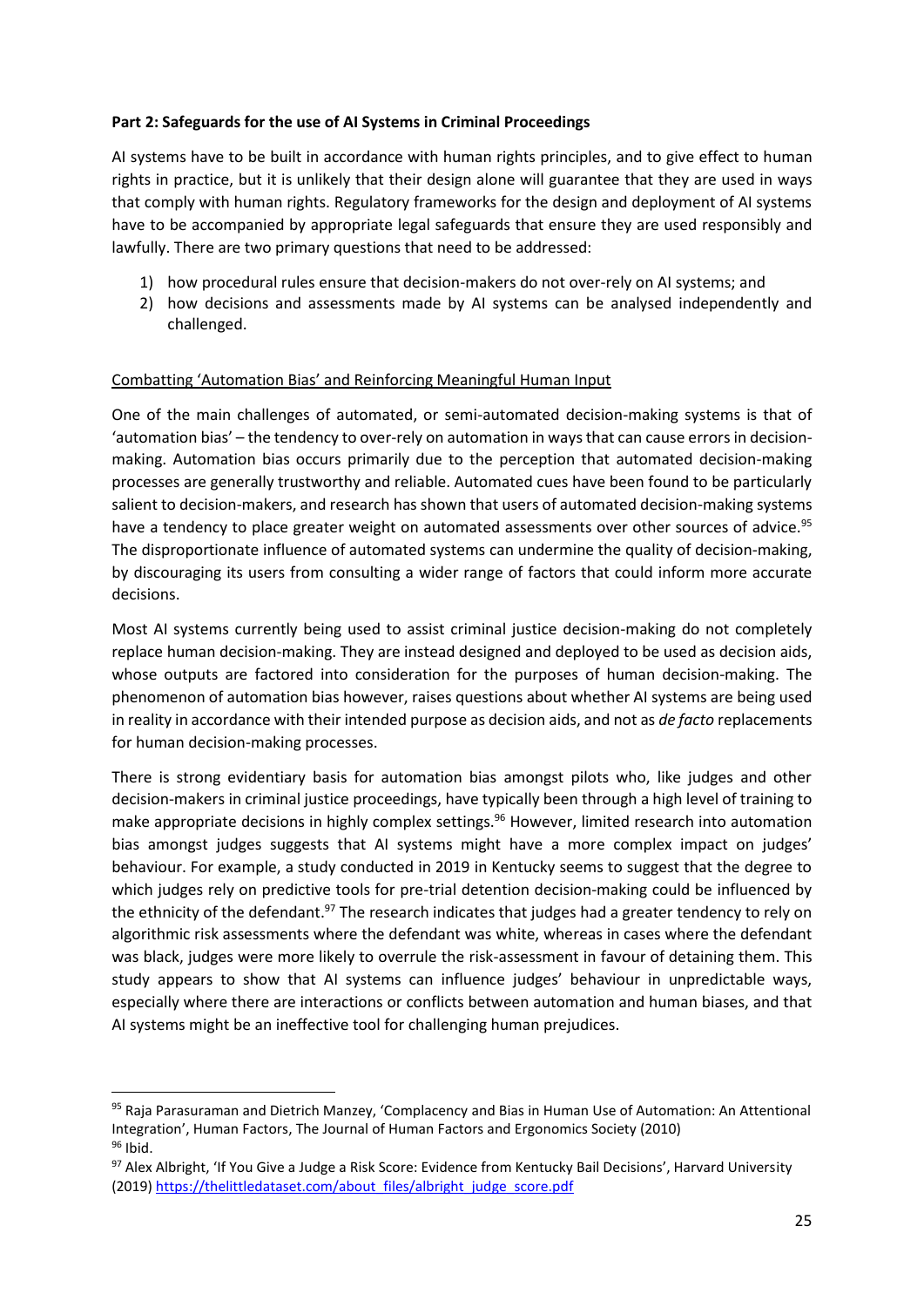It is crucial that rules governing the use of AI systems in criminal proceedings actively try to counter automation bias, and to encourage decision-makers to make independent determinations. A simple requirement to have a human decision-maker 'in the loop' or to have a human decision-maker review or check the automated decision is insufficient, because this risks overestimating the capacity or willingness of human decision-makers to question and overrule automated decisions. A mere requirement to have an automated decision reviewed by a human, on its own, could reduce the human review into a rubber-stamping exercise which, in practice, is no oversight at all.

In recognition of this challenge, the European Data Protection Board has recommended that in order for decisions to be regarded as *not* '*based solely*' on automated processing for the purposes of Article 22 GDPR, there has to be '*meaningful*' human oversight, rather than just a token gesture.<sup>98</sup> What qualifies as '*meaningful*' intervention is open to interpretation, and it is likely to differ depending on the circumstances and the type of decision being made. In the context of criminal justice procedures, where decisions often have particularly severe and far-reaching implications for individuals' rights, safeguards for ensuring meaningful human intervention have to be especially robust.

## *Procedural safeguards that ensure 'meaningful' human oversight*

**Rules governing the use of AI systems in criminal justice proceedings have to counter automation bias by encouraging human decision-makers to treat their processes with scepticism, and to force them to challenge and scrutinise the outcomes of algorithmic assessments.** 

**Procedural safeguards that can be put in place to tackle automation bias include:**

- **a) making it a legal requirement for decision-makers to be adequately alerted and informed about the risks associated with AI systems;**
- **b) making AI systems' assessments intelligible to decision-makers;**
- **c) requiring decision-makers to provide full, individualised reasoning for all decisions influenced by an AI system; and**
- **d) making it easier for decision-makers to overrule AI assessments that produce unfavourable outcomes for defendants.**

One way of ensuring that automated assessments and decisions do not have undue influence on judicial decisions might be to ensure that decision-makers are sufficiently informed and alerted about the risks of relying on AI systems. This seems to be the approach taken by the Wisconsin Supreme Court in the United States in the case of *Loomis*, <sup>99</sup> in which the Court considered whether or not the use of the COMPAS risk assessment tool for sentencing purposes violated due process rights. The judgment in *Loomis* recognises the importance of procedural safeguards as a way of safeguarding fairness of decisions, by requiring the use of '*written advisements*' to alert decision-makers about the potential risks of AI risk assessments. Specifically, the court mandated that these advisements had to include warnings that: a) the process by which the COMPAS produces risk scores were not disclosed due to its '*proprietary nature*'; b) the accuracy of risk scores are undermined by the fact that COMPAS relied on group data; c) the risk-assessment tool had never been tested locally for accuracy; d) '*questions*' have been raised about the discriminatory effect of COMPAS risk-assessments; and e) COMPAS was developed to inform *post*-sentencing decisions, but not sentencing decisions themselves.

<sup>98</sup> Article 29 Data Protection Working Party, 'Guidelines on Automated individual decision-making and profiling for the purposes of Regulation 2016/679' (3 October 2017)

<sup>99</sup> *State v. Loomis*, 881 N.W.2d 749 (Wis. 2016)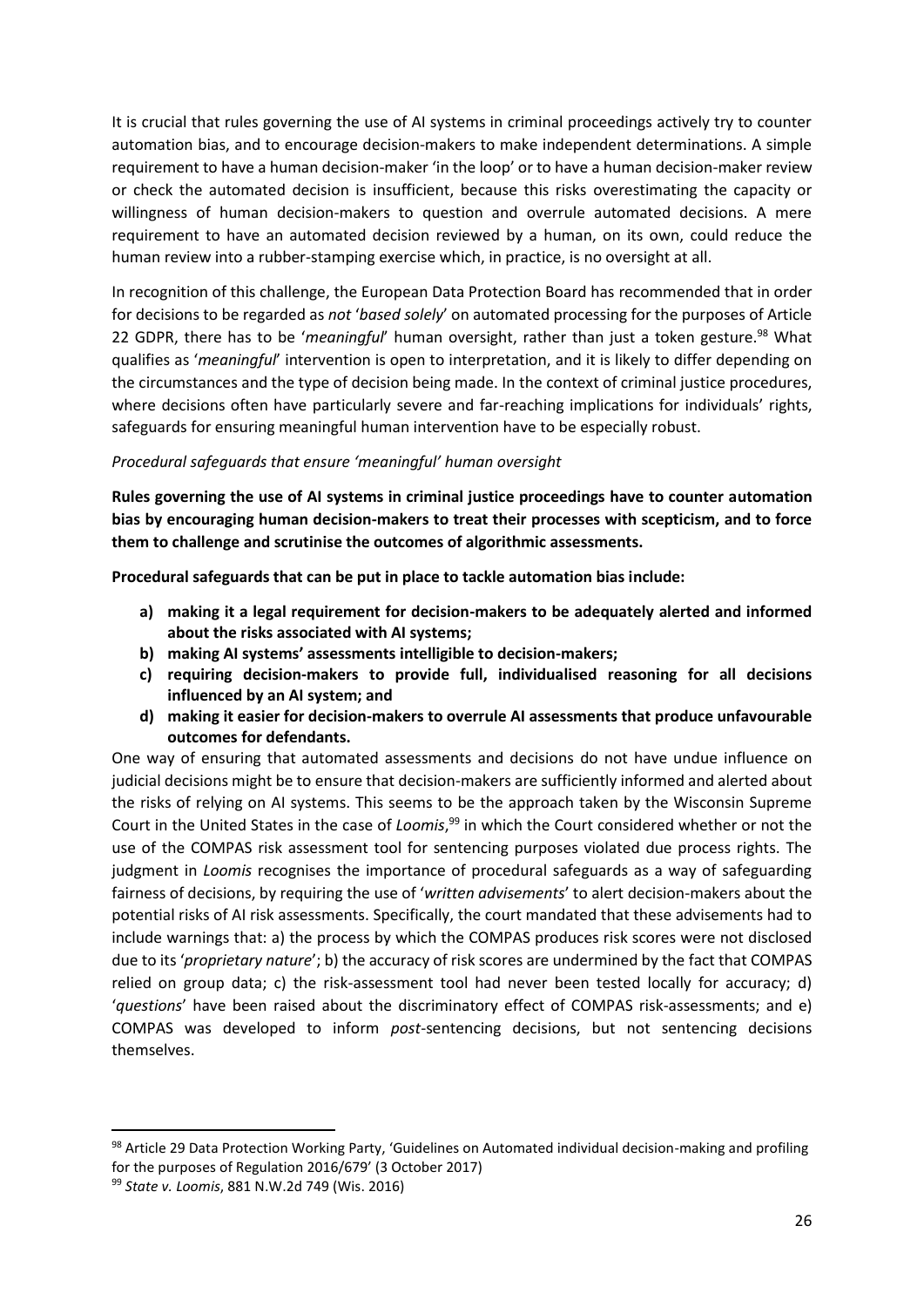These warnings are clearly very specific to COMPAS and the context in which it is used in Wisconsin. If similar safeguards were adopted in different contexts and with regard to different AI systems, advisements will no doubt need to be adapted. The warnings used in *Loomis* have, however, been criticised because they do not give enough information to decision-makers to enable them to appreciate the degree to which these risk-assessments should be discounted.<sup>100</sup> In particular, the advisements are silent on the strength of the criticisms against COMPAS, and they say nothing about the basis on which questions about their discriminatory effect have been raised.<sup>101</sup> These warnings also give no indication about likely margin of error of the assessment, so although judges are informed that some assessments might be inaccurate, they are not in a position to appreciate how serious or frequent these errors might be.

'Advisements', or warnings that encourage decision-makers to be sceptical of AI systems cannot be considered as effective safeguards, unless they contain sufficiently helpful information for decisionmakers. However, even if judges are given stronger warnings than those in the *Loomis* advisements, it is still doubtful whether they alone will adequately mitigate automation bias. One reason for this is that many criminal justice decisions (such as pre-trial detention decisions) are, in practice, made very routinely by judges. Although written advisements might initially help judges think more critically about automated risk assessments, over time, these advisements could become repetitive and routine, and lose much of the intended meaning and effect.<sup>102</sup>

An effective safeguard that could work in conjunction with mandatory warnings could be for decisionmakers to be given a better insight into how AI systems produce a particular assessment or calculation. As mentioned above, the lack of information about how assessments are made by AI systems makes it harder for criminal defendants to scrutinise and challenge them. Surely, this has to be true also for decision-makers. It is much harder, if not impossible, to analyse and criticise decisions if there is no reasoning behind them. While AI systems do not rely on 'reasoning' *per se*, information given to decisions about how a specific assessment was made, including what factors were relevant, and how much weight was given to each factor could give decision-makers more confidence to decide whether to agree or disagree with an AI-generated decision.

Decisions or assessments made by AI systems cannot be the sole basis of criminal justice decisions – they should be no more than a factor that can influence human-decision making. As such, decisionmakers should be required to show that decisions were influenced by a broader range of factors other than the AI system, by way of fully reasoned, case-specific, written decisions. Research has shown that the lack of case-specific reasoning in pre-trial detention decisions is already a serious challenge in many EU Member States,<sup>103</sup> and AI systems risk worsening the standardisation of such decisionmaking processes. Where AI systems are used to inform pre-trial detention decisions, or any other criminal justice decision that has a significant impact on the rights of the defendant, reasoned decisions must be specific to the defendant's case, and in particular, they must reveal what which factors influenced the decision, and to what degree. In particular, decisions have to make it clear how much weight was given to assessments by AI systems.

It is also crucial that decision-makers are able to override decisions made by AI systems, and that they are confident about doing so where the tool produces assessments or recommendations that are

<sup>100</sup> Harvard Law Review, '*State v. Loomis* – Wisconsin Supreme Court Requires Warning Before Use of Risk Assessments in Sentencing' 130 Harv L Rev 1530 (2017)

 $101$  Ibid.

<sup>102</sup> Partnership for AI, (n 32)

<sup>103</sup> Fair Trials (n 34)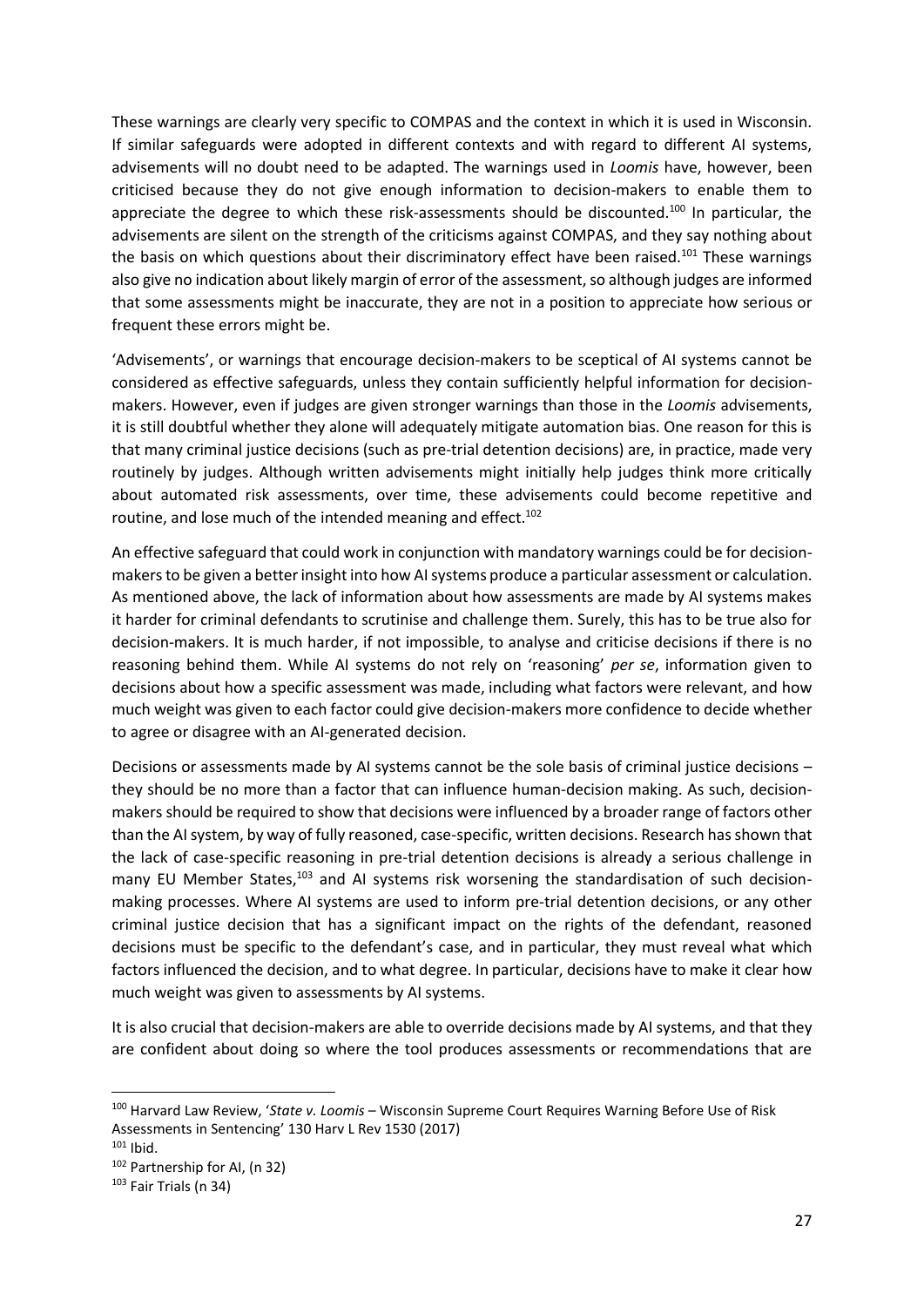unfavourable to the defendant (e.g. where the AI system advises against releasing the defendant). It has been reported that members of the police force in Avon and Somerset Police in the United Kingdom are expected to record incidences where they have disagreed with assessments made by a predictive policing tool, and to explain their reasons for the disagreement.<sup>104</sup> This is likely to act as a strong disincentive for overriding decisions made by the AI system, and as such, it actively facilitates automation bias. Furthermore, it seems to interfere with the presumption of innocence by making it difficult for decision-makers to override AI systems to make decisions that favour the defendant. If an AI system recommends the arrest or the detention of an individual, decision-makers should feel that they have a genuine choice of overruling the AI system, and not be pressured into compliance. Criminal justice decision-making processes should, as a general rule, be skewed in favour of the defence to give effect to the presumption of innocence, and rules governing the use of AI systems should favour favourable outcomes for defendants.

On the other hand, in cases where a decision-maker acts against the advice of an AI system that recommends a favourable outcome for the defendant, there should be a requirement for reasons to be given for their decision. This is to prevent unfavourable outcomes for defendants that are motivated by improper reasons, and to mitigate the risk of unconscious bias.

# Challenging AI in criminal proceedings

AI systems need to be contestable by criminal defendants. This is so that they can not only challenge the outcomes of the AI systems' calculations and analyses, but also scrutinise the legality of their use. In other words, being able to challenge AI systems in criminal proceedings is not only a procedural fairness requirement for defendants, it is also a means by which legal standards governing AI systems and their use can be enforced.

One of the major issues preventing the sufficient contestability of AI systems in criminal proceedings is the lack of notification. If an individual is not notified that they have been subject to an automated decision by an AI system, they will not have the ability to challenge that decision, or the information that the decision was based on.

For example, in the United Kingdom, the Data Protection Act 2018 sets out the applicability of the GDPR and sets out the UK's interpretations of the GDPR's requirements and safeguards. However, section 14 of the Data Protection Act significantly dilutes the requirements of Article 22 of the GDPR, permitting purely automated decisions which have legal or similar significant effects on a data subject, without their consent, as long as the data subject is subsequently *notified* that a purely automated decision has been taken about them, after the decision has been made. It is only then that the data subject has the opportunity to request a new decision.

However, it has been reported that individuals subject to decisions by the HART system in the UK are not notified at all that they have been subject to such an automated decision, even after it has been made. <sup>105</sup> This is likely because under the Data Protection Act 2018, automated decisions which have legal or similar significant effects on a subject are not necessarily classified as 'purely automated' if a human has administrative input. In order to meet this requirement, the human input can be as

<sup>104</sup> Lina Dencik et al., 'Data Scores as Governance: Investigating uses of citizen scoring in public services', Data Justice Lab, Cardiff University (2018)

<sup>&</sup>lt;sup>105</sup> Big Brother Watch, 'Big Brother Watch submission to the Centre for Data Ethics and Innovation: Bias in Algorithmic Decision-Making (Crime and Justice)' (2019), https://bigbrotherwatch.org.uk/wp-

content/uploads/2019/06/Big-Brother-Watch-submission-to-the-Centre-for-Data-Ethics-and-Innovation-Biasin-Algorithmic-Decision-Making-Crime-and-Justice-June-2019.pdf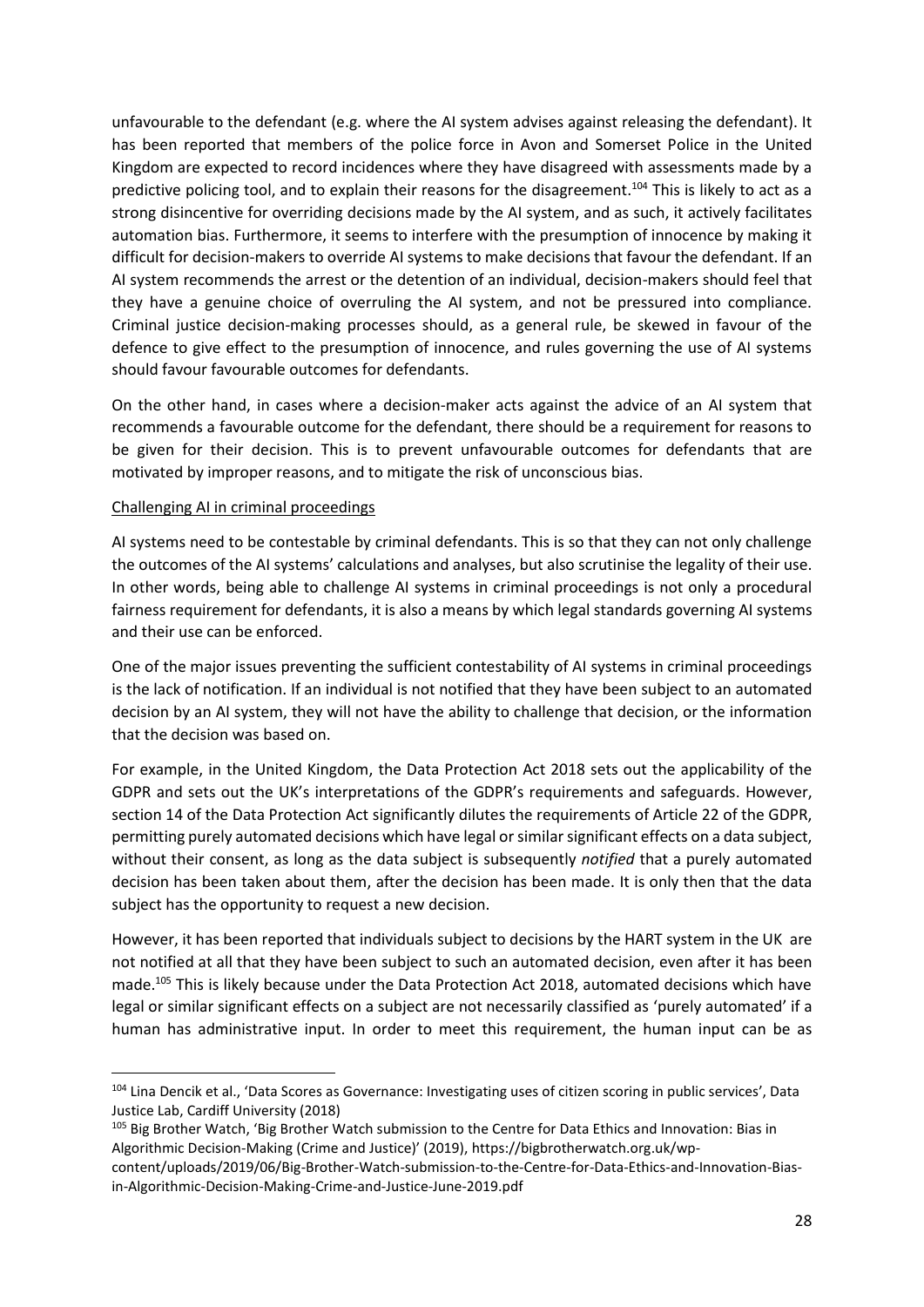minimal as checking a box to accept the automated-decision, even if it has a significant impact on an individual, such as holding them in custody. This minimal requirement for human requirement means that, in practice, decisions made with negligible to no meaningful human input can be classified as not "purely automated" and there is no legal requirement to notify and ability to request a new decision. In this way, systems such as HART continue to be used, with people subject to their decisions completely uninformed.

While the GDPR already requires the notification of individuals affected by automated decisions, the UK's experience with HART highlights the need for stricter rules to not only ensure meaningful human input (as mentioned above), but to also strengthen the individual's right to be notified.

There must be a requirement for individuals to be notified, not just for "purely automated" decisions, but whenever there has been an automated decision-making system involved, assistive or otherwise, that has or may have impacted a criminal justice decision. This notification should include clear and comprehensible information about the decision that has been taken, how that decision was reached, including details of the information or data involved in reaching that decision, what the result or outcomes of the decision are, and what effects, legal or otherwise they have, and information on how to challenge that decision.

As discussed in the previous section, a further major barrier to the contestability of AI systems is a technical one. The 'black box' nature of certain AI systems can be largely attributed to their design, so it is important that there are rules governing the interpretability of these systems so that when they are in use, their processes can be understood at all. However, there are also legal barriers to the full disclosure of AI systems, which are often put in place to protect commercial interests. Procedural safeguards play a particularly important and effective role in addressing these types of opacity challenges.

Transparency is a fundamental aspect of an adversarial process that underpins the right to a fair trial, and human rights standards require that as a general rule defendants should be given unrestricted access to their case-file,<sup>106</sup> and to be given the opportunity to comment on the evidence used against them.<sup>107</sup> These standards are further reinforced by Directive 2012/13/EU,<sup>108</sup> which requires Member States to grant access to all material evidence in possession of the competent authorities to the defence to safeguard the fairness of the proceedings and to enable defendants to prepare their defence.<sup>109</sup> The procedural requirement of an adversarial process is not one that is limited to substantive criminal proceedings – it also applies in the context of pre-trial decision-making processes, especially for decisions on the deprivation of liberty.<sup>110</sup> While EU law and international human rights law also recognise that there might be certain justifications for non-disclosure of materials used against the defendant in criminal proceedings, these are narrow restrictions, and commercial interests are not regarded as a valid justification for non-disclosure.<sup>111</sup> Furthermore, EU law does not explicitly recognise any derogations from the right of access to materials that are essential to challenging the

<sup>106</sup> ECtHR, *Beraru v Romania* App. No. 40107/04 (Judgment of 18 March 2014)

<sup>107</sup> ECtHR, *Kuopila v Finland*, App. No. 27752/95 (Judgment of 27 April 2000)

<sup>108</sup> Directive 2012/13/EU of the European Parliament and of the Council of 22 May 2012 on the right to information in criminal proceedings ('Access to Information Directive')

<sup>&</sup>lt;sup>109</sup> Access to Information Directive, Article 7(2)

<sup>110</sup> Access to Information Directive, Article 7(1); ECtHR, *Wloch v Poland*, App. No. 27785/95 (Judgment of 19 October 2000)

<sup>111</sup> Access to Information Directive, Article 7(1),(2), and (4)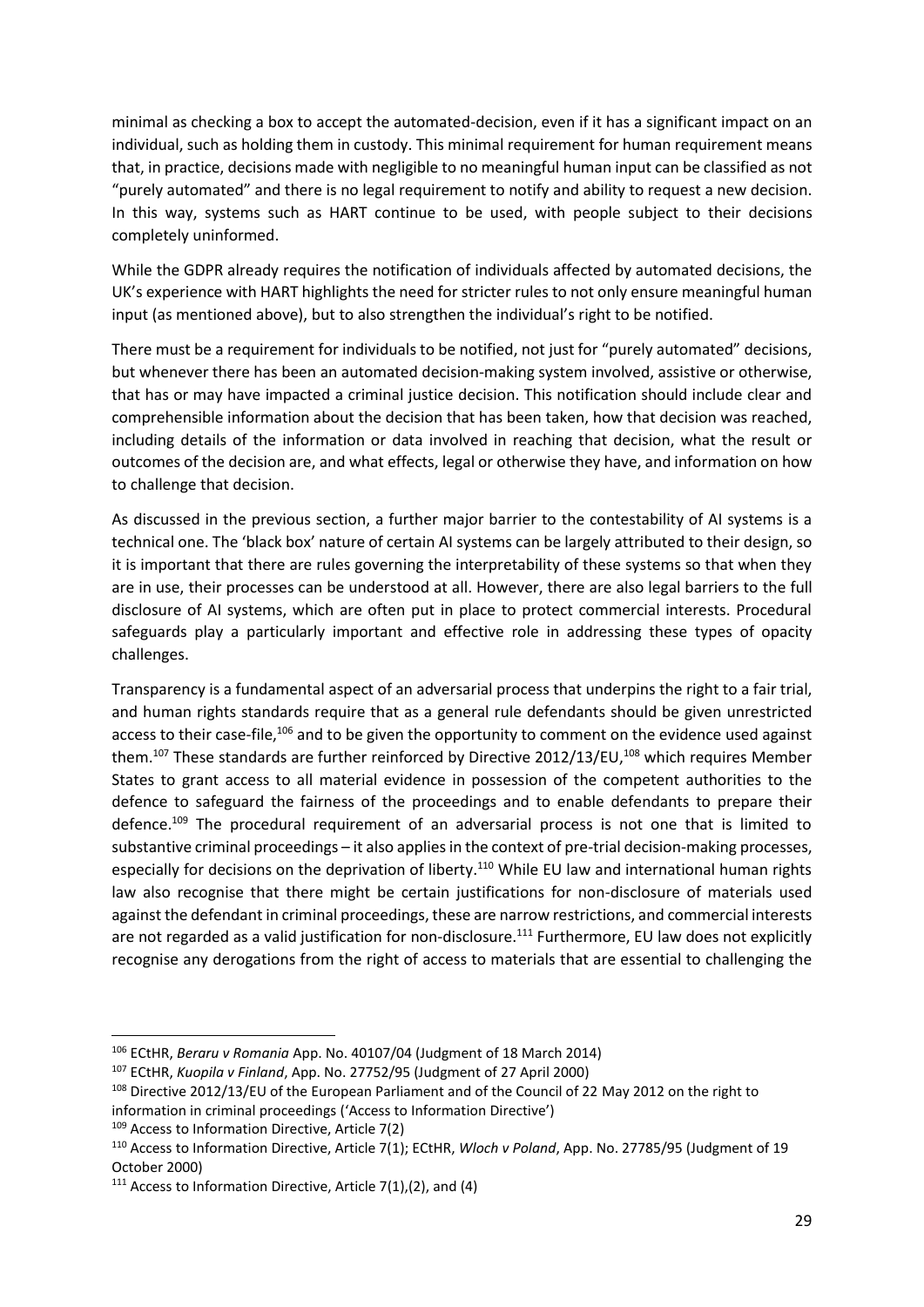lawfulness of an arrest or detention.<sup>112</sup> In order for Member States to comply with these standards, any exceptions to the disclosure of information regarding AI systems have to be applied very narrowly.

Barriers to scrutiny and accountability of AI systems are not only legal, but also technical. As explained in previous sections, many AI systems suffer from interpretability issues because of their design and by the nature of the machine-learning technology upon which they rely. In the absence of specific expertise on AI, it is difficult to imagine how, in practice, defendants and their lawyers will be able to challenge AI systems.

One possible solution to this challenge, as explained below, is training for defence lawyers – but it is unreasonable to expect lawyers to develop expertise that would enable them to analyse and scrutinise AI systems at a technical level. A further solution could be that defence lawyers have access to the relevant expertise from suitably qualified professionals.

However, in reality, not all criminal suspects and accused persons are able to access the legal and other technical assistance needed to understand and challenge technically complex AI systems, for financial or other practical reasons. It would also be unreasonable and unrealistic to require all suspects and accused persons to engage technical expertise just to be able to understand how an AI system makes a decision, especially where AI systems are used routinely or mandatorily to make or assist criminal justice decisions.

It might seem unreasonable to expect all highly technical evidence to be challengeable by lay defendants without the help of a suitable expert. However, AI systems are not necessarily used in criminal proceedings as 'evidence', and in practice they could be an integral part of a decision-making process, or even a replacement for it. As such, it is essential that the 'reasoning' of AI systems are made known to suspects and accused persons, similarly to how judicial decisions must contain "sufficient reasoning and address specific features of a given case", especially where they concern the deprivation of liberty.<sup>113</sup> Decision-making processes of AI systems and the way in which it has produced an outcome in a particular case should thus be disclosed to suspects and accused persons, in a form that is intelligible to a layperson. Individuals should not need to rely on experts to simply understand how a decision affecting them was made. While there will inevitably be scenarios where defendants would need expertise to challenge an AI-assisted decision, but these cases should be the exception, rather than the norm, for whenever an AI system is used.

**Criminal justice procedures should require the notification to suspects and accused persons where an AI system has been used which has or may have impacted a decision made about that individual. Procedures should enable the full disclosure of all aspects of AI systems that are necessary for suspects and accused persons to contest their findings. Disclosure should be in a form which is comprehensible to a layperson, without the need for technical or expert assistance, and suspects and accused persons should also be given effective access to technical experts who can help to analyse and challenge otherwise incomprehensible aspects of AI systems.**

## **Training**

AI systems use technology not well understood by many people. Without proper training, outputs of AI systems might not be easy to interpret, and it might be difficult to appreciate which factors undermine the reliability of AI systems, so that appropriate weight can be attached to their findings. As mentioned above, decision-makers can be warned about the weaknesses of AI systems as part of

<sup>112</sup> Ibid., Article 7(1)

<sup>113</sup> ECtHR, *Patsuria v. Georgia,* App. No. 30779/04, (Judgment of 6 November 2007), 62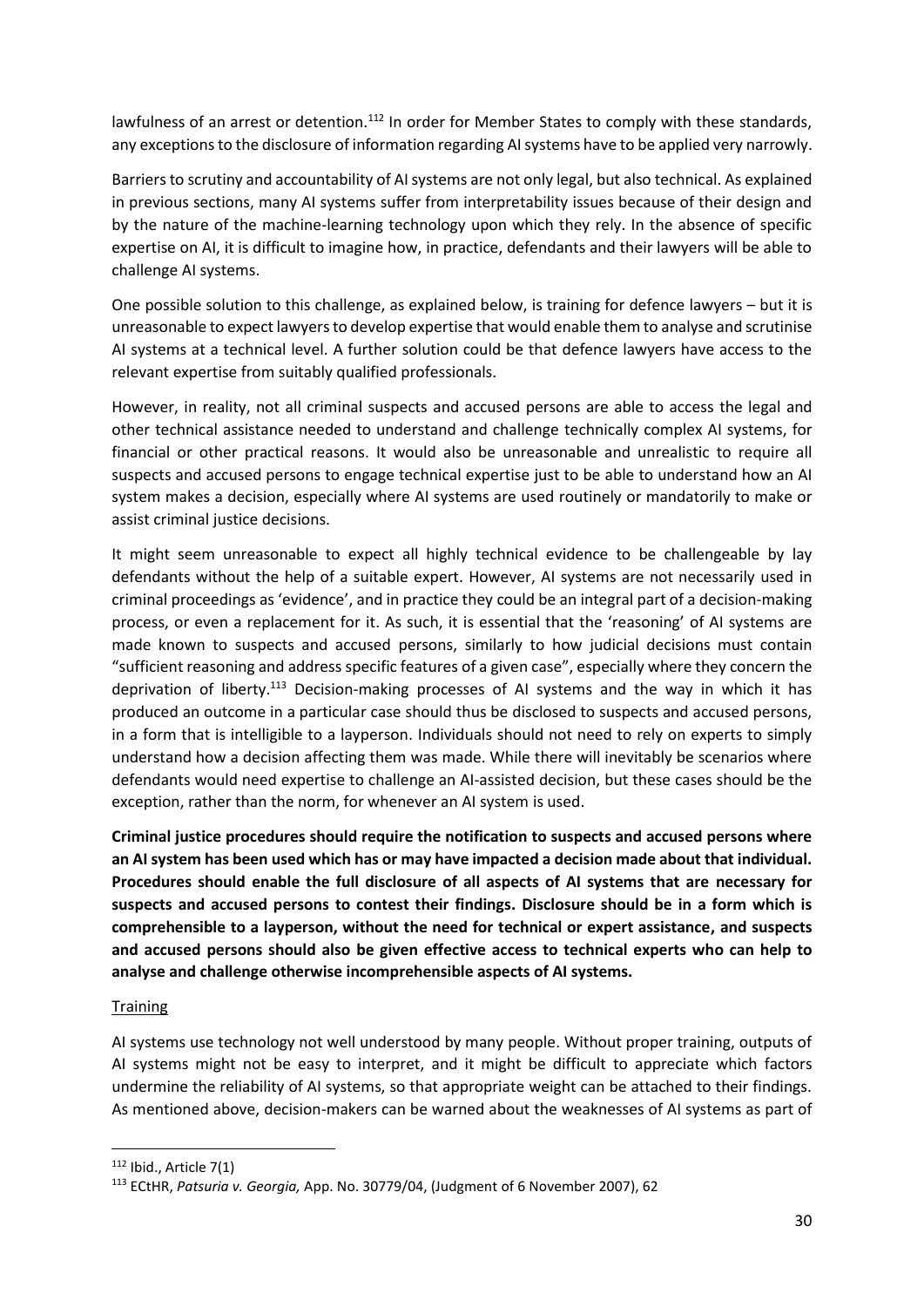their decision-making process, but the effectiveness of this safeguard can be questioned, because it is unlikely to provide decision-makers with all the information they need, and there is no guarantee that the warnings will be taken seriously in all cases.

Training is not just needed for the primary users of AI systems, such as judges and police officers who use them to inform their own decisions. The training must also be available criminal defence lawyers, so that they are in a better position to challenge AI systems, where necessary. If AI systems are used routinely to aid criminal justice decisions or even made mandatory (as is the case in certain states in the United States), there would be strong justification for governing bodies to make training on AI mandatory for criminal justice practitioners.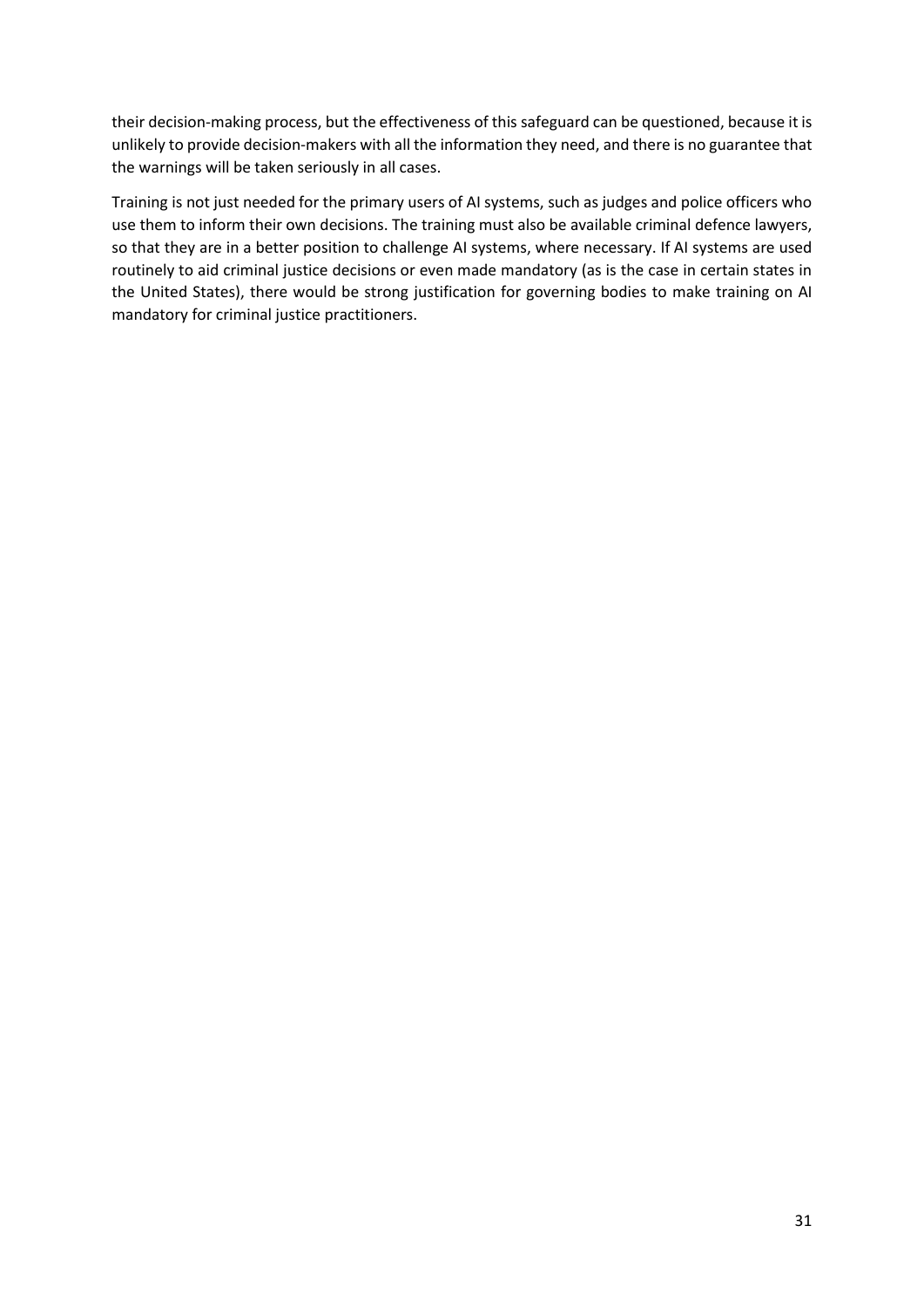#### **Part 3: Governance and Monitoring**

Criminal justice processes are an important enforcement mechanism for ensuring that AI systems are designed and used lawfully, but they cannot be the sole, or even the primary means of implementing legal and ethical standards. Of equal, if not greater importance is a framework that ensures that policy decisions on the design and deployment of AI systems are made in systematised way, and that unlawful or harmful AI systems never enter into public service. Member States that deploy AI systems for criminal justice purposes should have regulatory mechanisms that are fit for purpose. At a minimum, these should include frameworks for: a) pre-deployment impact assessments; b) postdeployment monitoring and evaluations; and c) collection of data needed for effective comparative analysis.

## Pre-Deployment

Both the GDPR and LED recognise the need for AI systems to be analysed before they are deployed, so that they comply with existing regulatory and human rights standards. Under Article 35 GDPR, Member States are required to carry out a 'Data Protection Impact Assessment' ('DPIA') for data processing systems that carry out '*a systematic and extensive evaluation of personal aspects relating to natural persons which is based on automated processing, including profiling and on which decision are based that produce legal effects concerning the natural person or similarly significantly affect the natural person*'. The corresponding provision in the LED is Article 27, which similarly calls for DPIAs to be carried out where processing of data is likely to result in a '*high risk to the rights and freedoms of natural persons*'. DPIAs under both laws have to carry out *inter alia* an assessment of the possible impact of the data processing system on the rights or individuals, and they need to mention what measures will be in place to ensure that their rights are properly protected.

DPIAs help to address a serious accountability challenge, but EU laws do not provide sufficiently helpful standards on how they should be conducted. Article 27 LED does not lay down minimum requirements for how DPIAs should be carried out. On the other hand, there are aspects of Article 35 GDPR which, if used to guide how DPIAs should be conducted for AI systems used in criminal justice, would raise concerns. The foremost challenge is the level of transparency mandated by the GDPR. DPIAs are envisaged largely as internal processes led by the data controller, who may seek the opinions of data subjects (such as members of the public or their representatives), where it is 'appropriate' to do so. The GDPR also explicitly recognises that the requirement to seek the views of data subject is '*without prejudice to the protection of commercial interests*'.<sup>114</sup>

As outlined above, transparency is a key aspect of a fair criminal justice system and, as a general rule, all criminal justice decision-making processes need to be open to public scrutiny. There is no reason why AI systems should be exempt from this requirement and, given that administration of criminal justice is a matter of strong public interest, the public should have the right to voice their opinions and raise objections whenever AI systems impact criminal justice processes. Also, given the highly technical nature of AI systems, and their (as yet) poorly understood impact on society, impact assessments must have multi-disciplinary expert engagement.<sup>115</sup> In particular, DPIAs should always involve independent experts (computer scientists, in particular) who can audit, analyse, and if possible, 'explain' AI systems, so that they can help legal, policy and social science experts to determine the likely implications for the individuals' rights.

<sup>114</sup> Art 35(9), GDPR

<sup>115</sup> EFF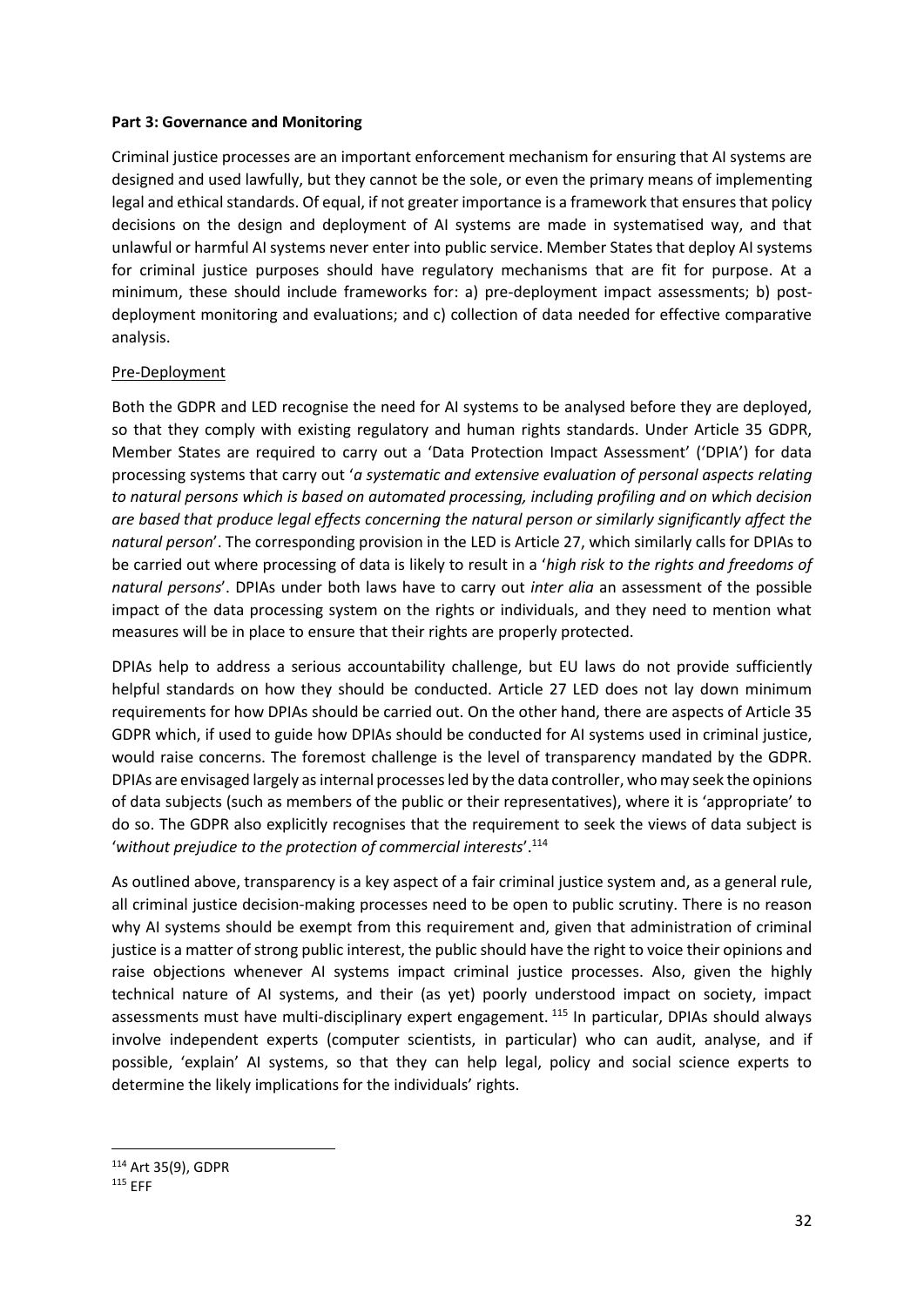For public and expert consultations to be meaningful and effective, sufficient information should be made available to interested parties so that the AI system can be thoroughly understood and researched. Partnership on AI has recommended that for criminal justice risk-assessment tools, training datasets,<sup>116</sup> architectures and algorithms of AI systems should be made available to ensure meaningful scrutiny.<sup>117</sup> Commercial interests should not be regarded as a legitimate ground for limiting the disclosure of this information.

Secondly, Article 35 GDPR allows data controllers to carry out a single DPIA '*for a set of similar processing operations that present similar high risks*'. There is a danger that this provision could be interpreted too broadly if Member States are given free rein to determine what two systems can be regarded as sufficiently '*similar*'. There are risks in assuming that an AI system well-suited for use in a particular context or within a particular geographic area will be equally useful in another. AI systems built using data from one jurisdiction might not be able to reflect differences in, for example, law enforcement culture and patterns of behaviour, laws and policies, and socio-demographic characteristics of another jurisdiction.<sup>118</sup> Sometimes, these differences can be seen in the same country or even within the same region. For example, a study of 'PRECOBS' a predictive policing tool used in Baden-Wurttemberg in Germany, found significant differences in predictive utility between rural and urban areas.<sup>119</sup>

Finally, DPIAs seem to require data controllers to theorise the possible impact of AI systems, but there is no strict requirement for AI systems to be subject to testing or auditing before, or immediately after deployment. This overlooks the fact that flaws in AI systems, including unintentional biases, are not always easily detectable, and that they might only surface once the system is put into operation. As discussed earlier, the causes of biases in AI systems can be difficult to identify, and it is difficult to appreciate how, short of thorough testing, the true impact of AI decisions can be known.

In New York, the AI Now Institute has proposed an alternative model for impact assessments, known as 'Algorithmic Impact Assessments' ('AIAs').<sup>120</sup> The AIA framework sets out in detail how public authorities should conduct impact assessments of AI systems, and it can be contrasted with the provisions of the GDPR in that AIAs place much greater emphasis on the need for community engagement and consultations with external experts. This framework could serve as a useful guide for Member States seeking to establish pre-deployment procedures for approving AI systems.

**AI systems should not be deployed unless they have undergone an independent public impact assessment with the involvement of appropriate experts, that is specific both to the purpose for which the AI system is deployed, and the locality where it is deployed. AI systems must be tested for impact pre-deployment, and systems should be precluded from deployment until they have undergone this testing and achieved minimum standards, such as non-discrimination.**

## Post-Deployment

**Impact assessments of AI systems should not be regarded as 'one-off' processes. They have to be followed up with ongoing post-deployment monitoring and evaluation, so that the longer-term** 

<sup>&</sup>lt;sup>116</sup> Ensuring that training datasets have been sufficiently anonymised, in accordance with data protection laws <sup>117</sup> Partnership on AI, (n 32)

<sup>118</sup> John Logan Koepke and David G. Robinson, 'Danger Ahead: Risk Assessment and the Future of Bail Reform' (2018), Washington Law Review, Vol 93, Issue 4, 1725

<sup>119</sup> Dominik Gerstner, 'Predictive Policing in the Context of Residential Burglary: An Empirical Illustration on the Basis Pilot Project in Baden-Wurttemberg, Germany' European Journal for Security Research 3, 115 (2018)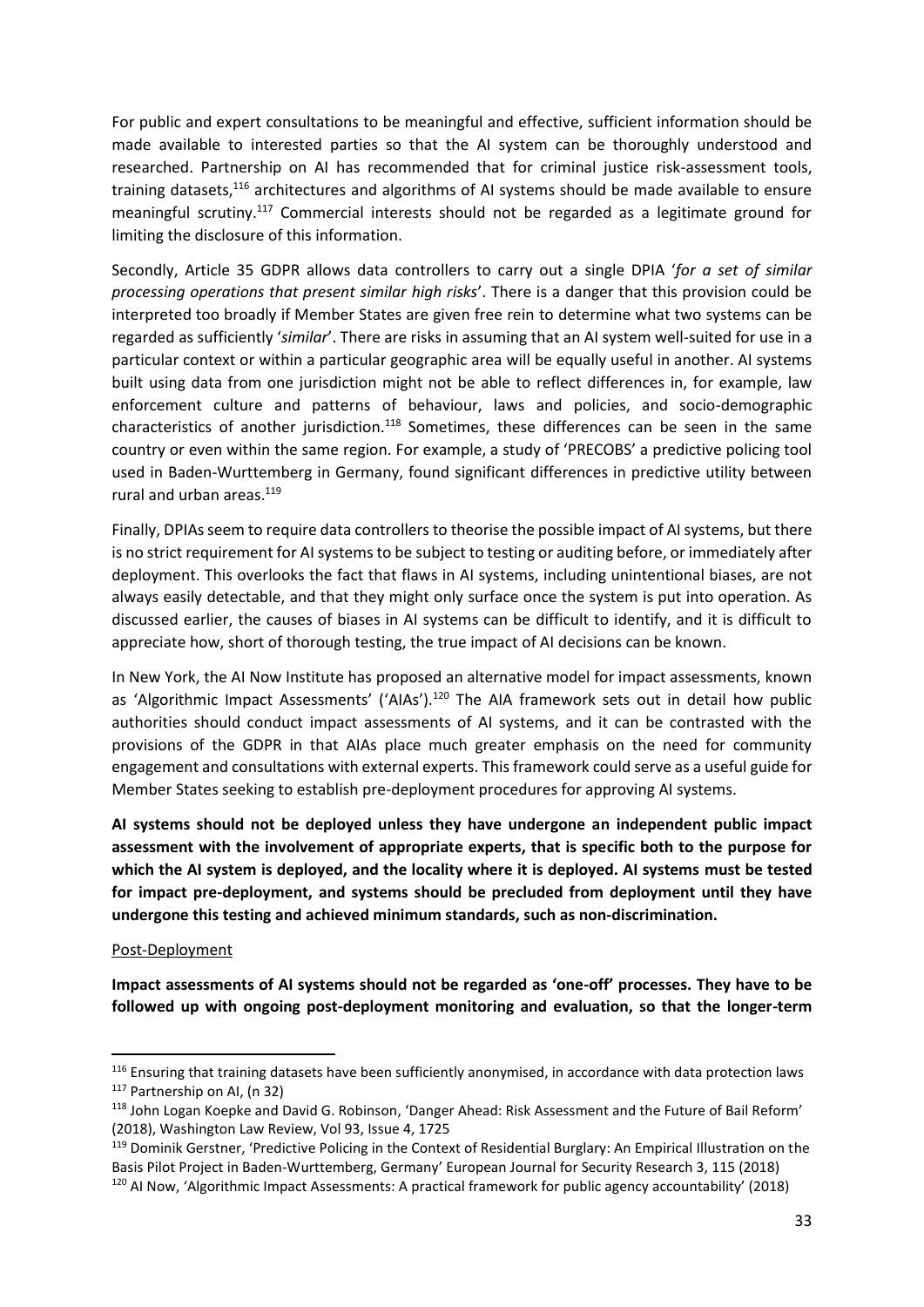# **impact of AI systems can be understood, and shortcomings and biases that affect the rights of individuals can be identified and fixed.**

The ability of AI systems to deliver fair and just outcomes, and to meet policy objectives can be difficult to predict from the outset. Although AI systems can be validated and tested prior to deployment to check if they are likely to produce desired outcomes, their impact in the real world might be different. Furthermore, even if the likely outputs of AI systems can be predicted, it is much harder to estimate the likely impact they will have on human decision-making.<sup>121</sup>

Further reviews of AI systems are also necessary because criminal justice systems and the societies in which they operate change over time. A study in the United States, for example, theorises that many pre-trial risk assessment tools might be making predictions based on historic data that is no longer fit for purpose. It has been suggested that because data used to train risk assessment algorithms predate bail reforms in many US jurisdictions, the impact of recent measures introduced to reduce the risk of failure-to-appear, such as transportation assistance and text message alerts are not taken into consideration – potentially leading to over-incarceration.<sup>122</sup> Socio-demographic changes might also require AI systems to be altered so that they continue to be fit for purpose. If, for example, an area experiences high levels of net migration which results in rapid changes to policing patterns and judicial behaviour, AI systems might need to be reviewed to make sure they are not unintentionally worsening racial discrimination.

# Data Collection

It is difficult to imagine how the impact of AI systems can be assessed, if there is inadequate data to support effective monitoring. The deficiency of criminal justice data across the EU has been subject to criticism. In particular, Fair Trials has found that most EU Member States do not systemically collect statistics on the duration of pre-trial detention, outcomes of criminal cases of pre-trial detainees, and the likelihood of a suspect or accused person being released by the court.<sup>123</sup> The data needed for effective monitoring and evaluation depends on the function of the AI system and its intended objectives, but the lack of criminal justice data more generally questions whether Member States currently have adequate legal and policy foundations for introducing AI systems responsibly into criminal justice processes. Data needed for monitoring and evaluation purposes will, of course, need to have been collected from well before the introduction of the AI system, so that a proper pre- and post- analysis comparison can be made.

Of particular concern is that in most EU Member States, race or ethnic data on criminal justice is not available, either because there is no systemised process for collecting it, or because local laws ban this practice altogether.<sup>124</sup> This is a serious challenge because the most predominant criticism against the use of AI systems in the United States and elsewhere is that it worsens racial and ethnic bias in criminal justice decisions. Even without official statistics, there is strong evidence in many EU Member States that certain ethnic minorities, and in particular, Roma and people of colour are unfairly overrepresented in criminal justice systems.<sup>125</sup> It is worrying that AI systems might worsen this discrimination, but that there will be no way of detecting this trend, because of the lack of data.

<sup>&</sup>lt;sup>121</sup> See for example, Albright (n 70)

<sup>122</sup> Koepke and Robinson (n 89)

<sup>123</sup> Fair Trials (n 34)

 $124$  Justicia, 'Comparative Report – Ethnic, Racial Disparities in Criminal Justice' (2018),

[http://www.eujusticia.net/images/uploads/pdf/Justicia\\_Network\\_Disparities\\_in\\_Criminal\\_Justice\\_Comparativ](http://www.eujusticia.net/images/uploads/pdf/Justicia_Network_Disparities_in_Criminal_Justice_Comparative_Report_2018-1.pdf) [e\\_Report\\_2018-1.pdf](http://www.eujusticia.net/images/uploads/pdf/Justicia_Network_Disparities_in_Criminal_Justice_Comparative_Report_2018-1.pdf)

 $125$  Ibid.